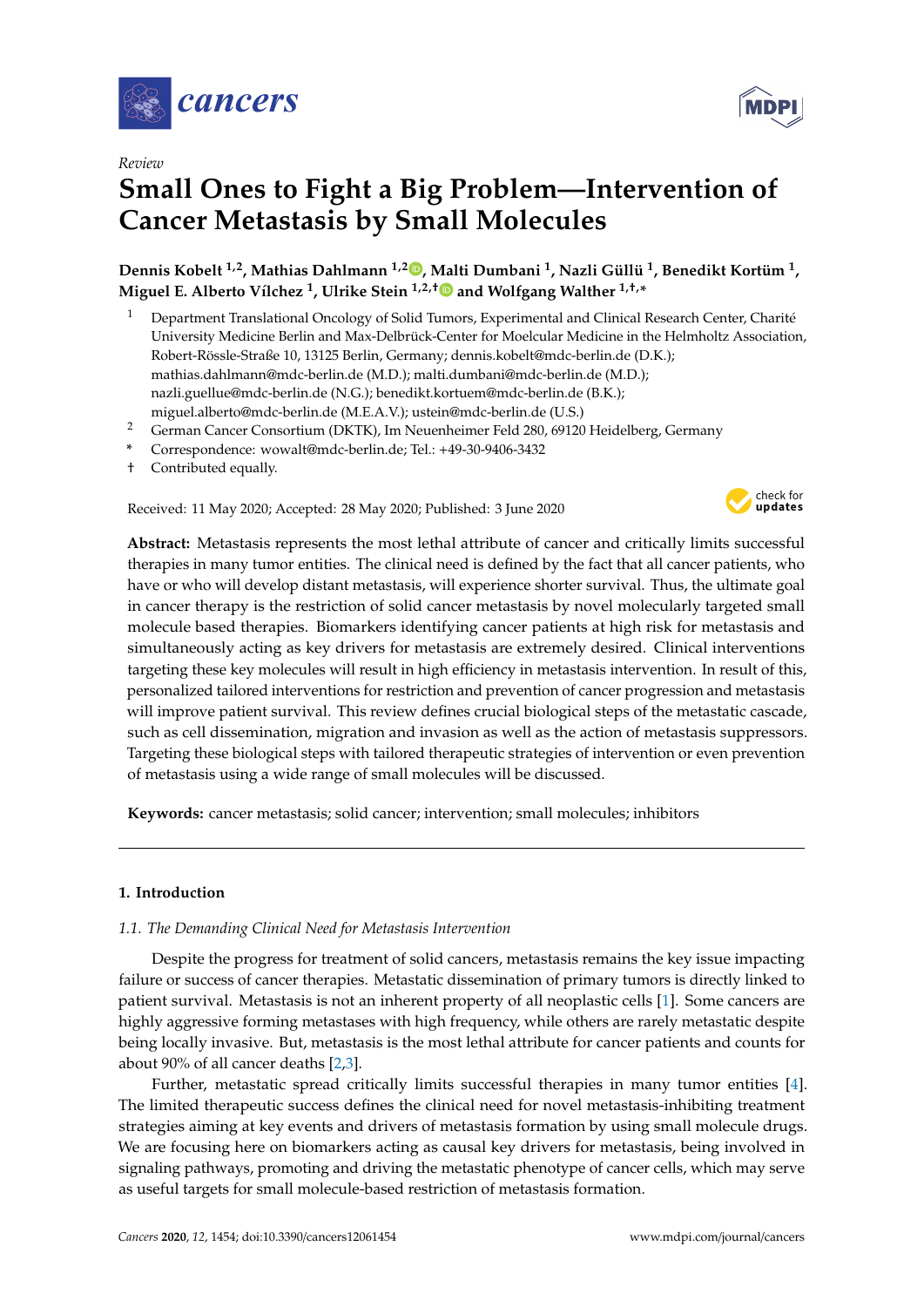#### *1.2. Exploiting the Metastatic Cascade to Find Vulnerabilities for Metastasis Intervention*

Here we dissect the metastatic cascade for novel approaches to combat metastasis formation, which arise upon reviewing the metastatic cascade [\[5,](#page-13-4)[6\]](#page-13-5). The main steps of this cascade start with cellular transformation and tumor growth. This necessarily includes progressive growth of neoplastic cells and the availability of nutrients for the expanding tumor mass, initially supplied by simple diffusion. The second step is proliferation and angiogenesis. Here, the extensive vascularization must occur if a tumor mass is to exceed 1–2 mm in diameter. Angiogenic factors must be synthesized and secreted, thereby building a capillary network from the surrounding host tissue. The third step is detachment and invasion. Tumor cell detachment from the primary tumor mass is caused by loss of adhesion programs and invasion in the adjacent tissue is mainly characterized by degradation of the matrix using a variety of proteinases, both leading to increase in cell motility. This local invasion of the tumor cells into the host stroma paves the way of the detached and invasive tumor cell into circulation. The next step—intravasation, when tumor cells enter the blood vessel and circulation—is performed by single tumor cells or tumor cell aggregates. Although the majority of these circulating tumor cells are rapidly destroyed, some cells survive the circulation, staying dormant and are trapped in the capillary beds of distant organs. In the circulation, tumor cells interact with for example, platelets and lymphocytes. Then, circulating tumor cells arrest at distant organ sites by binding the endothelium of the vessels there [\[7\]](#page-13-6). During the extravasation step, educated tumor cells leave the circulation by rupture of the walls surrounding the vessel and penetration of the circulating tumor cells into adjacent tissue. The last step, completing metastasis formation, is the proliferation and the re-organization of the extracellular matrix (ECM) of the arrested tumor cells in the organs of the secondary site, essentially supported by an appropriate microenvironment. A newly generated vascular network of the micrometastases will help to evade destruction by host defenses. Metastases then grow into metastatic colonies, with about 50 cells will constitute a colony and continue to grow until macroscopic metastases are clinically detectable.

Thus, metastasis development is only possible when the "seed," the tumor cells as the secondary site and the "soil," the new surrounding organ, are compatible—the "seed and soil model" [\[8\]](#page-13-7). Further, since each of the steps of the metastatic cascade is dependent on clearly defined molecular pathways and networks, key targets of these signaling cascades can be identified and used for step-specific treatment [\[9\]](#page-13-8). Various interference opportunities have been developed using small molecules [\[10\]](#page-13-9).

Here we will review single key steps of the metastatic cascade in the context of signaling pathways, key biomarkers thereof and targeting by small molecule drugs aiming specifically at these metastatic steps, which finally lead to metastasis restriction (Figure [1](#page-2-0) and Table [1\)](#page-4-0).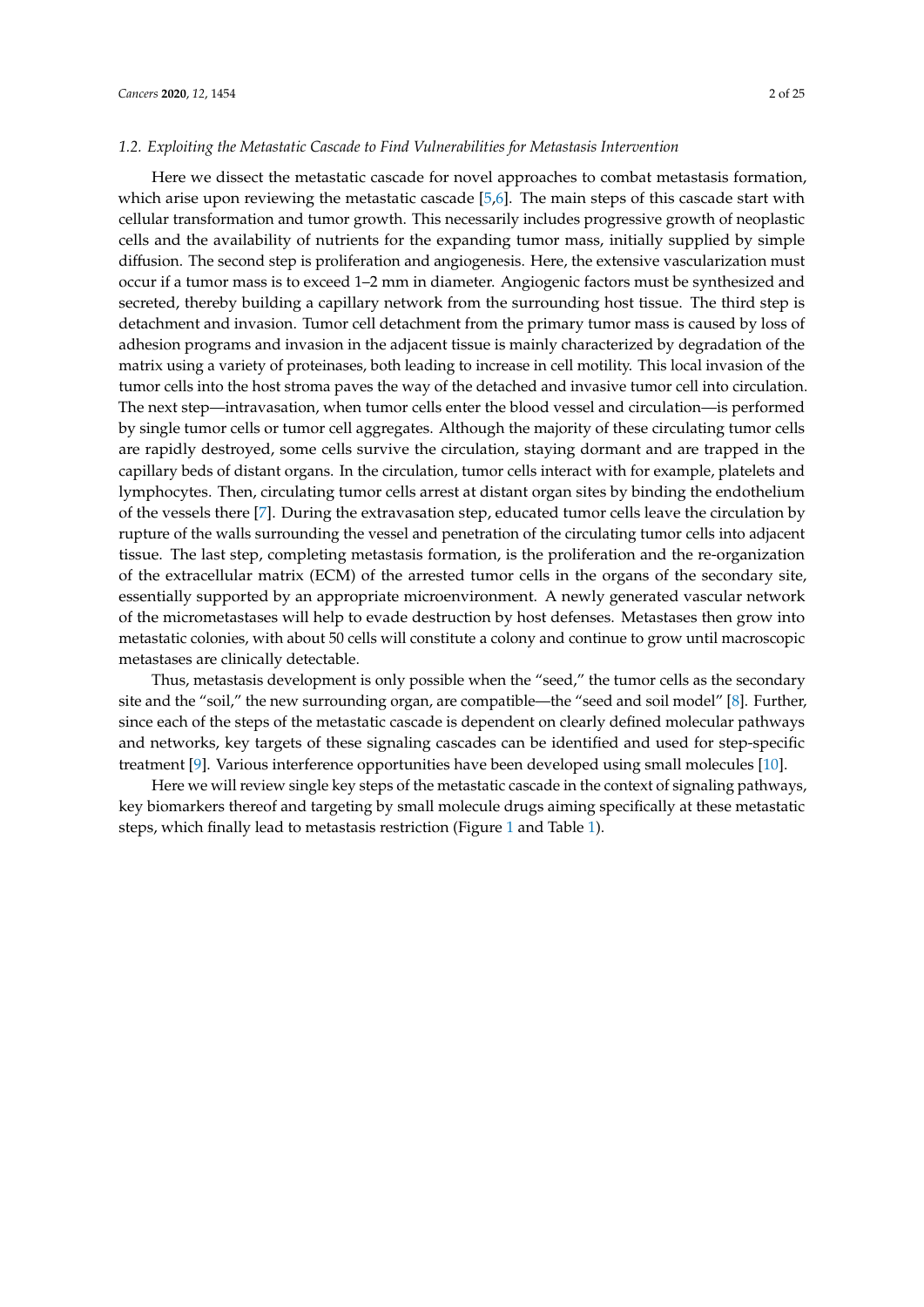<span id="page-2-0"></span>

**Figure 1.** Schematic representation of the key events leading to metastasis. For the different metastatic **Figure 1.** Schematic representation of the key events leading to metastasis. For the different metastatic steps important genes are listed, which represent drivers of the metastatic process. They enable cancer steps important genes are listed, which represent drivers of the metastatic process. They enable cancer cell migration, invasion intra- and extravasation as well as metastasis outgrowth. Such genes cell migration, invasion intra- and extravasation as well as metastasis outgrowth. Such genes represent promising targets for therapeutic interventions. In this regard, small molecule inhibitors are listed, which target particular steps in the metastatic process.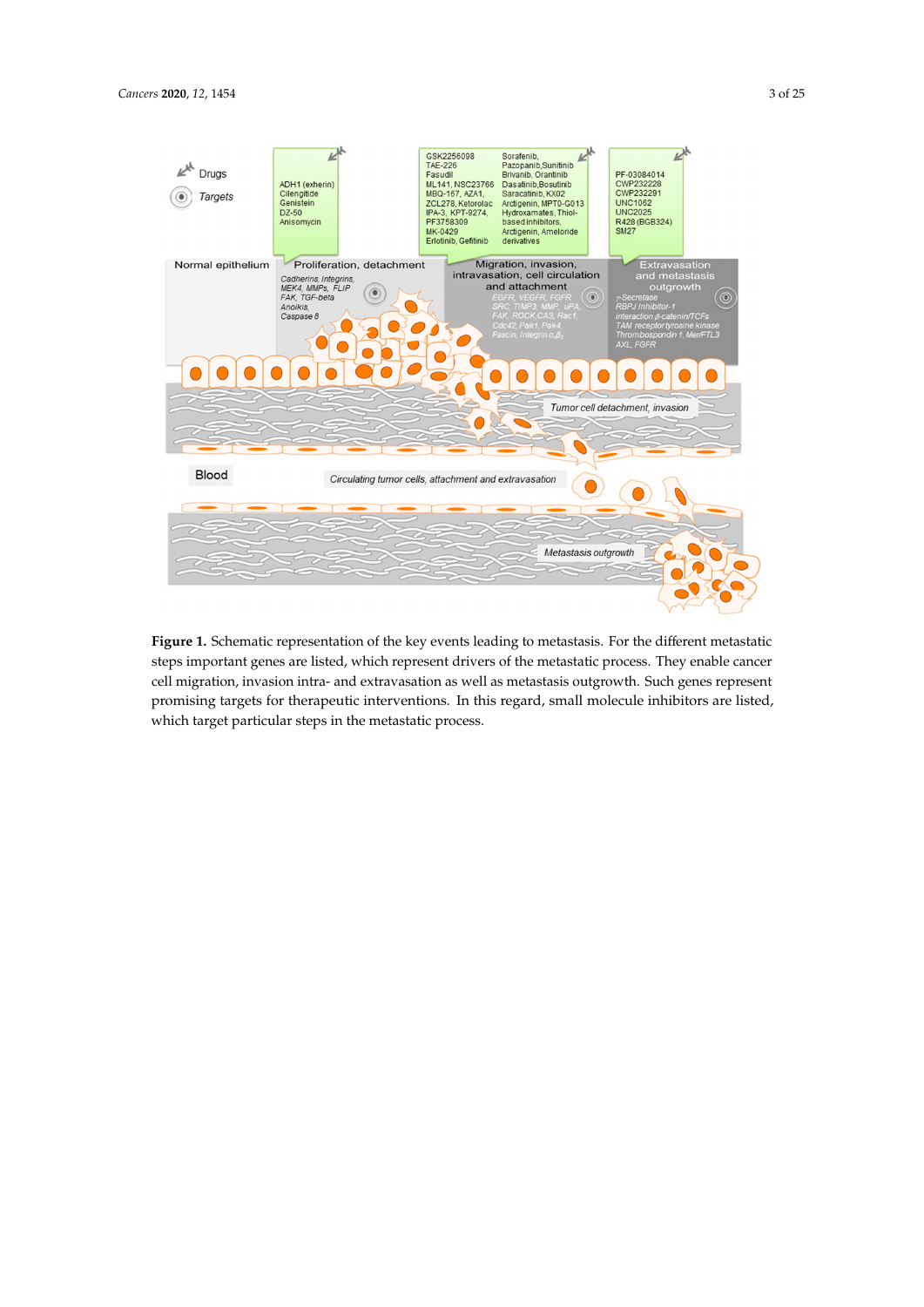| Biologic Process, Pathway or Biological Function            | <b>Direct Target</b>                                           | Drug                                                                                | Ref.        |
|-------------------------------------------------------------|----------------------------------------------------------------|-------------------------------------------------------------------------------------|-------------|
|                                                             | Proliferation and detachment                                   |                                                                                     |             |
| Cadherin signaling                                          | N-cadherin                                                     | ADH1 (exherin)                                                                      | $[11]$      |
| Integrin signaling                                          | $\alpha_v \beta_3$ and $\alpha_v \beta_5$ integrin             | Cilengitide                                                                         | $[12 - 14]$ |
| FAK/TGF-beta signaling, MMPs                                | MEK4                                                           | Genistein                                                                           | $[15 - 18]$ |
| Integrin signaling, anoikis                                 | Integrin $\beta$ 1                                             | $DZ-50$                                                                             | $[19]$      |
| Anoikis, caspase 8 activity                                 | <b>FLIP</b>                                                    | Anisomycin                                                                          | [20]        |
|                                                             | Migration, invasion, intravasation, circulation and attachment |                                                                                     |             |
| Focal Adhesions, cytoskeletal remodeling                    | <b>FAK</b>                                                     | GSK2256098, TAE-226                                                                 | [21, 22]    |
| Stress fiber formation                                      | <b>ROCK</b>                                                    | Fasudil                                                                             | $[23]$      |
| Actomyosin contraction                                      | Cdc42                                                          | ML-141/CID2950007, CID44216842                                                      | $[24]$      |
| Actomyosin contraction                                      | Rac, Cdc42                                                     | EHT-1864, NSC23766, Ehop-016, MBQ-167, AZA1,<br>AZA197, Ketorolac                   | $[25 - 31]$ |
| Actomyosin contraction                                      | Rho                                                            | ZCI 278                                                                             | $[32]$      |
| cytoskeleton turnover                                       | PAK                                                            | IPA3, KPT-9274, PF3758309                                                           | $[33 - 35]$ |
| extravasation of circulating tumor cells                    | $\alpha$ <sub>v</sub> $\beta$ <sub>3</sub> integrin, fascin    | MK-0429, NP-G2-029, NP-G2-044                                                       | $[35 - 37]$ |
| EGFR mediated signaling                                     | <b>EGFR</b>                                                    | Erlotinib, Gefitinib                                                                | $[38 - 40]$ |
| VEGFR signaling                                             | <b>VEGFR</b>                                                   | Sorafenib, Pazopanib, Sunitinib                                                     | [41]        |
| FGFR and VEGFR signaling; ATP competitor                    | FGFR, VEGFR                                                    | Brivanib                                                                            | [42]        |
| PDGFR and FGFR1 signaling; ATP competitor                   | FGFR                                                           | Orantinib                                                                           | [43]        |
| SRC signaling                                               | <b>SRC</b>                                                     | Dasatinib, Bosutinib                                                                | $[44 - 46]$ |
| SRC signaling, invadopodia formation                        | FAK, CAS                                                       | Saracatinib                                                                         | [44, 47]    |
| SRC signaling, tubulin polymerization                       | SRC/tubulin                                                    | KX02, KX2-391                                                                       | [44]        |
| MMP activity, invasion                                      | <b>MMP</b>                                                     | Hydroxamates, thiol-based inhibitors, S3304,<br>cis-ACCP, Ro-28-2653, B-428, WX-671 | $[48 - 50]$ |
| TIMP expression for MMP interference                        | TIMP3                                                          | Arctigenin, diallyl-disulfide, MPT0-G013                                            | $[51]$      |
| uPA mediated growth factor activation                       | uPA                                                            | ameloride derivatives                                                               | $[52 - 54]$ |
|                                                             | Extravasation and metastasis outgrowth                         |                                                                                     |             |
| Notch signaling                                             | $\gamma$ -secretase                                            | PF-03084014                                                                         | $[55 - 59]$ |
| Wnt signaling; transcriptional activity of $\beta$ -catenin | $\beta$ -catenin                                               | CWP232228                                                                           | [60]        |
| Wnt signaling; downstream apoptotic cell death pathway      | $\beta$ -catenin                                               | CWP232291                                                                           | [61]        |
| TAM signaling; oncogenesis and anti-apoptotic activity      | Mer                                                            | <b>UNC1062</b>                                                                      | [62]        |
| TAM signaling; prosurvival and anti-apoptotic pathways      | Mer/FTL3                                                       | <b>UNC2025</b>                                                                      | [63]        |
| TAM signaling; prosurvival, proinflammatory, EMT pathways   | <b>AXL</b>                                                     | R428 (BGB324)                                                                       | [64]        |
| Angiogenesis; FGF signaling                                 | FGF2-FGFRR1-HSPGs                                              | <b>SM27</b>                                                                         | [65, 66]    |

# **Table 1.** The table summarizes the small molecule drugs and their targets discussed in this review.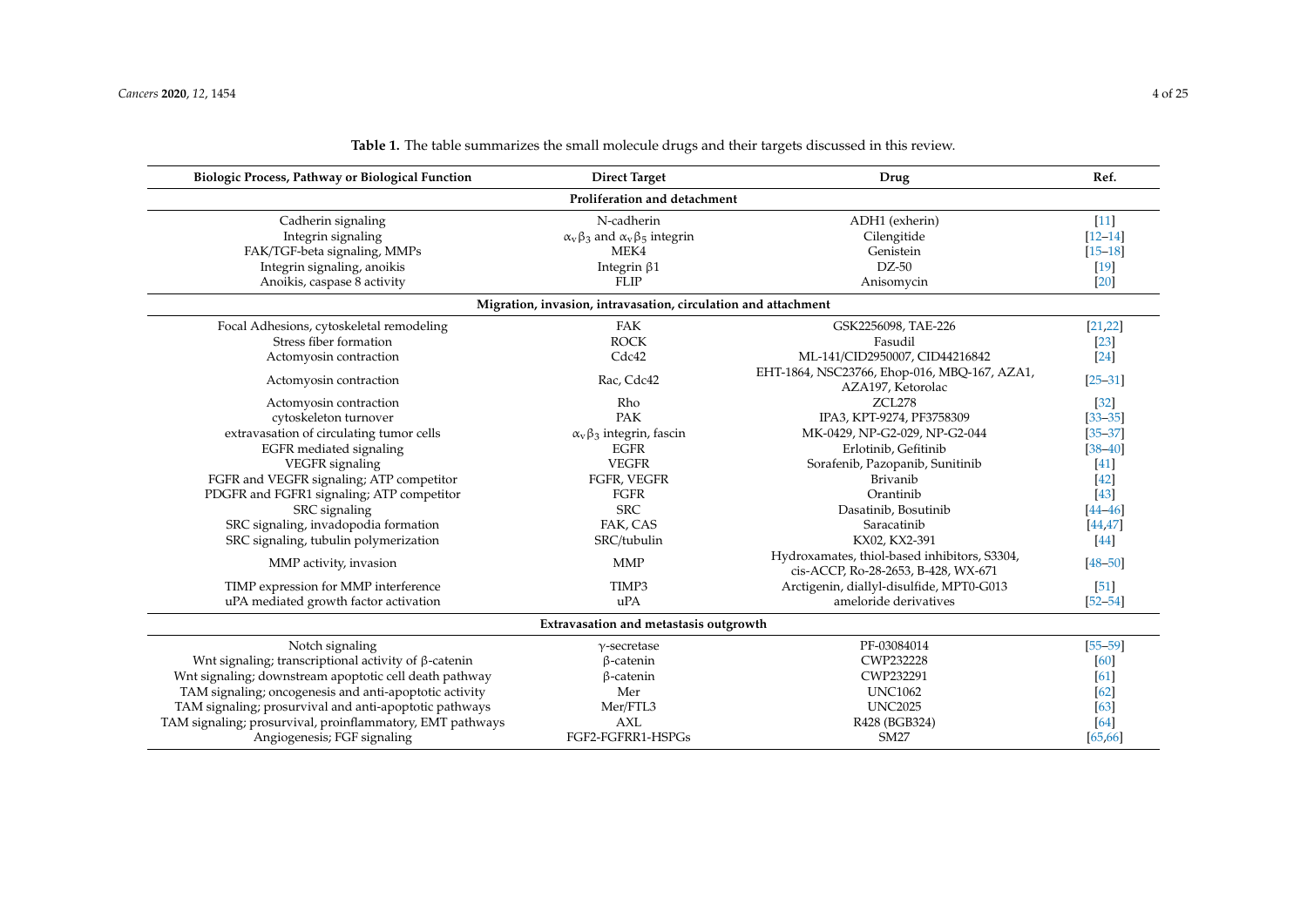<span id="page-4-0"></span> $\overline{a}$ 

| <b>Biologic Process, Pathway or Biological Function</b>       | <b>Direct Target</b>   | Drug                                           | Ref.      |  |
|---------------------------------------------------------------|------------------------|------------------------------------------------|-----------|--|
| <b>Metastasis Suppressors</b>                                 |                        |                                                |           |  |
| epigenetic regulation of gene expression: DNA methylation     | DNA methyltransferases | 5-aza-2'-deoxycytidine (decitabine)            | [67]      |  |
| epigenetic regulation of gene expression: histone methylation | EZH <sub>2</sub>       | 3-deazaneplanocin A (DZNep)                    | [68]      |  |
| epigenetic regulation of gene expression: histone acetylation | histone deacetylases   | suberanilohydroxamic acid (SAHA)               | [69]      |  |
| $N$ $FKB$ signaling pathway                                   | $N$ F <sub>K</sub> B   | dehydroxymethylepoxyquinomicin                 | [70]      |  |
| steroid hormone signal transduction                           | progesterone receptor  | aedroxyprogesterone acetate (MPA)              | <b>71</b> |  |
| prostaglandin signal transduction                             | Cox-2                  | non-steroidal anti-inflammatory drugs (NSAIDs) | [72]      |  |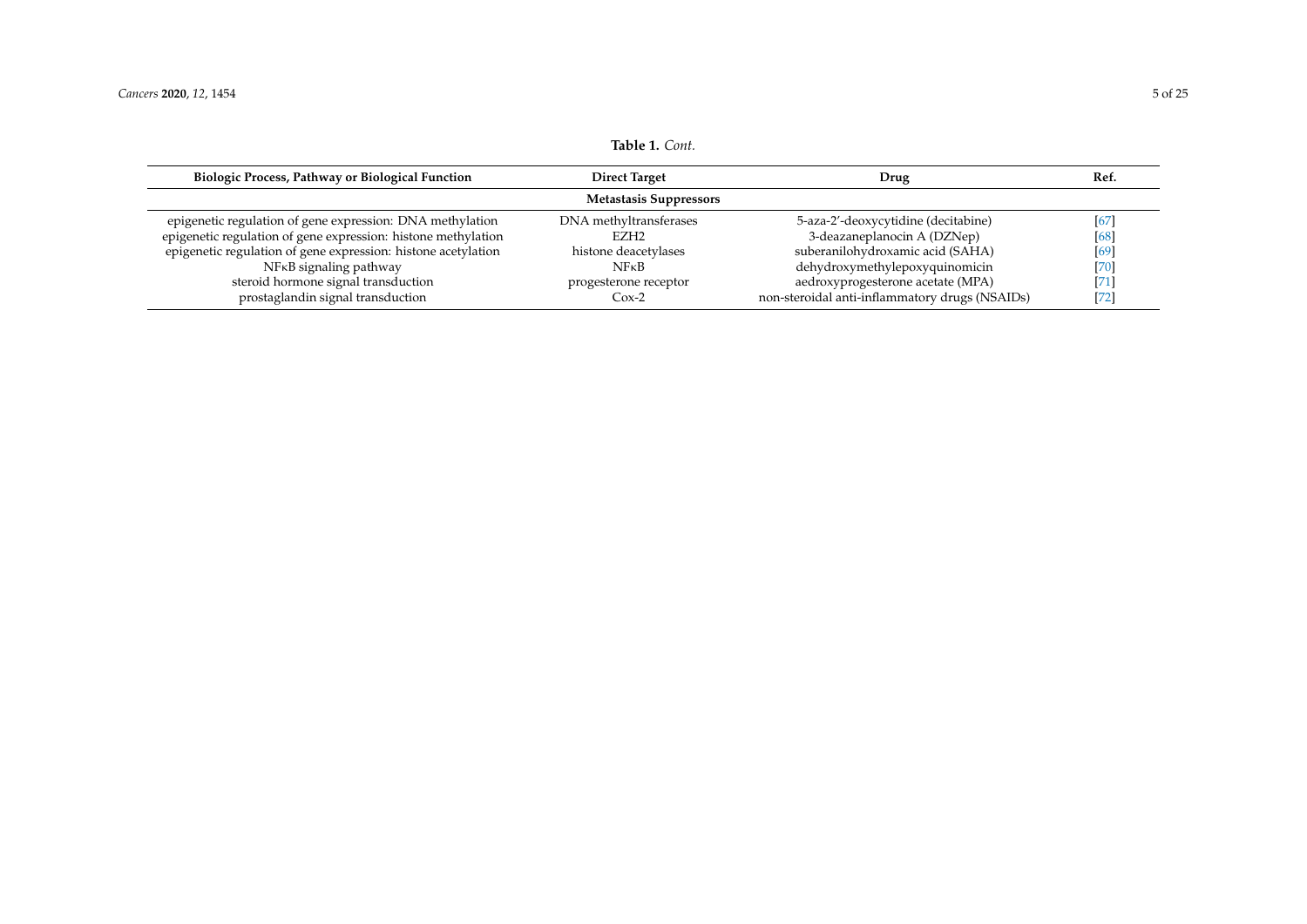# **2. Targets for Therapeutic Intervention during Metastasis Formation**

#### *2.1. Tumor Cell Detachment—Principiis Obsta*

Cell detachment from the primary tumor has been considered as initial step of metastasis [\[73\]](#page-16-14). The adhesion between cells but also to the ECM, is mediated through cell adhesion molecules (CAMs) [\[74\]](#page-16-15). Among them, calcium-dependent receptors such as cadherins and integrins play crucial roles. Their dysregulation causes the impairment of tissue integrity [\[74](#page-16-15)[–76\]](#page-17-0).

Cadherins are one group of the CAMs, which are crucial for proper cell-cell contact. Their dysregulation leads to loose cell-cell contacts allowing tumor cells to detach from the primary tumor and disseminate to a distant site [\[77,](#page-17-1)[78\]](#page-17-2). For example, the expression of N-cadherin is elevated in many cancer cells and aberrant regulation of this molecule allows them to migrate and form metastases [\[79](#page-17-3)[,80\]](#page-17-4).

Integrins are further essential CAMs providing cell-ECM interactions [\[78,](#page-17-2)[81\]](#page-17-5). While the extracellular domain of integrins binds to ECM molecules, the intracellular domain facilitates the attachment to the cytoskeleton via intracellular focal adhesions [\[82\]](#page-17-6). This binding not only regulates the cell adhesion but also provides the signal transduction between the cell and ECM via integrin activated signal molecules such as focal adhesion kinases (FAKs) and phosphatidylinositol 3-kinase (PI3K) [\[83\]](#page-17-7). The aberrant regulation of integrin increases cancer invasiveness via the dysregulation of these signal molecules. It also leads to the activation of matrix metalloproteinases (MMPs) responsible for ECM degradation [\[84,](#page-17-8)[85\]](#page-17-9). MMPs are endopeptidases playing an essential role in physiological processes such as organogenesis, apoptosis and cell proliferation [\[86](#page-17-10)[,87\]](#page-17-11). Their aberrant regulation leads to tissue damages, enables cancer cell motility and correspondingly causes spread of cell from primary tumors to distant sites [\[86](#page-17-10)[–88\]](#page-17-12).

Physiologically, when cells lost their cell-cell and ECM connection, an apoptotic process called anoikis is activated [\[89,](#page-17-13)[90\]](#page-17-14). This process prevents survival and anchorage-independent growth of detached cells and thus hinders dissemination to distant sites. However, some cancer cells develop resistance mechanisms against this control mechanism.

The resistance to anoikis, together with changes in cell adhesion and cell polarity, is conjointly known as epithelial to mesenchymal transition (EMT). This process induces mesenchymal properties of cancer cells leading to increased motility and invasiveness.

These briefly described processes have prompted efforts to therapeutically target the detachment of cells from the primary tumors. They are focusing on three levels, to intervene in the cell detachment and survival of detached cells—(i) targeting CAMs, (ii) activating anoikis and (iii) breaking anoikis resistance.

CAMs represent one of the prominent targets to prevent metastasis initiation. ADH1 (exherin) inhibits the invasion and proliferation of some cancer types through binding and blocking the essential CAM component N-cadherin. It was tested in phase II clinical trials as monotherapy of different N-cadherin positive neoplasms. In clinical phase I settings the combination with cisplatin and gemcitabine for treatment of metastatic pancreatic or biliary tract cancer was tested, which in part led to stable disease [\[11\]](#page-13-15).

Integrins are another prominent class of targets to prevent distant dissemination of tumor cells. The inhibition of integrin–ligand interaction not only decreases cellular growth but also induces apoptotic cell death. The integrin antagonist cilengitide, a cyclic pentapeptide, binds RGD (Arg-Gly-Asp)-dependent integrins, inhibits the ECM ligand-integrin interaction and thus induces apoptosis. The efficacy of this drug was tested in a clinical phase III trial for glioblastoma. In combination with the alkylating agent temozolomide and chemoradiotherapy the application of cilengitide however did not improve patient outcome [\[12\]](#page-13-16). By contrast, in a clinical phase I study cilengitide treatment showed an antitumor activity in combination with paclitaxel [\[13\]](#page-13-17). In a clinical phase II trial treating non-small lung cancer patients, cilengitide monotherapy was as effective as docetaxel [\[14\]](#page-13-18).

Detachment of cancer cells from the ECM leads to conformational changes of integrin, followed by the transmission of outside-to-inside signals through pathways involving FAK. In particular cancer cells, which have high anoikis resistance show an elevated level of FAK expression [\[91\]](#page-17-15). Its inhibition by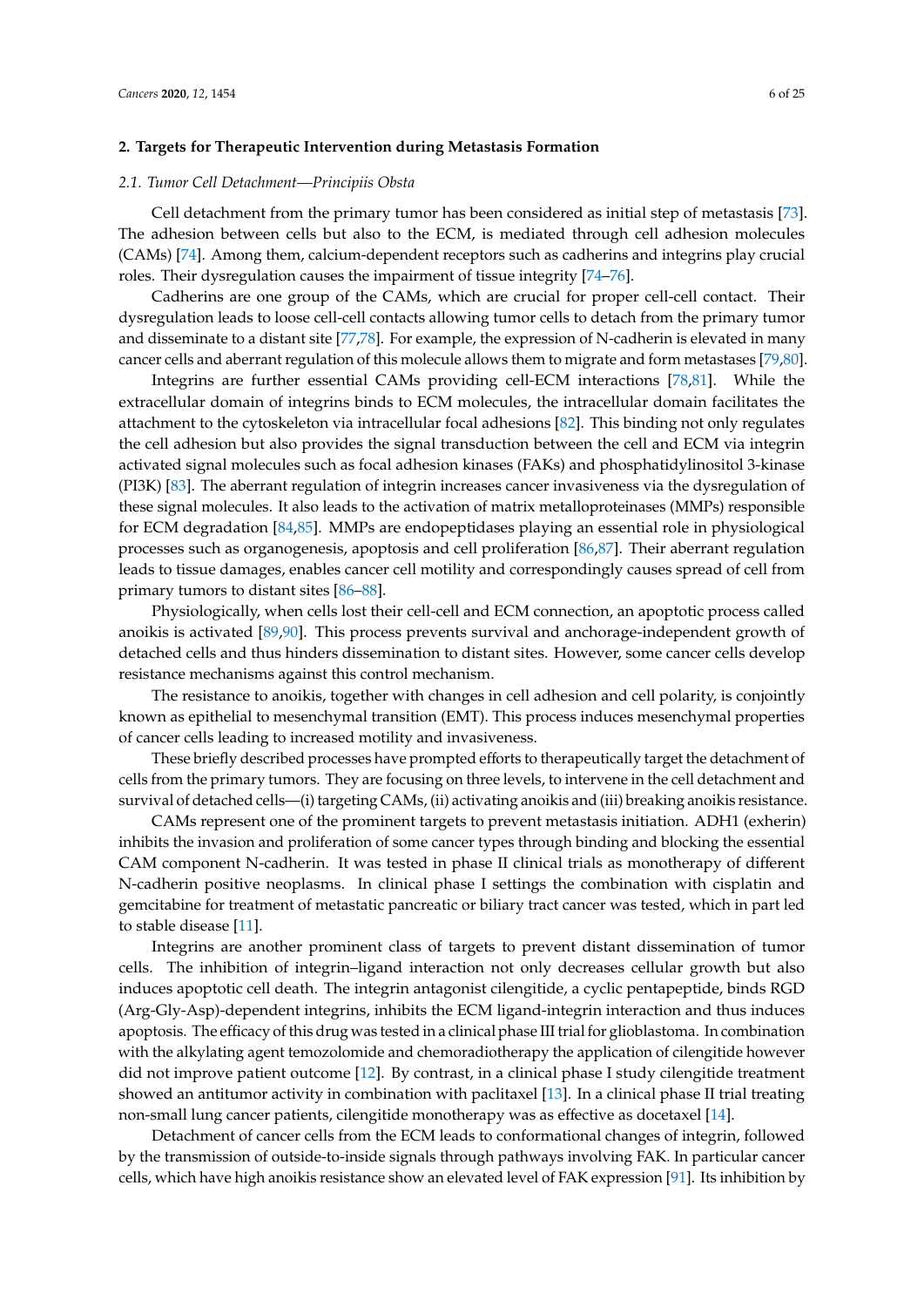the isoflavanoid genistein reduced detachment of tumor cells and inhibited MMPs [\[15–](#page-13-19)[18\]](#page-13-20). Genistein is tested in different clinical trials, including phase III [NCT00584532] clinical trial for prostate cancer.

Anoikis prevents survival of cells that lost their cell-matrix or cell-cell interactions [\[89,](#page-17-13)[90\]](#page-17-14). Therefore, inducing anoikis by drug therapy is another promising approach to reduce the survival of detached cells. DZ-50 is a quinazoline-based compound that inhibits the epithelial and endothelial cell survival through inhibition of surface integrin  $\beta$ 1. It reduces the tumor cell adhesion to the ECM by promoting anoikis and thus inhibits tumor growth in vivo [\[19\]](#page-13-21).

One of the main pathways leading to the induction of anoikis is the death receptor pathway. This pathway is activated through binding of FAS Cell Surface Death Receptor (FAS) or TNF-Related Apoptosis-Inducing Ligand (TRAIL) to the extracellular domain of the death receptor. This leads to the activation of caspase 8, which cleaves downstream effectors, such as caspase 3 and 7 to finally induce cell death. Caspase 8 and FLICE inhibitory protein (FLIP) are structurally similar proteins. FLIP binds to the DISC complex and inhibits caspase 8 activation [\[92\]](#page-17-16). In malignant cells with metastatic potential, FLIP expression is increased, protecting cells from apoptosis. The antibiotic anisomycin (flagecidin) was identified as FLIP inhibitor in a compound library screen [\[20\]](#page-14-11). Thus, targeting FLIP with anisomycin leads to anoikis sensitization. The anoikis activating effect of this small molecule was not only shown in vitro for prostate cancer cells but its anti-metastatic effect was also corroborated in mouse studies [\[20](#page-14-11)[,92\]](#page-17-16). Recently, a novel, first-in-class FLIP inhibitor was identified by molecular modelling. The respective lead compounds entered preclinical validation and characterization [\[93\]](#page-17-17).

Cell detachment and survival of the detached cells are the initial steps of metastatic dissemination. Therefore, it is crucial to target these pathways to prevent dissemination of cells to distant sites.

### *2.2. Migration of Tumor Cells—Stop Moving*

During malignant progression, tumor cells polarize towards chemoattractant gradients and engage in remodeling of the cytoskeleton to physically move away from the primary tumor [\[94\]](#page-17-18). This requires directed interaction with the ECM via transmembrane receptors (integrins, discoidin domain receptors) for ECM proteins (fibronectin, fibrinogen, collagen, etc.) [\[95](#page-17-19)[,96\]](#page-17-20). Upon contact with ECM these receptors form focal adhesions, which in turn activate FAK with assistance by adapter proteins (talin, paxillin). FAK is an important hub of intracellular signaling and integrates integrin and growth hormone receptor signals to various target proteins. In cell migration, FAK orchestrates PI3K/AKT and Rho-GTPase signaling to exert polarized cell motility [\[97](#page-17-21)[–99\]](#page-18-0).

Rho, Rac and cell division cycle 42 (Cdc42) initiate and catalyze the polymerization of actin filaments during lamellipodia and filopodia formation [\[100](#page-18-1)[,101\]](#page-18-2). RhoA recruits formin mDia, while Rac and Cdc42 recruit WASP proteins and the Arp2/3 complex [\[102,](#page-18-3)[103\]](#page-18-4). The Rock proteins are effectors for Rho, while Cdc42 acts via myotonic dystrophy kinase-related Cdc42-binding kinase (MRCK) to foster actomyosin contractility for effective locomotion of the migrating cell [\[104\]](#page-18-5). Downstream of Rac/Cdc42, the family of p21-activated kinases (PAK) increases focal adhesion turnover and LIMK1-dependent actin depolymerization, resulting in cytoskeleton remodeling and migration [\[105](#page-18-6)[,106\]](#page-18-7).

Another druggable target involved in actomyosin remodeling, Fascin, ties up actin filaments during filopodia formation and crucially contributes to tumor cell motility in vitro and in vivo [\[107–](#page-18-8)[110\]](#page-18-9). Fascin is a negative prognostic marker of cancer patient survival [\[111,](#page-18-10)[112\]](#page-18-11). Certain members of small calcium-binding S100 proteins, most notably S100A4, have emerged as accomplice of cancer progression. S100A4 induces cell migration as a catalyst of interaction with F-actin and of myosin-IIa disassembly [\[113](#page-18-12)[–116\]](#page-18-13).

Due to its prominent position in cancer progression, FAK has been experimentally targeted with various inhibitors [\[117\]](#page-18-14). GSK2256098 intercepts the phosphorylation of FAK at tyrosine residue Y397 and delays pancreatic cancer cell wound closure in vitro [\[21\]](#page-14-12). This compound was recently tested clinically in glioblastoma [NCT01138033] and mesothelioma. It prolonged survival of patients with merlin-negative tumors [NCT01938443] [\[118\]](#page-18-15).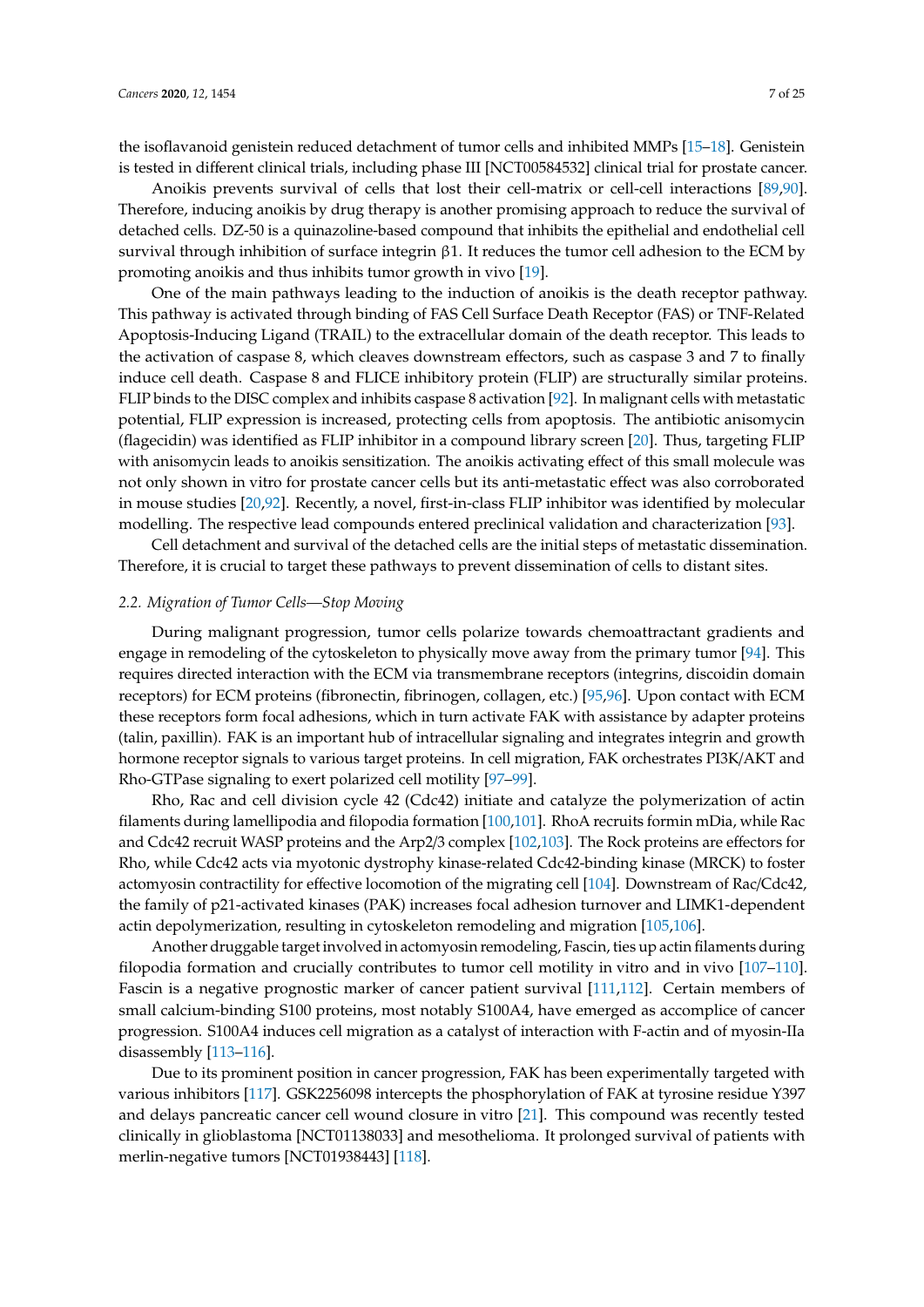The ATP-competitive FAK inhibitor TAE-226 also exerts efficacy against IGFR1 and was found to restrict glioma cell viability and motility in vitro [\[22\]](#page-14-13). Only recently, TAE-226 was able to prevent lung metastasis of orthotopically injected murine breast cancer cells in syngeneic mice [\[119\]](#page-18-16).

Fasudil (HA1077) directly inhibits ROCK as an effector of RhoA and is already clinically approved in Japan for vasospasms due to its capability to suppress actin stress fiber formation and vascular muscle cell migration [\[23\]](#page-14-14). This finding was successfully recapitulated in cancer cells [\[120–](#page-18-17)[122\]](#page-19-0). However, no clinical trial on cancer has considered fasudil so far.

Multiple novel Rho-GTPase inhibitors prevent pro-migratory cytoskeletal rearrangement and cell motility [\[123\]](#page-19-1). While RhoA inhibitors have not been promoted beyond biochemical analyses, Rac1 and Cdc42 inhibitors were promising in restricting cell migration in vitro [\[124\]](#page-19-2). Several molecules have been designed to compete with the nucleotide-binding pocket of Rac1 and Cdc42. EHT-1864 is particularly effective in preventing estrogen- and androgen-dependent Rac activation in breast and prostate cancer but might only serve as a prototype due to its adverse effect of platelet apoptosis in mice [\[25](#page-14-15)[,125](#page-19-3)[–127\]](#page-19-4). CID2950007 (ML141) and CID44216842 specifically target Cdc42 and restrict the motility of ovarian cancer cells [\[24\]](#page-14-16).

Other compounds interfere with guanine nucleotide exchange factor (GEF) binding to Rac/Cdc42 directly. NSC23766 was designed to occupy Rac1's binding pocket for the GEFs Trio and Tiam [\[26\]](#page-14-17) and inhibited lamellipodia formation in lung cancer cells [\[128\]](#page-19-5). Its unacceptable toxicity, however, stimulated several optimizations leading to EHop-016, MBQ-167 and AZA1 [\[27](#page-14-8)[–29,](#page-14-18)[129\]](#page-19-6).

Therefore, PAK1 as a major executor of Rac1-mediated migration, was targeted in an extensive in silico screen. Two compounds structurally unrelated to NSC23766 emerged as potent targeting pancreatic cancer cell migration while non-toxic towards normal pancreatic cells [\[130\]](#page-19-7).

A variety of Cdc42 inhibitors have been established. ZCL278 intercepts activation of Cdc42 by Intersectin. It was effective in blocking actin-dependent migration of prostate cancer cells in vitro while having no effect on cell viability [\[32\]](#page-14-19). AZA197, derived from AZA1, occupies the nucleotide binding pocket of Cdc42 and prevented colon cancer cell motility and xenograft implantation in vivo [\[30\]](#page-14-20).

Despite promising effects in preclinical studies, none of the small molecules discussed have successfully advanced to testing in humans [\[124](#page-19-2)[,130\]](#page-19-7). Nevertheless, the R-enantiomer of the common NSAID ketorolac was repurposed in ovarian cancer cells to decrease Cdc42 dependent filopodia formation and cell migration. In a clinical phase III trial the drug was tested for high risk breast cancer patient treatment [\[31\]](#page-14-21).

Extensive effort has also been put in the deployment of PAK inhibitors, particularly targeting PAK1 and PAK4 [\[131\]](#page-19-8). IPA-3, the only isoform-selective, allosteric inhibitor of PAK1, stabilizes PAK1 in its autoinhibitory state. Thereby, PAK1-dependent cell membrane ruffling is blocked [\[33,](#page-14-22)[132\]](#page-19-9). IPA-3 prevents PAK1 dependent recruitment of WAVE2 and lamellipodia formation. This results in reduced migration and metastasis of i.v.-injected esophageal cancer cells [\[133,](#page-19-10)[134\]](#page-19-11). KPT-9274 and KPT-8752 can reduce PAK4 expression, resulting in inhibition of growth and migration of renal cancer cells [\[34\]](#page-14-23). A clinical study gauging the safety of KPT-9274 is currently recruiting (NCT02702492). Another PAK4-inhibitor, PF3758309, was shown to restrict lung cancer cell motility. It was prematurely terminated in a clinical trial due to intolerable adverse effects. This indicates the need for further optimization of this compound (NCT00932126) [\[35,](#page-14-24)[36\]](#page-14-25).

Treatments with fascin inhibitors NP-G2-029 and NP-G2-044, which prevent interaction with actin filaments, resulted in reduced migration, invasion and metastasis of breast cancer cells [\[135](#page-19-12)[,136\]](#page-19-13). NP-G2-044 is currently in a phase I trial in patients with metastatic disease [NCT03199586].

Integrins as mediators of cell migration also support tumor cells in circulation (CTCs) and metastatic settlement in distant organs. Integrin  $\alpha_v \beta_3$  is instrumental for the extravasation of breast cancer cells. Tumor cells recruit platelets within the capillary system of the metastatic site, which in turn release a wide variety of tissue-remodeling factors and facilitate trans-endothelial migration [\[137\]](#page-19-14). MK-0429, an orally bioavailable small molecule, prevents lung metastasis of i.v. injected melanoma cells and is a major contestant against mainly antibody-based integrin inhibition [\[37,](#page-14-26)[138\]](#page-19-15).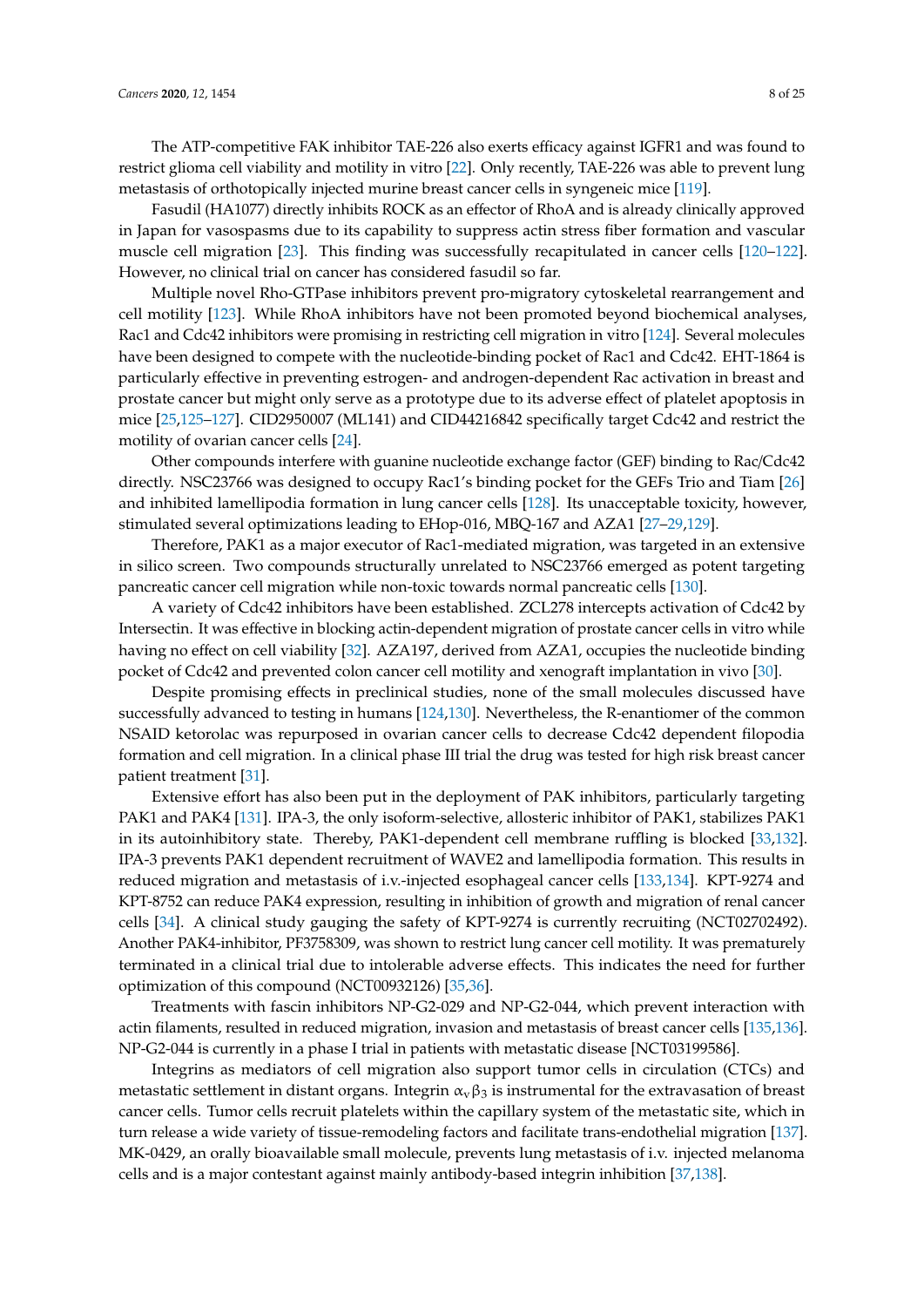Despite improvements in surgical techniques, that seem to obviate any use of migration inhibition of primary tumors, the consideration of the molecules listed above could have merit in the treatment of unresectable malignancies or in for example, neo-adjuvant settings.

#### *2.3. Invasion Intervention—Stop the Invaders*

Invasion through ECM, intravasation to vasculature and extravasation at the distant site of tumor cells is regulated by complex signaling. It involves formation of invadopodia, secretion of proteases as well as factors that attract tumor cells to the metastatic site. In this context, factors that constitute the metastatic niche and the proper environment are essential to promote tumor cell invasion [\[78,](#page-17-2)[139\]](#page-19-16).

An important event in tumor cell invasion is the formation of F-actin-rich invadopodia as membrane protrusions. This ensures cellular movement and invasion through the ECM [\[78](#page-17-2)[,140–](#page-19-17)[142\]](#page-20-0). Invadopodia are important to clear the tumor cell path by degradation of cell-cell junctions and of the ECM. Formation of invadopodia is triggered by growth factors such as EGF, PDGF, basic FGF and also by integrins [\[78\]](#page-17-2). These extracellular stimuli activate PI3K and Src signaling leading to actin re-modeling. This is essential to provide the mechanical forces of cell movements [\[140](#page-19-17)[,141\]](#page-20-1). Particularly Src signaling has been identified as key event in this process. This is further supported by adhesion domains, which bind to the ECM and provide the anchor promoting directed movement. Further, activity of invadopodia is associated with the action of MMPs and of serine proteases for effective invasion [\[143,](#page-20-2)[144\]](#page-20-3). Serine proteases such as uPA not only degrade the ECM but are also known to proteolytically activate growth factors, for example, HGF, TGF-alpha or basic FGF [\[78\]](#page-17-2).

These briefly introduced processes of tumor cell invasion are targets for therapeutic intervention. Considering the sequence of events impacting tumor cell invasion, three levels are useful for invasion intervention, which also affect invadopodia formation—(i) stimulation by growth factors, (ii) invasion-promoting signaling and (iii) protease activation.

Growth factors play a decisive role in inducing invasive properties of tumor cells [\[145–](#page-20-4)[147\]](#page-20-5). Growth factor receptors, such as EGFR, PDGFR, basic FGFR and VEGFR are in focus. Apart from antibody-based interventions, small molecule inhibitors are in clinical use or under development. For EGFR-signaling erlotinib and gefitinib are known tyrosine kinase inhibitors, whereas sorafenib, sunitinib and pazopanib are inhibitors of the VEGF receptor [\[38](#page-15-14)[–41\]](#page-15-15). Further, FGFR and also the VEGFR function is antagonized by brivanib (BMS-582664), a prodrug, which is converted to the ATP-competitor BMS-450215 [\[42\]](#page-15-16). PDGFR autophosphorylation and therefore receptor activation can be inhibited by the adenine mimetic drug orantinib (SU6668), which also acts on FGF-1, due to structural similarities of the ATP binding sites of the two receptors as target motive for the drug [\[43\]](#page-15-17). For all these, mostly multitarget inhibitors, anti-metastatic and anti-invasion activity has been demonstrated.

As mentioned, Src and Src-signaling play an important role in invasion. Its inhibition was shown to intervene in invasion and metastasis. Small molecule inhibitors, which interfere with Src activity and signaling, are the clinically used drugs dasatinib and bosutinib (SKI-606), the dual kinase inhibitor saracatinib (AZD-0530) and the dual Src/tubulin inhibitors KX02, KX2-391 [\[44\]](#page-15-18). Among those, dasatinib has been shown to inhibit tumor growth and metastasis formation of an orthotopic prostate cancer model [\[45](#page-15-19)[,46\]](#page-15-20). This was associated with drug-mediated reduction in cancer cell migration and invasion. Saracatinib inhibits the invadopodia regulatory proteins FAK, p130 Crk-associated substrate (CAS) and contactin in HNSCC [\[47\]](#page-15-21). Such small molecule inhibitors of pathways, which are essential for invadopodia formation and function, indicate the effectiveness of intervention strategies at this driving step of cancer metastasis.

The main function of invadopodia for cancer cells is promotion of matrix degradation to support cancer cell invasion. In this regard targeting proteases is an additional level for effective intervention and prevention of metastasis. In this context, MMPs (e.g., MMP-2, MMP-9) are valuable targets. MMPs are members of zinc-endopeptidases with proteolytic activity against a broad spectrum of ECM substrates to support tumor cell invasion [\[148,](#page-20-6)[149\]](#page-20-7). Tumor cells express MMPs at their leading edges to degrade collagen fibers to open the invasion path. Based on this, inhibition of invasion by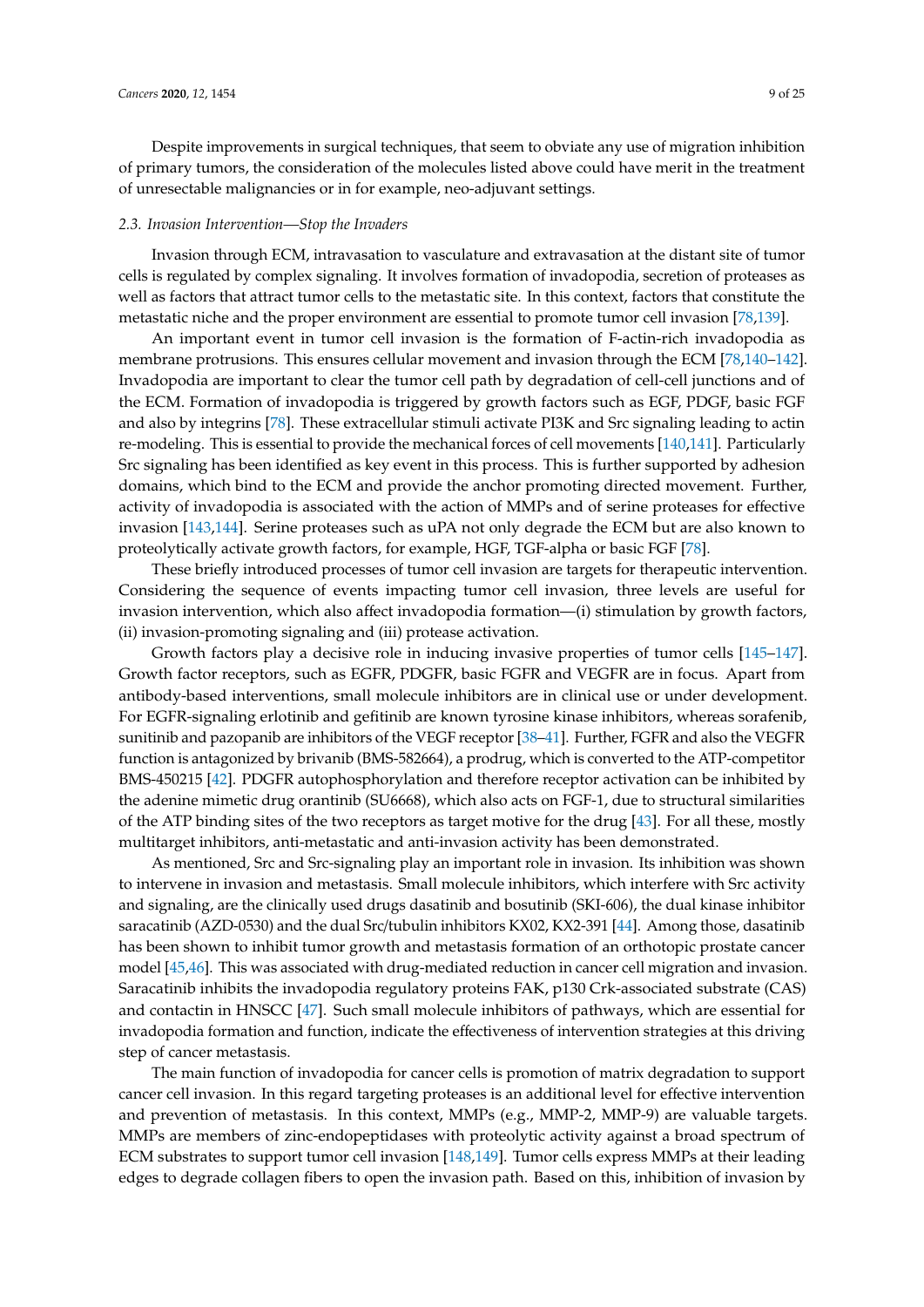MMP interference might contribute to inhibition of the entire metastatic process [\[48](#page-15-22)[–50\]](#page-15-23). For such an approach, numerous small molecule inhibitors have been developed. They belong to the group of hydroxamates (batimastat, marimastat, prinomastat, solimastat etc.), thiol-based MMP inhibitors (e.g., rebimastat, tanomastat) and other MMP inhibitors, such as carbamoylphosphonate cis-ACCP, pyrimidine-trione-like Ro28-2653 or the sulfonamide derivative S-3304. Clinical testing of such inhibitors however revealed low efficacy of MMP intervention. This is potentially due to low selectivity of the drugs or due to emergence of resistance mechanisms in treated tumors. Another resistance mechanism is the switch of tumor cells from protease-dependent to protease-independent invasion to circumvent the inhibitory activity of applied small molecule drugs. This is the rational, by which the tissue inhibitors of metalloproteases (TIMPs) came into focus. Here, small molecules are of increasing interest, which stimulate TIMP expression to inhibit the malicious action of MMPs in tumor invasion and metastasis [\[51\]](#page-15-24). Such activity has been tested for compounds like the organo-sulfur compound diallyl-disulfide, the lignan arctigenin or the arylsulfonamide derivative MPT0G013 and many others, which all increased TIMP-3 expression and inhibited tumor cell migration and invasion.

Due to the migration, invasion and metastasis promoting function of the serine protease uPA, numerous approaches are aiming at inhibition of its proteolytic activity [\[150\]](#page-20-8). Small molecule inhibitors, such as the ameloride derivatives B-428 and B-623 were shown to inhibit prostate and also breast cancer growth and metastasis in vivo [\[52\]](#page-15-25). Similarly, encouraging results have been obtained by testing WX-671 and its prodrug WX-UK1 in clinical trials for treatment of solid tumors [\[53](#page-15-26)[,54\]](#page-15-27). Such uPA targeting approaches indicate the therapeutic value for tumor suppression and metastasis reduction.

In summary, there is a plethora of small molecules available, which act on processes of invadopodia action, cell migration and invasion. Their use for intervention in signaling processes of migration and invasion and combination with other drugs that interfere in other essential steps of metastasis formation will contribute to improved anti-metastatic therapy of cancer.

#### *2.4. Metastasis Outgrowth—Intervention of Settlement*

Tumor cells, which enter the circulation must survive various challenges before they can form clinically manifest metastases. A small percentage of cancer cells will survive after leaving the primary tumor and infiltrate distant organs. These tumor cells can reside in niches and remain dormant for years until receiving cues to proliferate [\[151](#page-20-9)[–154\]](#page-20-10). As these cells are in a dormant state, it is assumed that they are unaffected by conventional chemotherapy targeting actively dividing cells [\[155\]](#page-20-11). Studies have shown that cell's fate to remain dormant or proliferate depends on the cues from the tumor microenvironment, for example, Notch, Wnt, p38 signaling pathways or growth factor effects.

Notch signaling, pivotal for cell-cell communication, is often deregulated and mutated in cancer. Following ligand binding, the Notch receptor is cleaved by proteolytic activities of ADAM10 and γ-secretase [\[156,](#page-20-12)[157\]](#page-20-13). This releases the Notch extra- and intracellular domains (NECD, NICD). Cleaved NICD translocates to the nucleus and forms complexes with the recombination signal binding protein for immunoglobulin kappa J region (RBPJ, former CSL) and mastermind-like (MAML). This complex induces transcription of Notch target genes. The C-terminus of NICD contains a PEST domain targeting NICD for rapid degradation. The PEST domain is often mutated in cancer, thus impairing the degradation of Notch [\[158\]](#page-20-14). Activation of Notch promotes STAT3 phosphorylation resulting in activation of cancer stemness pathways [\[159\]](#page-20-15). Various strategies to intervene in Notch signaling (cleaving enzymes, nuclear translocation and intracellular complex formation of NICD) have been explored [\[158](#page-20-14)[,160](#page-20-16)[,161\]](#page-20-17). PF-03084014 (PF-4014/nirogacestat) is a potent γ-secretase inhibitor hindering STAT3-Notch1 interaction [\[159\]](#page-20-15). It acts by inhibiting the Ser/Thr phosphorylation of STAT3, crucial for Notch1 interaction. This reduces survival signals mediated by for example, MEK/ERK and PI3K pathways. Due to activation of BAK, BAX and Caspase 3 apoptosis is increased [\[55\]](#page-15-28). When used in combination with glucocorticoids to treat T-cell acute lymphoblastic leukemia (T-ALL) in in vivo models, the anti-tumor response is enhanced compared to monotherapy [\[56,](#page-15-29)[57\]](#page-16-16). Interestingly, PDX models with mutations in the PEST domain of Notch were also sensitive to PF-03084014 [\[58\]](#page-16-17). Currently, PF-03084014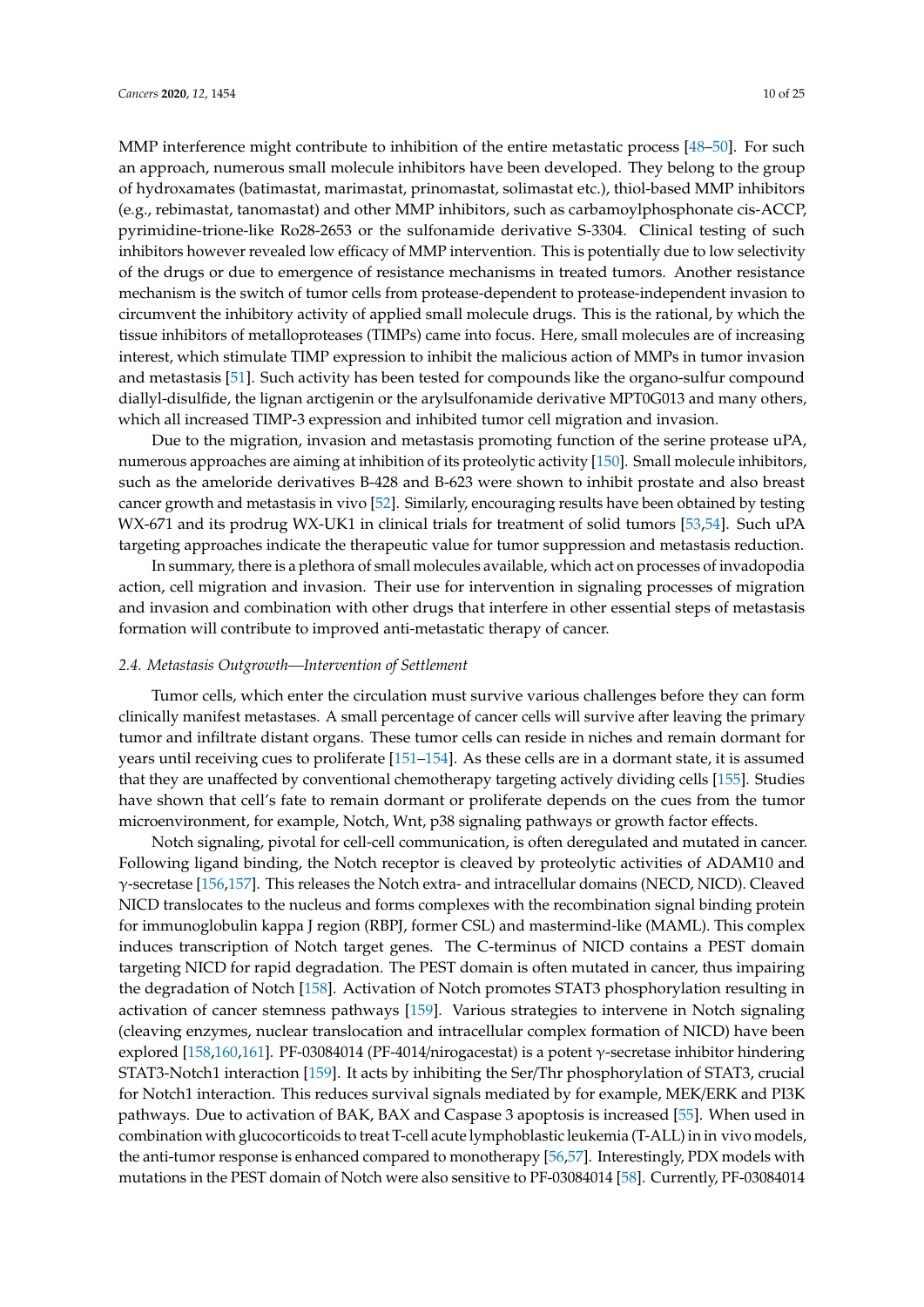is in a phase III randomized double-blind clinical trial for treatment of aggressive fibromatosis/desmoid tumors (NCT03785964) [\[59\]](#page-16-18). Another targeted small molecule inhibitor intervening in Notch pathway is RBPJ Inhibitor-1 (RIN1). RIN1 is an inhibitor disrupting the interaction between NICD and its transcriptional effector, RBPJ. Targeting with RIN1 allows to selectively modulate Notch signaling avoiding off-target effects observed for other inhibitors targeting this pathway [\[162\]](#page-20-18).

In addition to the signaling pathways involved in proliferation as exemplified above, the niches harboring dormant cells also serve as attractive targets. Dormant cells reside in niches that are highly similar to hematopoietic stem cell (HSC) niches [\[163\]](#page-21-0). Signals like CXCL4/CXCL12 or TGF-beta that prompt the production of stem cells, also activate dormant cells. One such example is granulocyte-colony stimulating factor (G-CSF), a glycoprotein that is commonly supplemented with chemotherapy to stimulate the release of stem cells from bone marrow, also releases dormant cancer stem cells [\[164](#page-21-1)[,165\]](#page-21-2). Aberrant activation of Wnt/ β-catenin pathway is usually observed in metastatic tumors [\[166\]](#page-21-3). CWP232228 is a highly potent small molecule inhibitor identified in a high-throughput screen. CWP232228 prevents binding of β-catenin to TCF proteins in the nucleus thereby reducing tumor formation and metastasis. In vivo CWP232228 suppressed tumor growth in colon cancer models [\[60\]](#page-16-19). CWP232291, closely related to CWP232228, completed a phase I trial. This trial resulted in defining the safe and tolerable dose of CWP232291 alone and in combination therapy for phase II studies. Currently, CWP232291 is in a phase IIa clinical trial for leukemia (NCT03055286) [\[61\]](#page-16-20). IC2, another derivative of CWP232228, has demonstrated effective suppression of liver cancer stem cells and cancer stem cell marker positive population in vitro and in vivo [\[167\]](#page-21-4). Future research developing small molecules capable to modulate stem cells and hematopoietic cell lineage, may also eliminate cancer stem cells and serve as promising therapeutic approach.

Another key molecule involved in the regulation of hematopoietic stem cells is growth arrest specific 6 (Gas6) [\[168\]](#page-21-5). Gas6 is a ligand for TRYO3, AXL and MER (TAM) family of receptor tyrosine kinases [\[169](#page-21-6)[,170\]](#page-21-7). Studies have indicated that GAS6 is involved in cell invasion and migration through the GAS6/AXL axis. Importantly, Gas6 is involved in dissemination of tumor cells to the bone marrow. There, these cells enter cell arrest and survive for long periods undetected [\[171,](#page-21-8)[172\]](#page-21-9). As tyrosine kinase receptors are structurally and functionally similar to a certain extent, it is challenging to develop selective inhibitors [\[173\]](#page-21-10). Nevertheless, with the recent advances selective inhibitors that target Gas6 receptors such as UNC1062 (Mer) and UNC2025 (Mer/FTL3) have been developed [\[62](#page-16-21)[,63\]](#page-16-22). R428 (BGB324) is the first Axl inhibitor that is in phase II clinical trial for multiple cancers (NCT02488408, NCT03824080) [\[64\]](#page-16-23). In summary, these novel selective compounds not only establish the integral role of GAS6 and TAM receptors in regulating tumor dormancy but also serve as tools for further development of selective TAM inhibitors.

Angiogenesis is a fundamental process not only during tumor growth but also for organ colonization [\[174\]](#page-21-11). VEGF and FGF are key pro-angiogenic growth factors, known to induce angiogenesis and cell proliferation [\[175–](#page-21-12)[177\]](#page-21-13). Thrombospondin 1 (TSP1), a protein belonging to the family of ECM proteins, plays a key role in regulating angiogenesis. TSP1 is capable of inhibiting angiogenesis by binding and sequestering FGF2 and thus prevents its activity. By exploring the FGF2 binding sequences of TSP1 novel anti-angiogenic molecules are designed [\[65\]](#page-16-24). One such example is SM27 (naphtalenosulfonic acid derivative) developed by Colombo et al. SM27 inhibits the interaction of FGF2 with its receptors FGFR1 and HSPGs thus hindering the formation of ternary complex required for FGF2 signal transduction [\[65,](#page-16-24)[66\]](#page-16-25).

In summary, there is a need to improve our understanding of the signaling pathways that regulate cancer cell dormancy and the niches homing the dormant tumor cells in order to develop small molecule inhibitors to successfully eliminate seeds of future metastasis.

### *2.5. Metastasis Suppressors—Natural Borne Inhibitors*

Instead inhibiting pro-metastatic factors, small molecules are also applied to induce factors inhibiting steps in the metastatic process, the metastasis-suppressor genes (MSG). A literature-based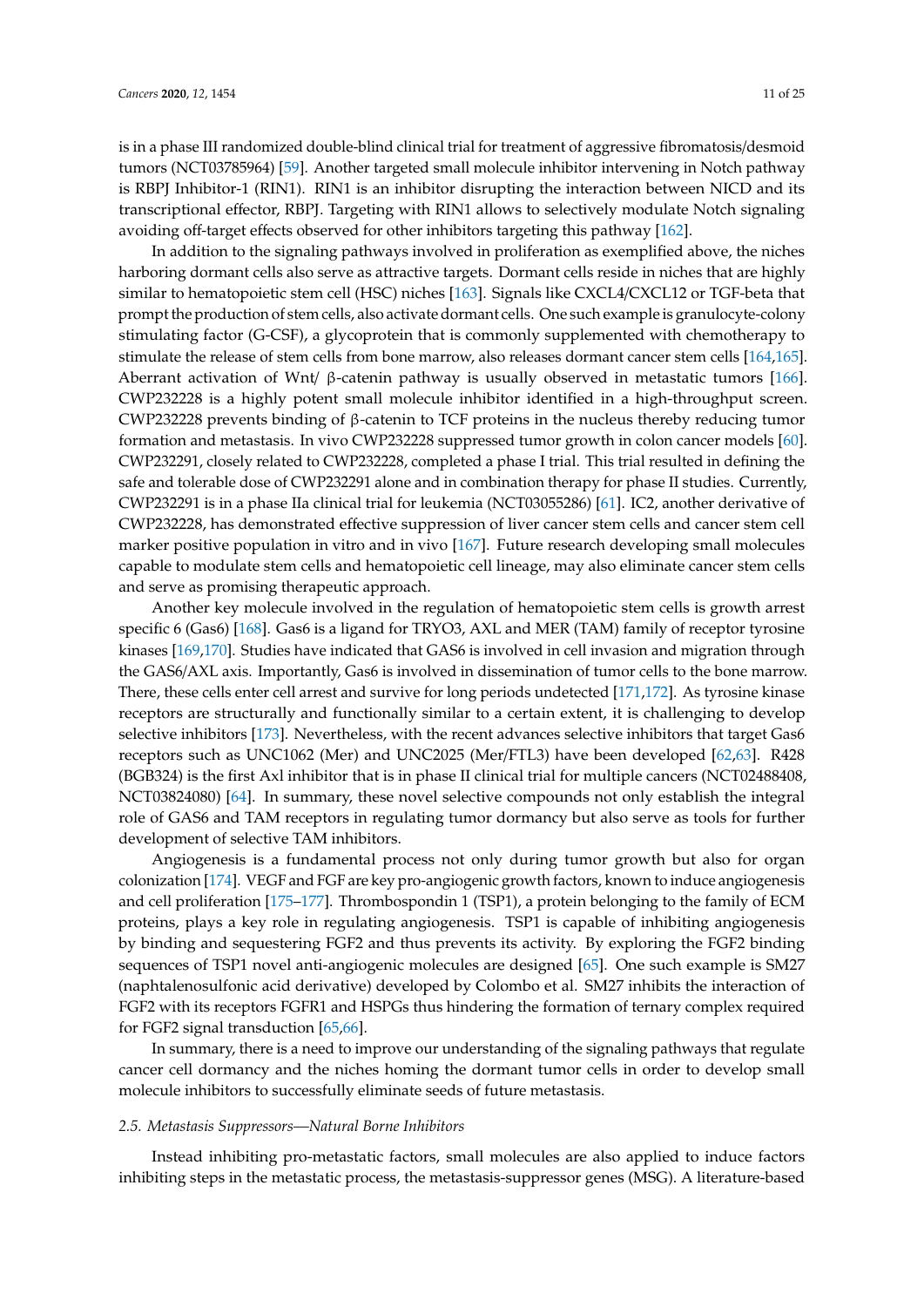resource summarizes 194 experimentally verified MSGs, including functional annotations, gene expression and methylation data [\[178\]](#page-21-14).

MSGs act in several cellular pathways linked to metastasis, for example, signaling pathways, apoptosis, modulation of the cytoskeleton and altered cell adhesion, comprehensively reviewed in Reference [\[179\]](#page-21-15). The first identified metastasis suppressor in mouse models for metastasis formation was nucleoside diphosphate kinase Nm23 [\[180](#page-21-16)[–182\]](#page-21-17). Nm23 represses metastasis formation in part by phosphorylating kinase suppressor of Ras (KSR), leading to decreased ERK activation [\[183\]](#page-21-18). Over time, more MSGs were identified which affect MAPK signaling, like Ras kinase inhibitory protein (RKIP) and MAPK kinases 4, 6 and 7 [\[184](#page-22-0)[–187\]](#page-22-1). Other signaling-related MSGs include the secreted G-protein-coupled receptor (GPR) ligand precursor KiSS-1 and Src-suppressed C kinase substrate (SSeCKS), acting as a scaffold for signaling factors [\[188](#page-22-2)[,189\]](#page-22-3).

MSGs are also involved in cell adhesion and cytoskeleton regulation, leading to reduced migration. E-cadherin, CD44 and CD82 are transmembrane glycoproteins. These proteins mediate cell-cell interactions and modulate plasma membrane receptor activity or interaction of membrane proteins with the cytoskeleton, respectively [\[190](#page-22-4)[–192\]](#page-22-5). Rho-GTPase-activating protein 7, deleted in liver cancer (DLC)-1 and Rho-GDP-dissociation inhibitor alpha (Rho-GDI $\alpha$ ) are more directly involved in cytoskeleton regulation [\[193](#page-22-6)[–195\]](#page-22-7). But also repressors of gene transcription have been identified as MSGs, like breast cancer metastasis suppressor (BRMS) 1, associated with histone deacetylation (HDAC) complexes and surprisingly the proto-oncogene MYC [\[196–](#page-22-8)[198\]](#page-22-9).

Clinically, MSG expression resulted in favorable prognosis for the majority of solid cancers [\[199](#page-22-10)[,200\]](#page-22-11). Less clear is the value of MSGs as predictive biomarkers. Preclinical data link Nm23 expression with increased sensitivity to cisplatin treatment [\[201\]](#page-22-12). A retrospective clinical analysis reports better chemotherapy treatment response in Nm23-expressing tumors [\[202\]](#page-22-13). A recent study links a higher promoter methylation status of the metastasis suppressor NK6 homeobox 1 (NKX6.1) resulting in reduced expression, with a less favorable prognosis of stage II CRC patients after receiving adjuvant chemotherapy [\[203\]](#page-22-14). This points to a promising strategy to re-express MSGs in cancer cells. Focusing on epigenetic regulation mechanisms in metastasis formation, inhibitors of DNA-methylation, histone-methylation or -deacetylation are reported to increase MSG expression [\[204\]](#page-22-15).

Screening for cancer-related genes downregulated by DNA-methylation in gastric cancer identified the induced expression of KiSS-1 along with its receptor GPR54 upon treatment with 5-aza-2'-deoxycytidine/decitabine [\[67\]](#page-16-26). The induction of KiSS-1/GPR54 upon DNA-demethylation was confirmed in endometrial cancer and might serve as therapeutic strategy to inhibit metastasis formation in additional cancers [\[205\]](#page-23-0). Methylated CpG-islands were also found in the promoter region of Nm23. Treatment with decitabine increased Nm23 expression but also BRMS1 or RKIP in breast cancer cells, resulting in reduced cell migration and invasion [\[70,](#page-16-27)[206,](#page-23-1)[207\]](#page-23-2).

Histone methylation can silence gene expression in cancer cells, mediated by histone methyltransferases (HMT) like enhancer of zeste homolog (EZH) 2. EZH2 is frequently upregulated in cancer. Its inhibition by 3-deazaneplanocin A (DZNep) reduces metastasis formation by re-expression of E-cadherin and DLC-1 [\[68](#page-16-28)[,208\]](#page-23-3). EZH2 is also involved in transcriptional repression of RKIP in breast and prostate cancer, supporting a potential anti-metastatic treatment by targeting HMTs [\[209](#page-23-4)[,210\]](#page-23-5).

Similarly, expression of silenced MSGs can be restored by inhibition of histone deacetylases (HDACs) using drugs like suberanilohydroxamic acid (SAHA). SAHA treatment re-induced the expression of E-cadherin, decreasing EMT and cell motility [\[69](#page-16-29)[,211\]](#page-23-6). HDAC inhibition by SAHA also increased the expression of RKIP, SSeCKS and Nm23 in various cancer types [\[70,](#page-16-27)[212](#page-23-7)[–214\]](#page-23-8). Thus, upregulating MSG expression by remodeling the epigenetic landscape in cancer cells represents a promising anti-metastatic treatment strategy for high-risk patients, either in mono- or combination therapies [\[215–](#page-23-9)[217\]](#page-23-10).

MSGs can also be induced by non-steroidal anti-inflammatory drugs (NSAIDs). Generally, pre- or post-diagnostic use of NSAIDS correlates with reduced distant metastasis [\[72,](#page-16-30)[218\]](#page-23-11). Their anti-metastatic effect was identified by the upregulation of MSGs like Nm23 in different cancer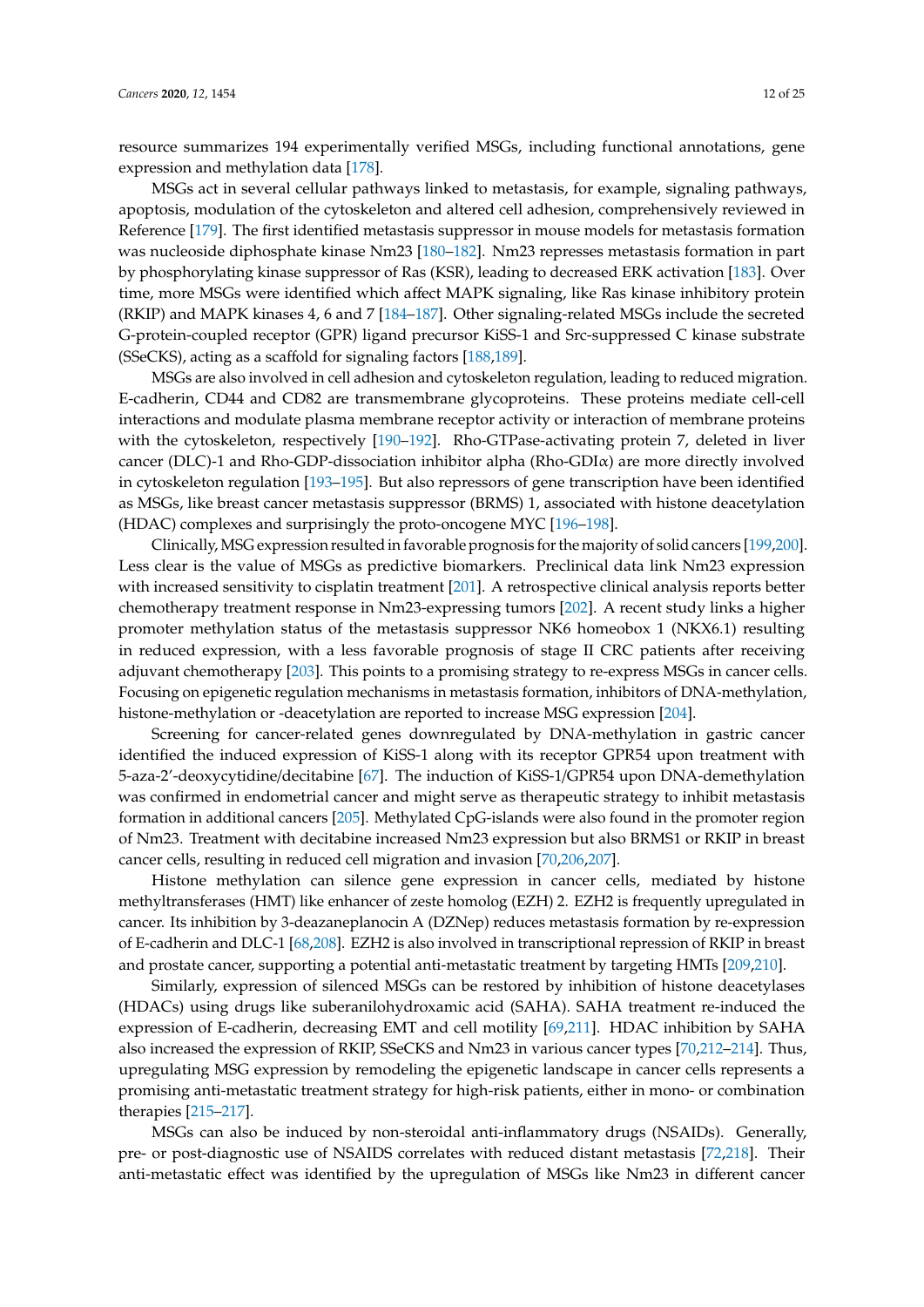Many MSG promoters are reported to be repressed through NF- $\kappa$ B binding sites. This mechanism is supported by the upregulation of RKIP expression in breast cancer cells upon inhibition of NF-κB signaling by dehydroxymethylepoxyquinomicin in breast cancer [\[70\]](#page-16-27). Also CD82-expression is regulated by active NF-κB signaling but its repression or induction strongly depends on the cell type or at least the mutation status of p53 [\[225](#page-24-1)[,226\]](#page-24-2). NF-κB signaling also decreases Rho-GDIα on protein level by upregulating its E3 ubiquitin ligase, triggering proteasomal degradation of ubiquitinylated Rho-GDI $\alpha$  [\[227\]](#page-24-3).

Targeting NF-κB signaling is promising to therapeutically inhibit metastasis formation. It was proven to decrease the metastatic potential of different cancer cells [\[228](#page-24-4)[–230\]](#page-24-5). Specific inhibitors of NF-κB signaling in solid cancers are currently tested in animal models (reviewed in Reference [\[231\]](#page-24-6)). Interestingly, BRMS1 and KiSS-1 can decrease NF-κB-mediated target gene expression and thus suppress cancer cell motility and invasiveness [\[232–](#page-24-7)[237\]](#page-24-8).

Re-activation of MSG expression can be achieved by repositioning drugs from various classes (summarized in Reference [\[223\]](#page-23-15)). Preclinical reports link the application of individual drugs to a decrease in cancer progression or metastasis formation but only little literature is available for clinical trials with focus on metastasis-suppressors. The promising preclinical strategy of upregulating Nm23 expression in breast cancer by progestines was evaluated in a prospective clinical phase II trial but with only limited success [\[71,](#page-16-31)[238\]](#page-24-9).

The main obstacle in the translation of MSG-expression by small molecules is the range of affected cellular mechanisms, raising the danger to induce severe side effects. This rather discourages the strategy of systemic MSG-induction in anti-cancer therapy. But the emerging concept of personalized/precision medicine, combined with deeper insight into molecular mechanisms of metastasis formation, might circumvent this issue.

#### **3. Conclusion and Future Prospects of Anti-Metastatic Therapy**

Cancer cell migration, invasion and metastasis belong to the hallmarks of cancer, which severely limit therapeutic options and in result of this, also limit patient survival. For example, colorectal cancer patients have a good prognosis if diagnosed before metastases have formed. If metastases are already present, long-term survival is reduced and therapeutic options are restricted by the systemic spread of the disease. This situation has not substantially changed for metastasized patients in the past decades. Therefore, profound knowledge of processes leading to metastasis formation is of crucial importance. If we understand, how and when cancer cells migrate, invade, circulate and colonize distant sites, the successful treatment for long-term survival of patients becomes a realistic option. To reach this goal, patients at high risk need to be identified by strong biomarkers, which are in the best scenario also causative molecules for metastasis formation. For these patients, tailored treatments targeting cells at specific steps in the metastatic cascade will allow to disrupt the aberrantly regulated processes for efficiently inhibiting the metastasis formation and progression. Use of specific inhibitors will interfere in the best scenario in early events of the metastatic process, hindering metastasis formation as early as possible. Since cancer cells activate different mechanisms for effective migration, invasion, apoptosis prevention and so forth, the combination of small molecule drugs targeting such different signaling pathways of the metastatic process will assure improved treatment of metastatic cancer. The knowledge on how such pathways complement or replace each other to ensure cancer cell metastasis will be the basis for more effective combination therapies using small molecules. For this, research has to find inhibitors, which specifically interfere with metastasis drivers. In addition, search for novel and powerful regulators of metastasis, knowledge of aberrantly regulated signaling pathways and use of new or repositioned drugs for these targets opens new therapeutic options.

**Funding:** This research was funded by German Cancer Consortium.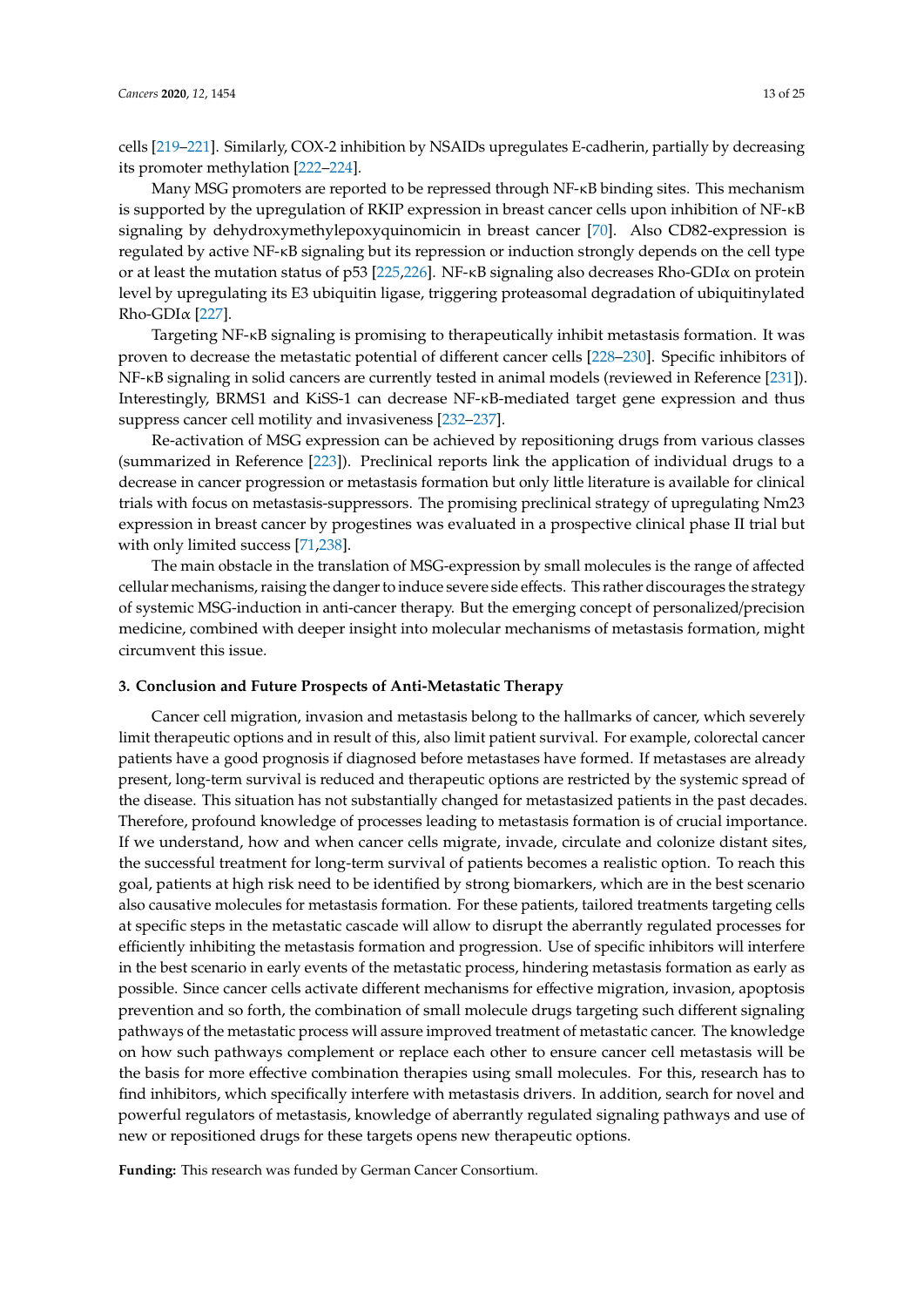**Conflicts of Interest:** The authors declare no conflict of interest.

## **References**

- <span id="page-13-10"></span><span id="page-13-0"></span>1. Eccles, S.A.; Welch, D.R. Metastasis: Recent discoveries and novel treatment strategies. *Lancet* **2007**, *369*, 1742–1757. [\[CrossRef\]](http://dx.doi.org/10.1016/S0140-6736(07)60781-8)
- <span id="page-13-1"></span>2. Gupta, G.P.; Massagué, J. Cancer Metastasis: Building a Framework. *Cell* **2006**, *127*, 679–695. [\[CrossRef\]](http://dx.doi.org/10.1016/j.cell.2006.11.001)
- <span id="page-13-11"></span><span id="page-13-2"></span>3. Chaffer, C.L.; A Weinberg, R. A Perspective on Cancer Cell Metastasis. *Science* **2011**, *331*, 1559–1564. [\[CrossRef\]](http://dx.doi.org/10.1126/science.1203543)
- <span id="page-13-3"></span>4. Budczies, J.; Kluck, K.; Walther, W.; Stein, U. Decoding and targeting the molecular basis of MACC1-driven metastatic spread: Lessons from big data mining and clinical-experimental approaches. *Semin. Cancer Boil.* **2020**, *60*, 365–379. [\[CrossRef\]](http://dx.doi.org/10.1016/j.semcancer.2019.08.010)
- <span id="page-13-4"></span>5. Zijlstra, A.; The Board Members of the Metastasis Research Society; Von Lersner, A.; Yu, D.; Borrello, L.; Oudin, M.; Kang, Y.; Sahai, E.; Fingleton, B.; Stein, U. The importance of developing therapies targeting the biological spectrum of metastatic disease. *Clin. Exp. Metastasis* **2019**, *36*, 305–309. [\[CrossRef\]](http://dx.doi.org/10.1007/s10585-019-09972-3)
- <span id="page-13-5"></span>6. Valastyan, S.; A Weinberg, R. Tumor Metastasis: Molecular Insights and Evolving Paradigms. *Cell* **2011**, *147*, 275–292. [\[CrossRef\]](http://dx.doi.org/10.1016/j.cell.2011.09.024)
- <span id="page-13-6"></span>7. Pantel, K.; Brakenhoff, R.H. Dissecting the metastatic cascade. *Nat. Rev. Cancer* **2004**, *4*, 448–456. [\[CrossRef\]](http://dx.doi.org/10.1038/nrc1370)
- <span id="page-13-7"></span>8. Fidler, I.J.; Poste, G. The "seed and soil" hypothesis revisited. *Lancet Oncol.* **2008**, *9*, 808. [\[CrossRef\]](http://dx.doi.org/10.1016/S1470-2045(08)70201-8)
- <span id="page-13-12"></span><span id="page-13-8"></span>9. Stoletov, K.; Beatty, P.H.; Lewis, J.D. Novel therapeutic targets for cancer metastasis. *Expert Rev. Anticancer Ther.* **2020**, *20*, 97–109. [\[CrossRef\]](http://dx.doi.org/10.1080/14737140.2020.1718496)
- <span id="page-13-9"></span>10. Anderson, R.; Balasas, T.; Callaghan, J.; Coombes, R.C.; Evans, J.; Hall, J.A.; Kinrade, S.; Jones, D.; Jones, P.S.; Jones, R.; et al. A framework for the development of effective anti-metastatic agents. *Nat. Rev. Clin. Oncol.* **2019**, *16*, 185–204. [\[CrossRef\]](http://dx.doi.org/10.1038/s41571-018-0134-8)
- <span id="page-13-15"></span>11. Berim, L.D.; Kos, B.M.; Evande, R.; Meza, J.L.; Shostrom, V.; Schwarz, J.K.; Grem, J.L. A phase I study of ADH-1 with cisplatin (Cisp) and gemcitabine (Gem) in patients (Pts) with unresectable or metastatic pancreatic and biliary tract cancers. *J. Clin. Oncol.* **2017**, *35*, 306. [\[CrossRef\]](http://dx.doi.org/10.1200/JCO.2017.35.4_suppl.306)
- <span id="page-13-16"></span><span id="page-13-13"></span>12. Stupp, R.; Hegi, M.E.; Gorlia, T.; Erridge, S.C.; Perry, J.; Hong, Y.-K.; Aldape, K.D.; Lhermitte, B.; Pietsch, T.; Grujicic, D.; et al. Cilengitide combined with standard treatment for patients with newly diagnosed glioblastoma with methylated MGMT promoter (CENTRIC EORTC 26071-22072 study): A multicentre, randomised, open-label, phase 3 trial. *Lancet Oncol.* **2014**, *15*, 1100–1108. [\[CrossRef\]](http://dx.doi.org/10.1016/S1470-2045(14)70379-1)
- <span id="page-13-17"></span><span id="page-13-14"></span>13. Haddad, T.; Qin, R.; Lupu, R.; Satele, D.; Eadens, M.; Goetz, M.P.; Erlichman, C.; Molina, J.R. A phase I study of cilengitide and paclitaxel in patients with advanced solid tumors. *Cancer Chemother. Pharmacol.* **2017**, *79*, 1221–1227. [\[CrossRef\]](http://dx.doi.org/10.1007/s00280-017-3322-9)
- <span id="page-13-18"></span>14. Manegold, C.; Vansteenkiste, J.; Cardenal, F.; Schuette, W.; Woll, P.J.; Ulsperger, E.; Kerber, A.; Eckmayr, J.; Von Pawel, J. Randomized phase II study of three doses of the integrin inhibitor cilengitide versus docetaxel as second-line treatment for patients with advanced non-small-cell lung cancer. *Investig. New Drugs* **2012**, *31*, 175–182. [\[CrossRef\]](http://dx.doi.org/10.1007/s10637-012-9842-6)
- <span id="page-13-19"></span>15. Pavese, J.M.; Krishna, S.N.; Bergan, R.C. Genistein inhibits human prostate cancer cell detachment, invasion, and metastasis. *Am. J. Clin. Nutr.* **2014**, *100*, S431–S436. [\[CrossRef\]](http://dx.doi.org/10.3945/ajcn.113.071290)
- 16. Frey, R.S.; Li, J.; Singletary, K. Effects of genistein on cell proliferation and cell cycle arrest in nonneoplastic human mammary epithelial cells: Involvement of Cdc2, p21waf/cip1, p27kip1, and Cdc25C expression11Abbreviations: PTK, protein tyrosine kinase; cdk, cyclin-dependent kinase; DMEM, Dulbecco's Modified Eagle's Medium; MTT, 3-[4,5-dimethylthiazol-2-yl]-2,5-diphenyl tetrazolium bromide; and ER, estrogen receptor. *Biochem. Pharmacol.* **2001**, *61*, 979–989. [\[CrossRef\]](http://dx.doi.org/10.1016/s0006-2952(01)00572-x)
- 17. Hemaiswarya, S.; Doble, M. Potential synergism of natural products in the treatment of cancer. *Phytother. Res.* **2006**, *20*, 239–249. [\[CrossRef\]](http://dx.doi.org/10.1002/ptr.1841)
- <span id="page-13-20"></span>18. Cui, S.; Wang, J.; Wu, Q.; Qian, J.; Yang, C.; Bo, P. Genistein inhibits the growth and regulates the migration and invasion abilities of melanoma cells via the FAK/paxillin and MAPK pathways. *Oncotarget* **2017**, *8*, 21674–21691. [\[CrossRef\]](http://dx.doi.org/10.18632/oncotarget.15535)
- <span id="page-13-21"></span>19. Garrison, J.B.; Shaw, Y.-J.; Chen, C.-S.; Kyprianou, N. Novel quinazoline-based compounds impair prostate tumorigenesis by targeting tumor vascularity. *Cancer Res.* **2007**, *67*, 11344–11352. [\[CrossRef\]](http://dx.doi.org/10.1158/0008-5472.CAN-07-1662)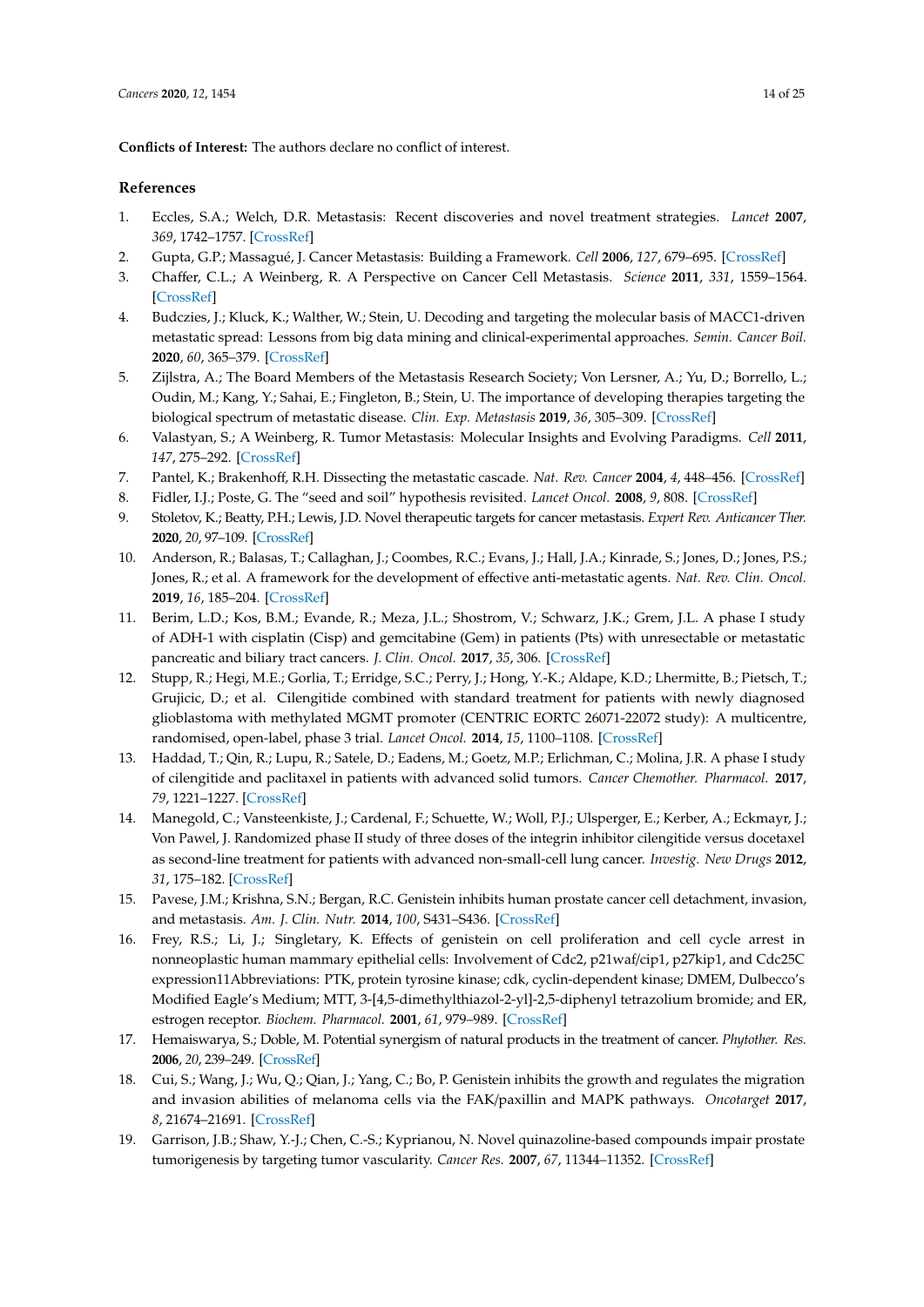- <span id="page-14-11"></span><span id="page-14-5"></span><span id="page-14-4"></span><span id="page-14-3"></span><span id="page-14-2"></span><span id="page-14-1"></span><span id="page-14-0"></span>20. Mawji, I.A.; Simpson, C.D.; Gronda, M.; Williams, M.A.; Hurren, R.; Henderson, C.J.; Datti, A.; Wrana, J.L.; Schimmer, A.D. A Chemical Screen Identifies Anisomycin as an Anoikis Sensitizer That Functions by Decreasing FLIP Protein Synthesis. *Cancer Res.* **2007**, *67*, 8307–8315. [\[CrossRef\]](http://dx.doi.org/10.1158/0008-5472.CAN-07-1687)
- <span id="page-14-12"></span>21. Zhang, J.; He, D.-H.; Zajac-Kaye, M.; Hochwald, S.N. A small molecule FAK kinase inhibitor, GSK2256098, inhibits growth and survival of pancreatic ductal adenocarcinoma cells. *Cell Cycle* **2014**, *13*, 3143–3149. [\[CrossRef\]](http://dx.doi.org/10.4161/15384101.2014.949550)
- <span id="page-14-13"></span>22. Shi, Q.; Hjelmeland, A.B.; Keir, S.T.; Song, L.; Wickman, S.; Jackson, W.; Ohmori, O.; Bigner, D.D.; Friedman, H.S.; Rich, J.N. A novel low-molecular weight inhibitor of focal adhesion kinase, TAE226, inhibits glioma growth. *Mol. Carcinog.* **2007**, *46*, 488–496. [\[CrossRef\]](http://dx.doi.org/10.1002/mc.20297)
- <span id="page-14-14"></span>23. Negoro, N.; Hoshiga, M.; Seto, M.; Kohbayashi, E.; Ii, M.; Fukui, R.; Shibata, N.; Nakakoji, T.; Nishiguchi, F.; Sasaki, Y.; et al. The Kinase Inhibitor Fasudil (HA-1077) Reduces Intimal Hyperplasia through Inhibiting Migration and Enhancing Cell Loss of Vascular Smooth Muscle Cells. *Biochem. Biophys. Res. Commun.* **1999**, *262*, 211–215. [\[CrossRef\]](http://dx.doi.org/10.1006/bbrc.1999.1129) [\[PubMed\]](http://www.ncbi.nlm.nih.gov/pubmed/10448094)
- <span id="page-14-16"></span><span id="page-14-6"></span>24. Hong, L.; Kenney, S.R.; Phillips, G.K.; Simpson, D.; Schroeder, C.E.; Nöth, J.; Romero, E.; Swanson, S.; Waller, A.; Strouse, J.J.; et al. Characterization of a Cdc42 protein inhibitor and its use as a molecular probe. *J. Boil. Chem.* **2013**, *288*, 8531–8543. [\[CrossRef\]](http://dx.doi.org/10.1074/jbc.M112.435941) [\[PubMed\]](http://www.ncbi.nlm.nih.gov/pubmed/23382385)
- <span id="page-14-15"></span><span id="page-14-7"></span>25. Onesto, C.; Shutes, A.; Picard, V.; Schweighoffer, F.; Der, C.J. Characterization of EHT 1864, a Novel Small Molecule Inhibitor of Rac Family Small GTPases. *Methods Enzymol.* **2008**, *439*, 111–129. [\[CrossRef\]](http://dx.doi.org/10.1016/s0076-6879(07)00409-0) [\[PubMed\]](http://www.ncbi.nlm.nih.gov/pubmed/18374160)
- <span id="page-14-17"></span>26. Gao, Y.; Dickerson, J.B.; Guo, F.; Zheng, J.J.; Zheng, Y. Rational design and characterization of a Rac GTPase-specific small molecule inhibitor. *Proc. Natl. Acad. Sci. USA* **2004**, *101*, 7618–7623. [\[CrossRef\]](http://dx.doi.org/10.1073/pnas.0307512101)
- <span id="page-14-8"></span>27. Montalvo-Ortiz, B.L.; Castillo-Pichardo, L.; Hernández, E.; Humphries-Bickley, T.; De La Mota-Peynado, A.; Cubano, L.A.; Vlaar, C.P.; Dharmawardhane, S. Characterization of EHop-016, Novel Small Molecule Inhibitor of Rac GTPase. *J. Boil. Chem.* **2012**, *287*, 13228–13238. [\[CrossRef\]](http://dx.doi.org/10.1074/jbc.M111.334524)
- <span id="page-14-9"></span>28. Humphries-Bickley, T.; Castillo-Pichardo, L.; Hernandez-O'Farrill, E.; Borrero-Garcia, L.D.; Forestier-Roman, I.; Gerena, Y.; Blanco, M.; Rivera-Robles, M.J.; Rodriguez-Medina, J.R.; Cubano, L.A.; et al. Characterization of a Dual Rac/Cdc42 Inhibitor MBQ-167 in Metastatic Cancer. *Mol. Cancer Ther.* **2017**, *16*, 805–818. [\[CrossRef\]](http://dx.doi.org/10.1158/1535-7163.MCT-16-0442)
- <span id="page-14-18"></span>29. Zins, K.; Lucas, T.; Reichl, P.; Abraham, D.; Aharinejad, S. A Rac1/Cdc42 GTPase-Specific Small Molecule Inhibitor Suppresses Growth of Primary Human Prostate Cancer Xenografts and Prolongs Survival in Mice. *PLoS ONE* **2013**, *8*, e74924. [\[CrossRef\]](http://dx.doi.org/10.1371/journal.pone.0074924)
- <span id="page-14-20"></span><span id="page-14-10"></span>30. Zins, K.; Gunawardhana, S.; Lucas, T.; Abraham, D.; Aharinejad, S. Targeting Cdc42 with the small molecule drug AZA197 suppresses primary colon cancer growth and prolongs survival in a preclinical mouse xenograft model by downregulation of PAK1 activity. *J. Transl. Med.* **2013**, *11*, 295. [\[CrossRef\]](http://dx.doi.org/10.1186/1479-5876-11-295)
- <span id="page-14-21"></span>31. Guo, Y.; Kenney, S.R.; Muller, C.Y.; Adams, S.; Rutledge, T.; Romero, E.; Murray-Krezan, C.; Prekeris, R.; Sklar, L.A.; Hudson, L.G.; et al. R-Ketorolac Targets Cdc42 and Rac1 and Alters Ovarian Cancer Cell Behaviors Critical for Invasion and Metastasis. *Mol. Cancer Ther.* **2015**, *14*, 2215–2227. [\[CrossRef\]](http://dx.doi.org/10.1158/1535-7163.MCT-15-0419) [\[PubMed\]](http://www.ncbi.nlm.nih.gov/pubmed/26206334)
- <span id="page-14-19"></span>32. Friesland, A.; Zhao, Y.; Chen, Y.-H.; Wang, L.; Zhou, H.; Lu, Q. Small molecule targeting Cdc42–intersectin interaction disrupts Golgi organization and suppresses cell motility. *Proc. Natl. Acad. Sci. USA* **2013**, *110*, 1261–1266. [\[CrossRef\]](http://dx.doi.org/10.1073/pnas.1116051110)
- <span id="page-14-22"></span>33. Viaud, J.; Peterson, J. An allosteric kinase inhibitor binds the p21-activated kinase autoregulatory domain covalently. *Mol. Cancer Ther.* **2009**, *8*, 2559–2565. [\[CrossRef\]](http://dx.doi.org/10.1158/1535-7163.MCT-09-0102) [\[PubMed\]](http://www.ncbi.nlm.nih.gov/pubmed/19723886)
- <span id="page-14-23"></span>34. Abu Aboud, O.; Chen, C.-H.; Senapedis, W.; Baloglu, E.; Argueta, C.; Weiss, R. Dual and Specific Inhibition of NAMPT and PAK4 By KPT-9274 Decreases Kidney Cancer Growth. *Mol. Cancer Ther.* **2016**, *15*, 2119–2129. [\[CrossRef\]](http://dx.doi.org/10.1158/1535-7163.MCT-16-0197) [\[PubMed\]](http://www.ncbi.nlm.nih.gov/pubmed/27390344)
- <span id="page-14-24"></span>35. Ryu, B.J.; Lee, H.; Kim, S.-H.; Heo, J.-N.; Choi, S.-W.; Yeon, J.-T.; Lee, J.; Lee, J.; Cho, J.Y.; Kim, S.H.; et al. PF-3758309, p21-activated kinase 4 inhibitor, suppresses migration and invasion of A549 human lung cancer cells via regulation of CREB, NF-κB, and β-catenin signalings. *Mol. Cell. Biochem.* **2013**, *389*, 69–77. [\[CrossRef\]](http://dx.doi.org/10.1007/s11010-013-1928-8)
- <span id="page-14-25"></span>36. Murray, B.; Guo, C.; Piraino, J.; Westwick, J.K.; Zhang, C.; Lamerdin, J.; Dagostino, E.; Knighton, D.; Loi, C.-M.; Zager, M.; et al. Small-molecule p21-activated kinase inhibitor PF-3758309 is a potent inhibitor of oncogenic signaling and tumor growth. *Proc. Natl. Acad. Sci. USA* **2010**, *107*, 9446–9451. [\[CrossRef\]](http://dx.doi.org/10.1073/pnas.0911863107)
- <span id="page-14-26"></span>37. Pickarski, M.; Gleason, A.; Bednar, B.; Duong, L.T. Orally active αvβ3 integrin inhibitor MK-0429 reduces melanoma metastasis. *Oncol. Rep.* **2015**, *33*, 2737–2745. [\[CrossRef\]](http://dx.doi.org/10.3892/or.2015.3910)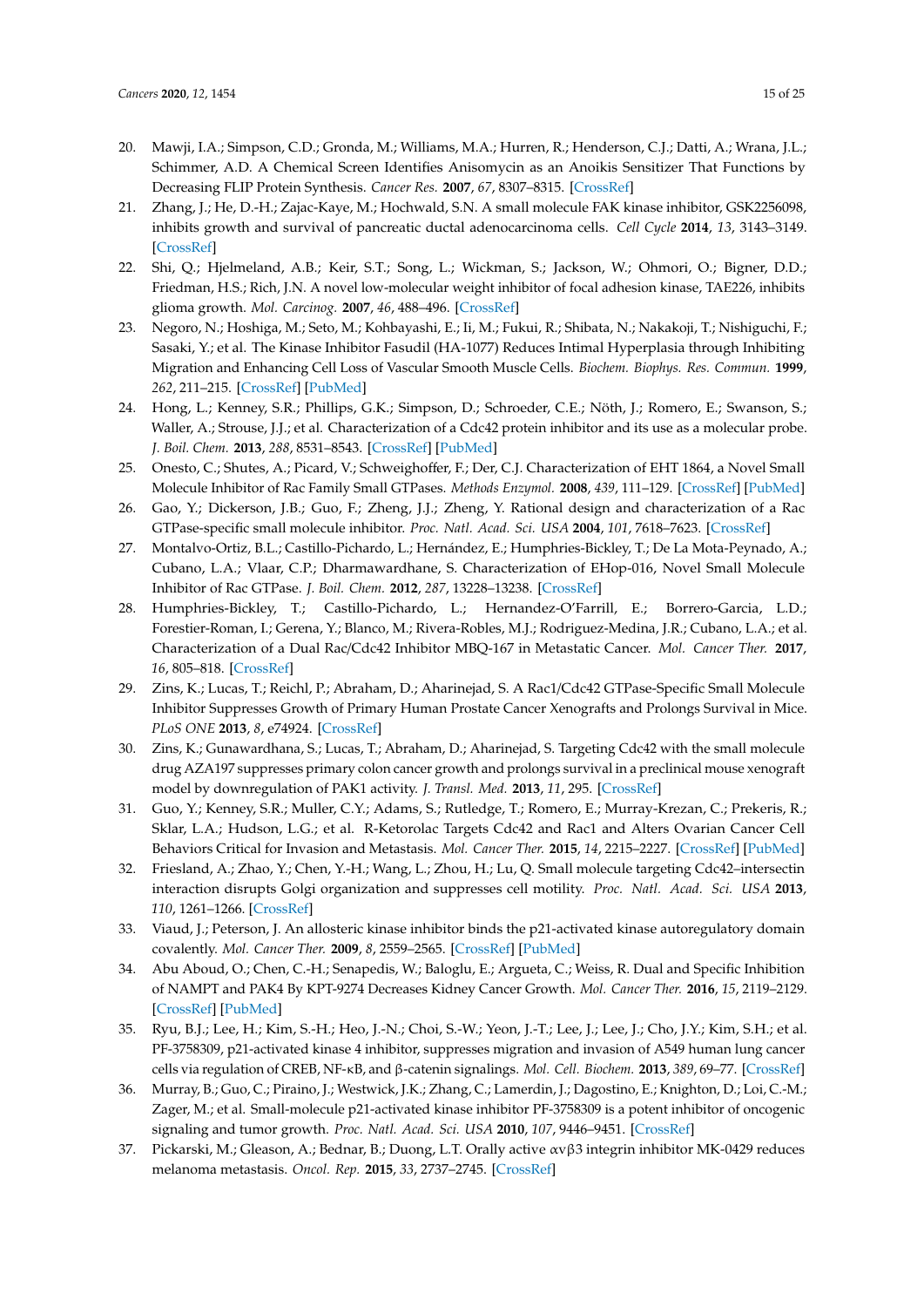- <span id="page-15-14"></span><span id="page-15-5"></span><span id="page-15-4"></span><span id="page-15-3"></span><span id="page-15-2"></span><span id="page-15-1"></span><span id="page-15-0"></span>38. Karp, D.; Ferrante, K.; Tensfeldt, T.; Thurer, R.; LoCicero, J.; Huberman, M.; Wirth, F.; Hellman, R.; Poulin, P.; Silberman, S.; et al. A phase I dose escalation study of epidermal growth factor receptor (EGFR) tyrosine kinase (TK) inhibitor CP-358,774 in patients (pts) with advanced solid tumors. *Lung Cancer* **2000**, *29*, 65. [\[CrossRef\]](http://dx.doi.org/10.1016/S0169-5002(00)80208-1)
- <span id="page-15-6"></span>39. Baselga, J.; Rischin, D.; Ranson, M.; Calvert, H.; Raymond, E.; Kieback, D.; Kaye, S.; Gianni, L.; Harris, A.L.; Bjork, T.; et al. Phase I Safety, Pharmacokinetic, and Pharmacodynamic Trial of ZD1839, a Selective Oral Epidermal Growth Factor Receptor Tyrosine Kinase Inhibitor, in Patients With Five Selected Solid Tumor Types. *J. Clin. Oncol.* **2002**, *20*, 4292–4302. [\[CrossRef\]](http://dx.doi.org/10.1200/JCO.2002.03.100) [\[PubMed\]](http://www.ncbi.nlm.nih.gov/pubmed/12409327)
- <span id="page-15-7"></span>40. Martinez-Marti, A.; Navarro, A.; Felip, E. Epidermal growth factor receptor first generation tyrosine-kinase inhibitors. *Transl. Lung Cancer Res.* **2019**, *8*, S235–S246. [\[CrossRef\]](http://dx.doi.org/10.21037/tlcr.2019.04.20)
- <span id="page-15-15"></span><span id="page-15-8"></span>41. Lacal, P.M.; Graziani, G. Therapeutic implication of vascular endothelial growth factor receptor-1 (VEGFR-1) targeting in cancer cells and tumor microenvironment by competitive and non-competitive inhibitors. *Pharmacol. Res.* **2018**, *136*, 97–107. [\[CrossRef\]](http://dx.doi.org/10.1016/j.phrs.2018.08.023) [\[PubMed\]](http://www.ncbi.nlm.nih.gov/pubmed/30170190)
- <span id="page-15-16"></span><span id="page-15-9"></span>42. Jonker, D.J.; Rosen, L.S.; Sawyer, M.; Wilding, G.; Noberasco, C.; Jayson, G.; Rustin, G.; McArthur, G.; Velasquez, L.; Galbraith, S. A phase I study of BMS-582664 (brivanib alaninate), an oral dual inhibitor of VEGFR and FGFR tyrosine kinases, in patients (pts) with advanced/metastatic solid tumors: Safety, pharmacokinetic (PK), and pharmacodynamic (PD) findings. *J. Clin. Oncol.* **2007**, *25*, 3559. [\[CrossRef\]](http://dx.doi.org/10.1200/jco.2007.25.18_suppl.3559)
- <span id="page-15-17"></span><span id="page-15-10"></span>43. Laird, A.D.; Vajkoczy, P.; Shawver, L.K.; Thurnher, A.; Liang, C.; Mohammadi, M.; Schlessinger, J.; Ullrich, A.; Hubbard, S.R.; A Blake, R.; et al. SU6668 is a potent antiangiogenic and antitumor agent that induces regression of established tumors. *Cancer Res.* **2000**, *60*, 4152–4160.
- <span id="page-15-18"></span><span id="page-15-11"></span>44. Creedon, H.; Brunton, V.G. Src Kinase Inhibitors: Promising Cancer Therapeutics? *Crit. Rev. Oncog.* **2012**, *17*, 145–159. [\[CrossRef\]](http://dx.doi.org/10.1615/CritRevOncog.v17.i2.20) [\[PubMed\]](http://www.ncbi.nlm.nih.gov/pubmed/22471705)
- <span id="page-15-19"></span>45. Araujo, J.C.; Logothetis, C.J. Dasatinib: A potent SRC inhibitor in clinical development for the treatment of solid tumors. *Cancer Treat. Rev.* **2010**, *36*, 492–500. [\[CrossRef\]](http://dx.doi.org/10.1016/j.ctrv.2010.02.015) [\[PubMed\]](http://www.ncbi.nlm.nih.gov/pubmed/20226597)
- <span id="page-15-20"></span><span id="page-15-12"></span>46. Park, S.I.; Zhang, J.; Phillips, K.A.; Araujo, J.C.; Najjar, A.M.; Volgin, A.Y.; Gelovani, J.G.; Kim, S.-J.; Wang, Z.; Gallick, G.E. Targeting Src Family Kinases Inhibits Growth and Lymph Node Metastases of Prostate Cancer in an Orthotopic Nude Mouse Model. *Cancer Res.* **2008**, *68*, 3323–3333. [\[CrossRef\]](http://dx.doi.org/10.1158/0008-5472.CAN-07-2997)
- <span id="page-15-21"></span><span id="page-15-13"></span>47. Ammer, A.G.; Kelley, L.C.; Hayes, K.E.; Evans, J.V.; Lopez-Skinner, L.A.; Martin, K.H.; Frederick, B.; Rothschild, B.L.; Raben, D.; Elvin, P.; et al. Saracatinib Impairs Head and Neck Squamous Cell Carcinoma Invasion by Disrupting Invadopodia Function. *J. Cancer Sci. Ther.* **2009**, *1*, 052–061. [\[CrossRef\]](http://dx.doi.org/10.4172/1948-5956.1000009)
- <span id="page-15-22"></span>48. Wolf, K.; Friedl, P. Mapping proteolytic cancer cell-extracellular matrix interfaces. *Clin. Exp. Metastasis* **2008**, *26*, 289–298. [\[CrossRef\]](http://dx.doi.org/10.1007/s10585-008-9190-2)
- 49. Friedl, P.; Wolf, K. Tube Travel: The Role of Proteases in Individual and Collective Cancer Cell Invasion. *Cancer Res.* **2008**, *68*, 7247–7249. [\[CrossRef\]](http://dx.doi.org/10.1158/0008-5472.CAN-08-0784)
- <span id="page-15-23"></span>50. Yilmaz, M.; Christofori, G. Mechanisms of Motility in Metastasizing Cells. *Mol. Cancer Res.* **2010**, *8*, 629–642. [\[CrossRef\]](http://dx.doi.org/10.1158/1541-7786.MCR-10-0139)
- <span id="page-15-24"></span>51. Su, C.-W.; Lin, C.-W.; Yang, W.-E.; Yang, S. TIMP-3 as a therapeutic target for cancer. *Ther. Adv. Med. Oncol.* **2019**, *11*, 1758835919864247. [\[CrossRef\]](http://dx.doi.org/10.1177/1758835919864247) [\[PubMed\]](http://www.ncbi.nlm.nih.gov/pubmed/31360238)
- <span id="page-15-25"></span>52. Towle, M.J.; Lee, A.; Maduakor, E.C.; E Schwartz, C.; Bridges, A.J.; A Littlefield, B. Inhibition of urokinase by 4-substituted benzo[b]thiophene-2-carboxamidines: An important new class of selective synthetic urokinase inhibitor. *Cancer Res.* **1993**, *53*, 2553–2559.
- <span id="page-15-26"></span>53. Meyer, J.E.; Brocks, C.; Graefe, H.; Mala, C.; Thäns, N.; Bürgle, M.; Rempel, A.; Rotter, N.; Wollenberg, B.; Lang, S. The Oral Serine Protease Inhibitor WX-671 – First Experience in Patients with Advanced Head and Neck Carcinoma. *Breast Care* **2008**, *3*, 20–24. [\[CrossRef\]](http://dx.doi.org/10.1159/000151736)
- <span id="page-15-27"></span>54. Schmitt, M.; Harbeck, N.; Brünner, N.; Jänicke, F.; Meisner, C.; Mühlenweg, B.; Jansen, H.; Dorn, J.; Nitz, U.; Kantelhardt, E.J.; et al. Cancer therapy trials employing level-of-evidence-1 disease forecast cancer biomarkers uPA and its inhibitor PAI-1. *Expert Rev. Mol. Diagn.* **2011**, *11*, 617–634. [\[CrossRef\]](http://dx.doi.org/10.1586/erm.11.47) [\[PubMed\]](http://www.ncbi.nlm.nih.gov/pubmed/21745015)
- <span id="page-15-28"></span>55. Cui, D.; Dai, J.; Keller, J.M.; Mizokami, A.; Xia, S.; Keller, E.T. Notch Pathway Inhibition Using PF-03084014, a γ-Secretase Inhibitor (GSI), Enhances the Antitumor Effect of Docetaxel in Prostate Cancer. *Clin. Cancer Res.* **2015**, *21*, 4619–4629. [\[CrossRef\]](http://dx.doi.org/10.1158/1078-0432.CCR-15-0242) [\[PubMed\]](http://www.ncbi.nlm.nih.gov/pubmed/26202948)
- <span id="page-15-29"></span>56. Wei, P.; Walls, M.; Qiu, M.; Ding, R.; Denlinger, R.H.; Wong, A.; Tsaparikos, K.; Jani, J.P.; Hosea, N.; Sands, M.; et al. Evaluation of Selective -Secretase Inhibitor PF-03084014 for Its Antitumor Efficacy and Gastrointestinal Safety to Guide Optimal Clinical Trial Design. *Mol. Cancer Ther.* **2010**, *9*, 1618–1628. [\[CrossRef\]](http://dx.doi.org/10.1158/1535-7163.MCT-10-0034) [\[PubMed\]](http://www.ncbi.nlm.nih.gov/pubmed/20530712)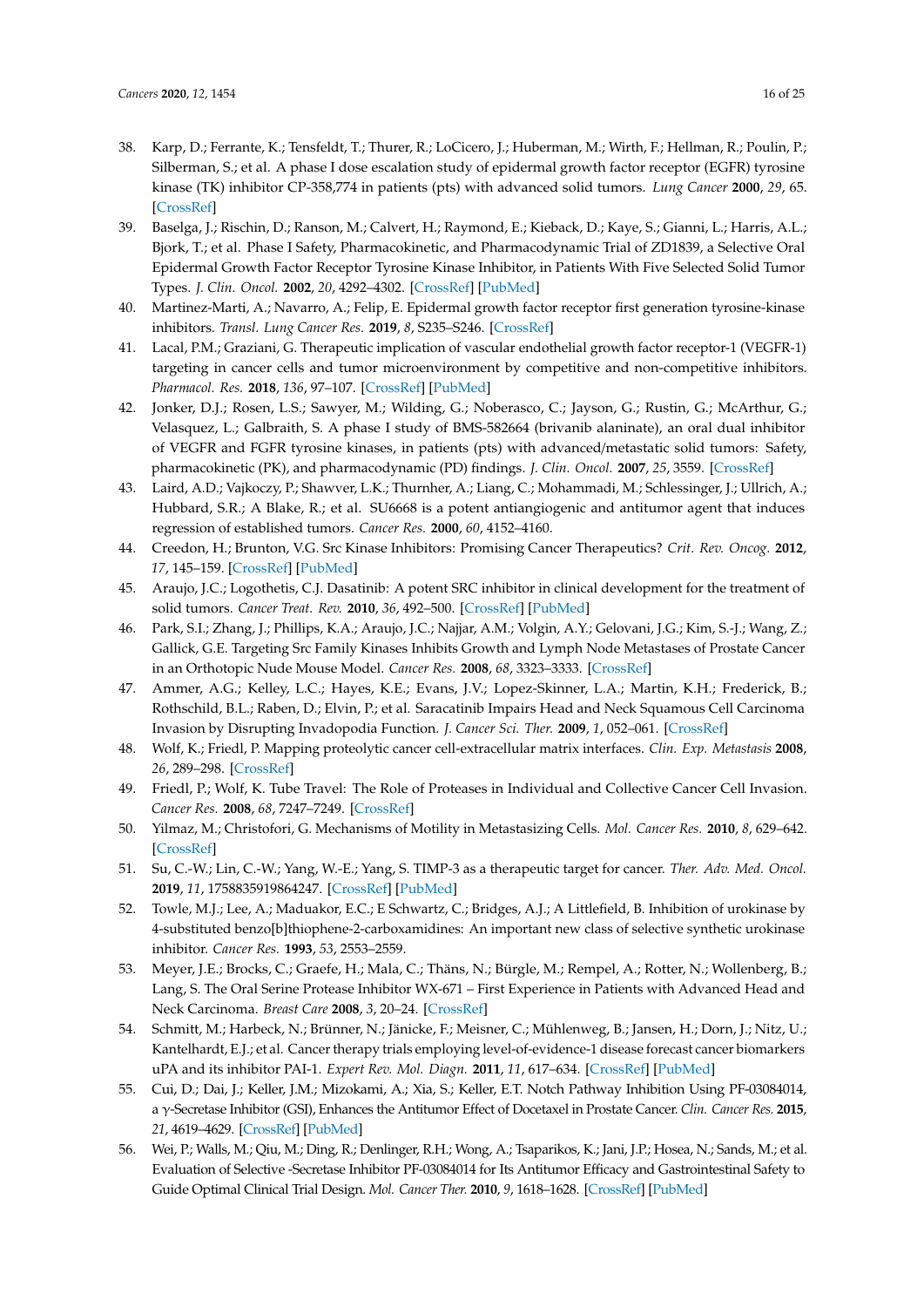- <span id="page-16-16"></span><span id="page-16-5"></span><span id="page-16-4"></span><span id="page-16-3"></span><span id="page-16-2"></span><span id="page-16-1"></span><span id="page-16-0"></span>57. Samon, J.B.; Castillo-Martin, M.; Hadler, M.; Ambesi-Impiobato, A.; Paietta, E.; Racevskis, J.; Wiernik, P.H.; Rowe, J.M.; Jakubczak, J.; Randolph, S.; et al. Preclinical analysis of the gamma-secretase inhibitor PF-03084014 in combination with glucocorticoids in T-cell acute lymphoblastic leukemia. *Mol. Cancer Ther.* **2012**, *11*, 1565–1575. [\[CrossRef\]](http://dx.doi.org/10.1158/1535-7163.MCT-11-0938)
- <span id="page-16-17"></span><span id="page-16-6"></span>58. Wang, K.; Zhang, Q.; Li, D.; Ching, K.; Zhang, C.; Zheng, X.; Ozeck, M.; Shi, S.; Li, X.; Wang, H.; et al. PEST Domain Mutations in Notch Receptors Comprise an Oncogenic Driver Segment in Triple-Negative Breast Cancer Sensitive to a -Secretase Inhibitor. *Clin. Cancer Res.* **2015**, *21*, 1487–1496. [\[CrossRef\]](http://dx.doi.org/10.1158/1078-0432.CCR-14-1348)
- <span id="page-16-18"></span>59. Kummar, S.; Coyne, G.O.; Do, K.T.; Turkbey, B.; Meltzer, P.S.; Polley, E.; Choyke, P.L.; Meehan, R.; Vilimas, R.; Horneffer, Y.; et al. Clinical Activity of the γ-Secretase Inhibitor PF-03084014 in Adults With Desmoid Tumors (Aggressive Fibromatosis). *J. Clin. Oncol.* **2017**, *35*, 1561–1569. [\[CrossRef\]](http://dx.doi.org/10.1200/JCO.2016.71.1994)
- <span id="page-16-19"></span><span id="page-16-7"></span>60. Kim, J.Y.; Park, G.; Krishnan, M.; Ha, E.; Chun, K.-S. Selective Wnt/β-catenin Small-molecule Inhibitor CWP232228 Impairs Tumor Growth of Colon Cancer. *Anticancer. Res.* **2019**, *39*, 3661–3667. [\[CrossRef\]](http://dx.doi.org/10.21873/anticanres.13514)
- <span id="page-16-20"></span><span id="page-16-8"></span>61. Cortes, J.E.; Faderl, S.; Pagel, J.; Jung, C.W.; Yoon, S.-S.; Koh, Y.; Pardanani, A.D.; Hauptschein, R.S.; Lee, K.-J.; Lee, J.-H. Phase 1 study of CWP232291 in relapsed/refractory acute myeloid leukemia (AML) and myelodysplastic syndrome (MDS). *J. Clin. Oncol.* **2015**, *33*, 7044. [\[CrossRef\]](http://dx.doi.org/10.1200/jco.2015.33.15_suppl.7044)
- <span id="page-16-21"></span><span id="page-16-9"></span>62. Liu, J.; Zhang, W.; Stashko, M.A.; DeRyckere, D.; Cummings, C.T.; Hunter, D.; Yang, C.; Jayakody, C.N.; Cheng, N.; Simpson, C.; et al. UNC1062, a new and potent Mer inhibitor. *Eur. J. Med. Chem.* **2013**, *65*, 83–93. [\[CrossRef\]](http://dx.doi.org/10.1016/j.ejmech.2013.03.035)
- <span id="page-16-22"></span>63. Zhang, W.; DeRyckere, D.; Hunter, D.; Liu, J.; Stashko, M.A.; Minson, K.A.; Cummings, C.T.; Lee, M.; Glaros, T.G.; Newton, D.L.; et al. UNC2025, a Potent and Orally Bioavailable MER/FLT3 Dual Inhibitor. *J. Med.'Chem.* **2014**, *57*, 7031–7041. [\[CrossRef\]](http://dx.doi.org/10.1021/jm500749d)
- <span id="page-16-23"></span><span id="page-16-10"></span>64. Holland, S.J.; Pan, A.; Franci, C.; Hu, Y.; Chang, B.; Li, W.; Duan, M.; Torneros, A.; Yu, J.; Heckrodt, T.J.; et al. R428, a Selective Small Molecule Inhibitor of Axl Kinase, Blocks Tumor Spread and Prolongs Survival in Models of Metastatic Breast Cancer. *Cancer Res.* **2010**, *70*, 1544–1554. [\[CrossRef\]](http://dx.doi.org/10.1158/0008-5472.CAN-09-2997) [\[PubMed\]](http://www.ncbi.nlm.nih.gov/pubmed/20145120)
- <span id="page-16-24"></span><span id="page-16-12"></span><span id="page-16-11"></span>65. Pagano, K.; Torella, R.; Foglieni, C.; Bugatti, A.; Tomaselli, S.; Zetta, L.; Presta, M.; Rusnati, M.; Taraboletti, G.; Colombo, G.; et al. Direct and allosteric inhibition of the FGF2/HSPGs/FGFR1 ternary complex formation by an antiangiogenic, thrombospondin-1-mimic small molecule. *PLoS ONE* **2012**, *7*, e36990. [\[CrossRef\]](http://dx.doi.org/10.1371/journal.pone.0036990) [\[PubMed\]](http://www.ncbi.nlm.nih.gov/pubmed/22606323)
- <span id="page-16-25"></span><span id="page-16-13"></span>66. Colombo, G.; Margosio, B.; Ragona, L.; Neves, M.; Bonifacio, S.; Annis, D.S.; Stravalaci, M.; Tomaselli, S.; Giavazzi, R.; Rusnati, M.; et al. Non-peptidic thrombospondin-1 mimics as fibroblast growth factor-2 inhibitors: An integrated strategy for the development of new antiangiogenic compounds. *J. Biol. Chem.* **2010**, *285*, 8733–8742. [\[CrossRef\]](http://dx.doi.org/10.1074/jbc.M109.085605)
- <span id="page-16-26"></span>67. Yamashita, S.; Tsujino, Y.; Moriguchi, K.; Tatematsu, M.; Ushijima, T. Chemical genomic screening for methylation-silenced genes in gastric cancer cell lines using 5-aza-2'-deoxycytidine treatment and oligonucleotide microarray. *Cancer Sci.* **2006**, *97*, 64–71. [\[CrossRef\]](http://dx.doi.org/10.1111/j.1349-7006.2006.00136.x)
- <span id="page-16-28"></span>68. Avan, A.; Crea, F.; Paolicchi, E.; Funel, N.; Galvani, E.; E Marquez, V.; Honeywell, R.J.; Danesi, R.; Peters, G.J.; Elisa, G. Molecular mechanisms involved in the synergistic interaction of the EZH2 inhibitor 3-deazaneplanocin A with gemcitabine in pancreatic cancer cells. *Mol. Cancer Ther.* **2012**, *11*, 1735–1746. [\[CrossRef\]](http://dx.doi.org/10.1158/1535-7163.MCT-12-0037)
- <span id="page-16-29"></span>69. Taylor, M.D.; Liu, Y.; Nagji, A.S.; Theodosakis, N.; Jones, D.R. Combined proteasome and histone deacetylase inhibition attenuates epithelial-mesenchymal transition through E-cadherin in esophageal cancer cells. *J. Thorac. Cardiovasc. Surg.* **2010**, *139*, 1224–1232. [\[CrossRef\]](http://dx.doi.org/10.1016/j.jtcvs.2010.01.039)
- <span id="page-16-27"></span>70. Labbozzetta, M.; Poma, P.; Vivona, N.; Gulino, A.; D'Alessandro, N.; Notarbartolo, M. Epigenetic changes and nuclear factor-κB activation, but not microRNA-224, downregulate Raf-1 kinase inhibitor protein in triple-negative breast cancer SUM 159 cells. *Oncol. Lett.* **2015**, *10*, 3807–3815. [\[CrossRef\]](http://dx.doi.org/10.3892/ol.2015.3787)
- <span id="page-16-31"></span>71. Marshall, J.-C.; Collins, J.; Marino, N.; Steeg, P. The Nm23-H1 metastasis suppressor as a translational target. *Eur. J. Cancer* **2010**, *46*, 1278–1282. [\[CrossRef\]](http://dx.doi.org/10.1016/j.ejca.2010.02.042) [\[PubMed\]](http://www.ncbi.nlm.nih.gov/pubmed/20304626)
- <span id="page-16-30"></span>72. Tsujii, M.; Kawano, S.; Dubois, R.N. Cyclooxygenase-2 expression in human colon cancer cells increases metastatic potential. *Proc. Natl. Acad. Sci. USA* **1997**, *94*, 3336–3340. [\[CrossRef\]](http://dx.doi.org/10.1073/pnas.94.7.3336) [\[PubMed\]](http://www.ncbi.nlm.nih.gov/pubmed/9096394)
- <span id="page-16-14"></span>73. Weiss, L.; Ward, P.M. Cell detachment and metastasis. *Cancer Metastasis Rev.* **1983**, *2*, 111–127. [\[CrossRef\]](http://dx.doi.org/10.1007/BF00048965)
- <span id="page-16-15"></span>74. Li, D.-M.; Feng, Y.-M. Signaling mechanism of cell adhesion molecules in breast cancer metastasis: Potential therapeutic targets. *Breast Cancer Res. Treat.* **2011**, *128*, 7–21. [\[CrossRef\]](http://dx.doi.org/10.1007/s10549-011-1499-x)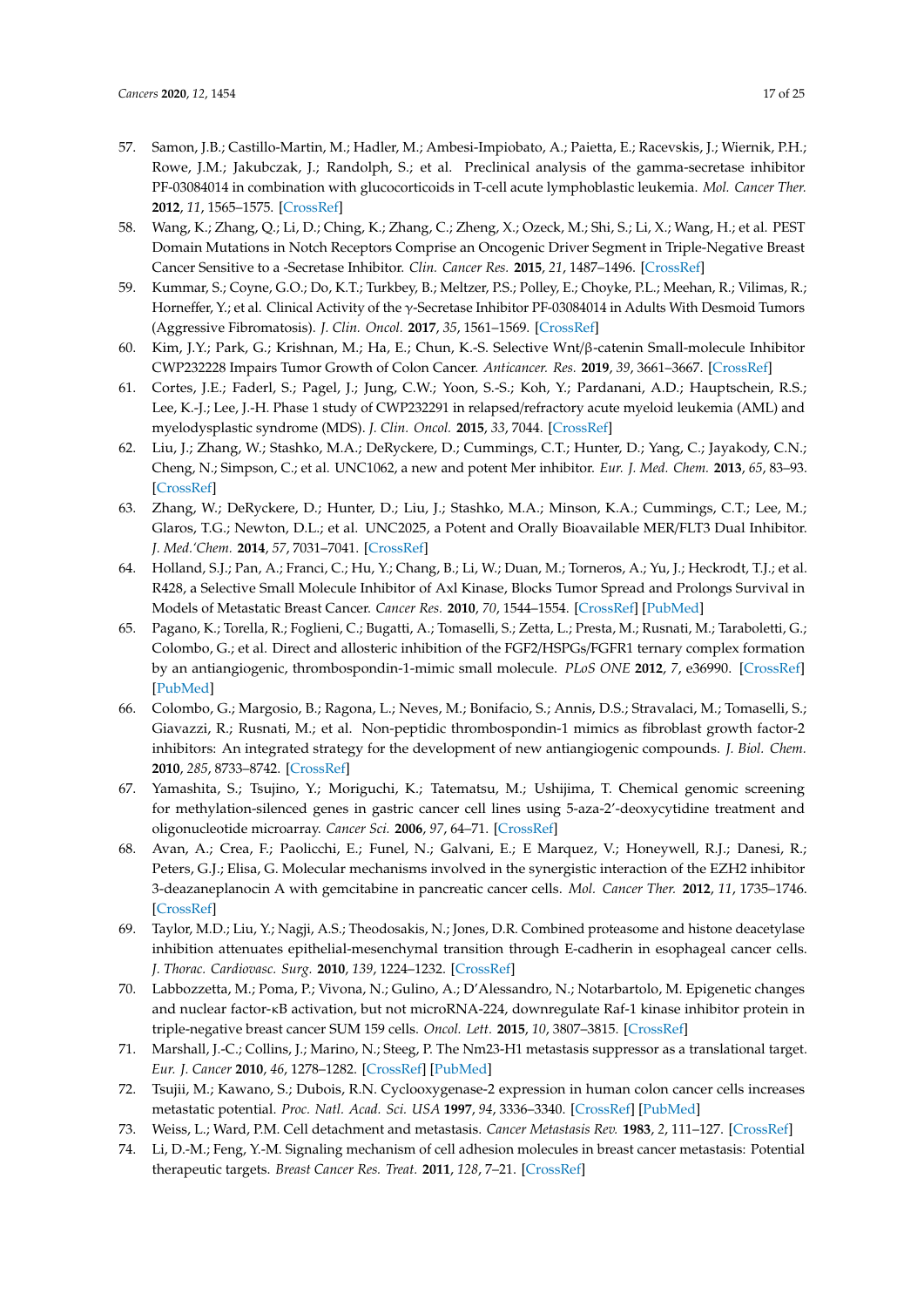- 75. Albelda, S.M. Role of integrins and other cell adhesion molecules in tumor progression and metastasis. *Lab. Investig.* **1993**, *68*, 4–17. [\[PubMed\]](http://www.ncbi.nlm.nih.gov/pubmed/8423675)
- <span id="page-17-0"></span>76. Aplin, A.E.; Howe, A.; Alahari, S.K.; Juliano, R.L. Signal transduction and signal modulation by cell adhesion receptors: The role of integrins, cadherins, immunoglobulin-cell adhesion molecules, and selectins. *Pharmacol. Rev.* **1998**, *50*, 197–263.
- <span id="page-17-1"></span>77. Cavallaro, U.; Christofori, G. Cell adhesion in tumor invasion and metastasis: Loss of the glue is not enough. *Biochim. Biophys. Acta (BBA) Bioenerg.* **2001**, *1552*, 39–45. [\[CrossRef\]](http://dx.doi.org/10.1016/S0304-419X(01)00038-5)
- <span id="page-17-2"></span>78. Alizadeh, A.M.; Shiri, S.; Farsinejad, S. Metastasis review: From bench to bedside. *Tumor Boil.* **2014**, *35*, 8483–8523. [\[CrossRef\]](http://dx.doi.org/10.1007/s13277-014-2421-z)
- <span id="page-17-3"></span>79. Hazan, R.B.; Phillips, G.R.; Qiao, R.F.; Norton, L.; Aaronson, S.A. Exogenous Expression of N-Cadherin in Breast Cancer Cells Induces Cell Migration, Invasion, and Metastasis. *J. Cell Boil.* **2000**, *148*, 779–790. [\[CrossRef\]](http://dx.doi.org/10.1083/jcb.148.4.779)
- <span id="page-17-4"></span>80. Nieman, M.T.; Prudoff, R.S.; Johnson, K.R.; Wheelock, M.J. N-Cadherin Promotes Motility in Human Breast Cancer Cells Regardless of Their E-Cadherin Expression. *J. Cell Boil.* **1999**, *147*, 631–644. [\[CrossRef\]](http://dx.doi.org/10.1083/jcb.147.3.631)
- <span id="page-17-5"></span>81. Desgrosellier, J.S.; Cheresh, D.A. Integrins in cancer: Biological implications and therapeutic opportunities. *Nat. Rev. Cancer* **2010**, *10*, 9–22. [\[CrossRef\]](http://dx.doi.org/10.1038/nrc2748) [\[PubMed\]](http://www.ncbi.nlm.nih.gov/pubmed/20029421)
- <span id="page-17-6"></span>82. Hamidi, H.; Pietilä, M.; Ivaska, J. The complexity of integrins in cancer and new scopes for therapeutic targeting. *Br. J. Cancer* **2016**, *115*, 1017–1023. [\[CrossRef\]](http://dx.doi.org/10.1038/bjc.2016.312) [\[PubMed\]](http://www.ncbi.nlm.nih.gov/pubmed/27685444)
- <span id="page-17-7"></span>83. Sakamoto, S.; Kyprianou, N. Targeting anoikis resistance in prostate cancer metastasis. *Mol. Asp. Med.* **2010**, *31*, 205–214. [\[CrossRef\]](http://dx.doi.org/10.1016/j.mam.2010.02.001) [\[PubMed\]](http://www.ncbi.nlm.nih.gov/pubmed/20153362)
- <span id="page-17-8"></span>84. I Deryugina, E.; A Bourdon, M.; Luo, G.X.; A Reisfeld, R.; Strongin, A. Matrix metalloproteinase-2 activation modulates glioma cell migration. *J. Cell Sci.* **1997**, *110*, 110.
- <span id="page-17-9"></span>85. Brooks, P.C.; Stromblad, S.; Sanders, L.C.; Von Schalscha, T.L.; Aimes, R.T.; Stetler-Stevenson, W.G.; Quigley, J.P.; A Cheresh, D. Localization of Matrix Metalloproteinase MMP-2 to the Surface of Invasive Cells by Interaction with Integrin αvβ3. *Cell* **1996**, *85*, 683–693. [\[CrossRef\]](http://dx.doi.org/10.1016/S0092-8674(00)81235-0)
- <span id="page-17-10"></span>86. Charles, J.M. Matrix metalloproteinases (MMPs) in health and disease: An overview. *Front. Biosci.* **2006**, *11*, 1696. [\[CrossRef\]](http://dx.doi.org/10.2741/1915)
- <span id="page-17-11"></span>87. John, A.; Tuszynski, G. The role of matrix metalloproteinases in tumor angiogenesis and tumor metastasis. *Pathol. Oncol. Res.* **2001**, *7*, 14–23. [\[CrossRef\]](http://dx.doi.org/10.1007/BF03032599)
- <span id="page-17-12"></span>88. Shay, G.; Lynch, C.C.; Fingleton, B. Moving targets: Emerging roles for MMPs in cancer progression and metastasis. *Matrix Boil.* **2015**, *44*, 200–206. [\[CrossRef\]](http://dx.doi.org/10.1016/j.matbio.2015.01.019)
- <span id="page-17-13"></span>89. Frisch, S.M.; Screaton, R. Anoikis mechanisms. *Curr. Opin. Cell Boil.* **2001**, *13*, 555–562. [\[CrossRef\]](http://dx.doi.org/10.1016/S0955-0674(00)00251-9)
- <span id="page-17-14"></span>90. Gilmore, A.P. Anoikis. *Cell Death Di*ff*er* **2005**, *12* (Suppl. 2), 1473–1477. [\[CrossRef\]](http://dx.doi.org/10.1038/sj.cdd.4401723)
- <span id="page-17-15"></span>91. Duxbury, M.; Ito, H.; Zinner, M.; Ashley, S.; Whang, E. Focal adhesion kinase gene silencing promotes anoikis and suppresses metastasis of human pancreatic adenocarcinoma cells. *Surgery* **2004**, *135*, 555–562. [\[CrossRef\]](http://dx.doi.org/10.1016/j.surg.2003.10.017) [\[PubMed\]](http://www.ncbi.nlm.nih.gov/pubmed/15118593)
- <span id="page-17-16"></span>92. Kim, Y.-N.; Koo, K.H.; Sung, J.Y.; Yun, U.-J.; Kim, H. Anoikis Resistance: An Essential Prerequisite for Tumor Metastasis. *Int. J. Cell Boil.* **2012**, *2012*, 1–11. [\[CrossRef\]](http://dx.doi.org/10.1155/2012/306879) [\[PubMed\]](http://www.ncbi.nlm.nih.gov/pubmed/22505926)
- <span id="page-17-17"></span>93. Higgins, C.A.; Fox, J.; Majkut, J.; Fiedler, G.E.; Roberts, J.; Humphreys, L.; Boffey, R.J.; Perrior, T.R.; Harrison, T.; Longley, D.B. Abstract 382: Development and pre-clinical assessment of a first-in-class small molecule inhibitor of FLIP. *Exp. Mol. Ther.* **2019**, *79*, 382. [\[CrossRef\]](http://dx.doi.org/10.1158/1538-7445.am2019-382)
- <span id="page-17-18"></span>94. Roussos, E.T.; Condeelis, J.S.; Patsialou, A. Chemotaxis in cancer. *Nat. Rev. Cancer* **2011**, *11*, 573–587. [\[CrossRef\]](http://dx.doi.org/10.1038/nrc3078) [\[PubMed\]](http://www.ncbi.nlm.nih.gov/pubmed/21779009)
- <span id="page-17-19"></span>95. Ganguly, K.K.; Pal, S.; Moulik, S.; Chatterjee, A. Integrins and metastasis. *Cell Adhes. Migr.* **2013**, *7*, 251–261. [\[CrossRef\]](http://dx.doi.org/10.4161/cam.23840)
- <span id="page-17-20"></span>96. Rammal, H.; Saby, C.; Magnien, K.; Van Gulick, L.; Garnotel, R.; Buache, E.; El Btaouri, H.; Jeannesson, P.; Morjani, H. Discoidin Domain Receptors: Potential Actors and Targets in Cancer. *Front. Pharmacol.* **2016**, *7*, 1321. [\[CrossRef\]](http://dx.doi.org/10.3389/fphar.2016.00055)
- <span id="page-17-21"></span>97. Sieg, D.J.; Hauck, C.R.; Schlaepfer, D.D. Required role of focal adhesion kinase (FAK) for integrin-stimulated cell migration. *J. Cell Sci.* **1999**, *112*, 2677–2691.
- 98. McLean, G.W.; Carragher, N.; Avizienyte, E.; Evans, J.; Brunton, V.G.; Frame, M. The role of focal-adhesion kinase in cancer—A new therapeutic opportunity. *Nat. Rev. Cancer* **2005**, *5*, 505–515. [\[CrossRef\]](http://dx.doi.org/10.1038/nrc1647)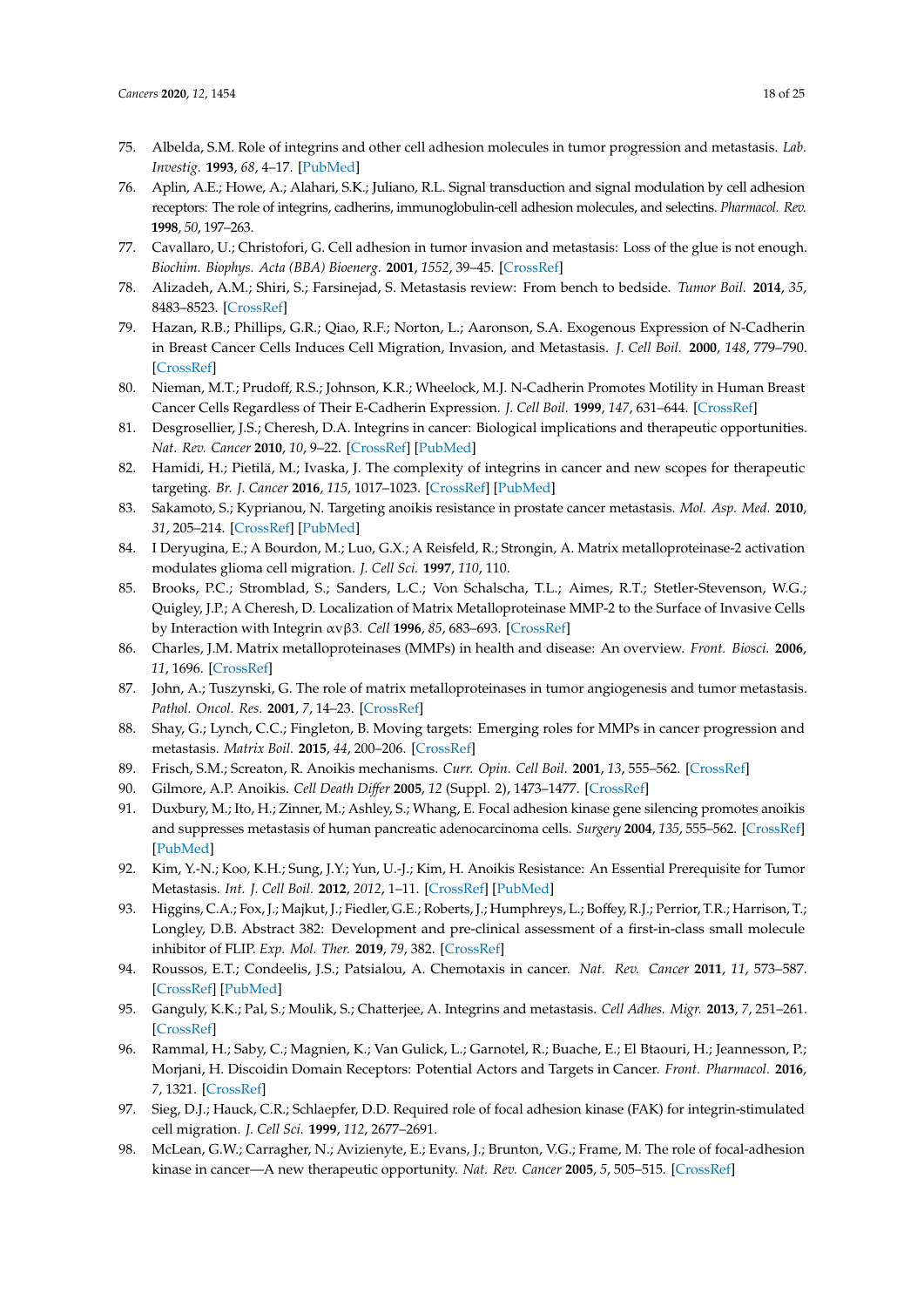- <span id="page-18-0"></span>99. Serrels, B.; Sandilands, E.; Serrels, A.; Baillie, G.; Houslay, M.; Brunton, V.G.; Canel, M.; Machesky, L.M.; Anderson, K.; Frame, M. A Complex between FAK, RACK1, and PDE4D5 Controls Spreading Initiation and Cancer Cell Polarity. *Curr. Boil.* **2010**, *20*, 1086–1092. [\[CrossRef\]](http://dx.doi.org/10.1016/j.cub.2010.04.042)
- <span id="page-18-1"></span>100. Raftopoulou, M.; Hall, A. Cell migration: Rho GTPases lead the way. *Dev. Boil.* **2004**, *265*, 23–32. [\[CrossRef\]](http://dx.doi.org/10.1016/j.ydbio.2003.06.003)
- <span id="page-18-2"></span>101. Durand-Onaylı, V.; Haslauer, T.; Härzschel, A.; Hartmann, T.N. Rac GTPases in Hematological Malignancies. *Int. J. Mol. Sci.* **2018**, *19*, 4041. [\[CrossRef\]](http://dx.doi.org/10.3390/ijms19124041) [\[PubMed\]](http://www.ncbi.nlm.nih.gov/pubmed/30558116)
- <span id="page-18-3"></span>102. Narumiya, S.; Tanji, M.; Ishizaki, T. Rho signaling, ROCK and mDia1, in transformation, metastasis and invasion. *Cancer Metastasis Rev.* **2009**, *28*, 65–76. [\[CrossRef\]](http://dx.doi.org/10.1007/s10555-008-9170-7) [\[PubMed\]](http://www.ncbi.nlm.nih.gov/pubmed/19160018)
- <span id="page-18-4"></span>103. Rotty, J.D.; Wu, C.; Bear, J.E. New insights into the regulation and cellular functions of the ARP2/3 complex. *Nat. Rev. Mol. Cell Biol.* **2013**, *14*, 7–12. [\[CrossRef\]](http://dx.doi.org/10.1038/nrm3492)
- <span id="page-18-5"></span>104. Wilkinson, S.; Paterson, H.F.; Marshall, C.J. Cdc42–MRCK and Rho–ROCK signalling cooperate in myosin phosphorylation and cell invasion. *Nature* **2005**, *7*, 255–261. [\[CrossRef\]](http://dx.doi.org/10.1038/ncb1230) [\[PubMed\]](http://www.ncbi.nlm.nih.gov/pubmed/15723050)
- <span id="page-18-6"></span>105. Radu, M.; Semenova, G.; Kosoff, R.; Chernoff, J. PAK signalling during the development and progression of cancer. *Nat. Rev. Cancer* **2014**, *14*, 13–25. [\[CrossRef\]](http://dx.doi.org/10.1038/nrc3645) [\[PubMed\]](http://www.ncbi.nlm.nih.gov/pubmed/24505617)
- <span id="page-18-7"></span>106. King, H.; Nicholas, N.S.; Wells, C.M. Role of p-21-Activated Kinases in Cancer Progression. *Int. Rev. Cell Mol. Biol.* **2014**, *309*, 347–387. [\[CrossRef\]](http://dx.doi.org/10.1016/b978-0-12-800255-1.00007-7)
- <span id="page-18-8"></span>107. Schoumacher, M.; El-Marjou, F.; Laé, M.; Kambou, N.; Louvard, D.; Robine, S.; Vignjevic, D. Conditional expression of fascin increases tumor progression in a mouse model of intestinal cancer. *Eur. J. Cell Boil.* **2014**, *93*, 388–395. [\[CrossRef\]](http://dx.doi.org/10.1016/j.ejcb.2014.08.002)
- 108. Vignjevic, D.; Schoumacher, M.; Gavert, N.; Janssen, K.-P.; Jih, G.; Laé, M.; Louvard, D.; Ben-Ze'Ev, A.; Robine, S. Fascin, a Novel Target of β-Catenin-TCF Signaling, Is Expressed at the Invasive Front of Human Colon Cancer. *Cancer Res.* **2007**, *67*, 6844–6853. [\[CrossRef\]](http://dx.doi.org/10.1158/0008-5472.CAN-07-0929) [\[PubMed\]](http://www.ncbi.nlm.nih.gov/pubmed/17638895)
- 109. Claessens, M.M.A.E.; Bathe, M.; Frey, E.; Bausch, A.R. Actin-binding proteins sensitively mediate F-actin bundle stiffness. *Nat. Mater.* **2006**, *5*, 748–753. [\[CrossRef\]](http://dx.doi.org/10.1038/nmat1718)
- <span id="page-18-9"></span>110. Jawhari, A.U.; Buda, A.; Jenkins, M.; Shehzad, K.; Sarraf, C.; Noda, M.; Farthing, M.J.G.; Pignatelli, M.; Adams, J.C. Fascin, an Actin-Bundling Protein, Modulates Colonic Epithelial Cell Invasiveness and Differentiation in Vitro. *Am. J. Pathol.* **2003**, *162*, 69–80. [\[CrossRef\]](http://dx.doi.org/10.1016/S0002-9440(10)63799-6)
- <span id="page-18-10"></span>111. Li, A.; Morton, J.P.; Ma, Y.; Karim, S.A.; Zhou, Y.; Faller, W.; Woodham, E.F.; Morris, H.T.; Stevenson, R.P.; Juin, A.; et al. Fascin is regulated by slug, promotes progression of pancreatic cancer in mice, and is associated with patient outcomes. *Gastroenterology* **2014**, *146*, 1386–1396. [\[CrossRef\]](http://dx.doi.org/10.1053/j.gastro.2014.01.046) [\[PubMed\]](http://www.ncbi.nlm.nih.gov/pubmed/24462734)
- <span id="page-18-11"></span>112. Tan, V.; Lewis, S.; Adams, J.C.; Martin, R.M. Association of fascin-1 with mortality, disease progression and metastasis in carcinomas: A systematic review and meta-analysis. *BMC Med.* **2013**, *11*, 52. [\[CrossRef\]](http://dx.doi.org/10.1186/1741-7015-11-52) [\[PubMed\]](http://www.ncbi.nlm.nih.gov/pubmed/23442983)
- <span id="page-18-12"></span>113. Bresnick, A.R. S100 proteins as therapeutic targets. *Biophys. Rev.* **2018**, *10*, 1617–1629. [\[CrossRef\]](http://dx.doi.org/10.1007/s12551-018-0471-y)
- 114. Bresnick, A.R.; Weber, D.J.; Zimmer, D.B. S100 proteins in cancer. *Nat. Rev. Cancer* **2015**, *15*, 96–109. [\[CrossRef\]](http://dx.doi.org/10.1038/nrc3893) [\[PubMed\]](http://www.ncbi.nlm.nih.gov/pubmed/25614008)
- 115. Stein, U.; Arlt, F.; Walther, W.; Smith, J.; Waldman, T.; Harris, E.D.; Mertins, S.D.; Heizmann, C.W.; Allard, D.; Birchmeier, W.; et al. The Metastasis-Associated Gene S100A4 Is a Novel Target of β-catenin/T-cell Factor Signaling in Colon Cancer. *Gastroenterology* **2006**, *131*, 1486–1500. [\[CrossRef\]](http://dx.doi.org/10.1053/j.gastro.2006.08.041)
- <span id="page-18-13"></span>116. Takenaga, K.; Nakamura, Y.; Sakiyama, S.; Hasegawa, Y.; Sato, K.; Endo, H. Binding of pEL98 protein, an S100-related calcium-binding protein, to nonmuscle tropomyosin. *J. Cell Boil.* **1994**, *124*, 757–768. [\[CrossRef\]](http://dx.doi.org/10.1083/jcb.124.5.757)
- <span id="page-18-14"></span>117. Roy-Luzarraga, M.; Hodivala-Dilke, K. Molecular Pathways: Endothelial Cell FAK-A Target for Cancer Treatment. *Clin. Cancer Res.* **2016**, *22*, 3718–3724. [\[CrossRef\]](http://dx.doi.org/10.1158/1078-0432.CCR-14-2021)
- <span id="page-18-15"></span>118. Mak, G.; Soria, J.-C.; Blagden, S.P.; Plummer, R.; Fleming, R.A.; Nebot, N.; Zhang, J.; Mazumdar, J.; Rogan, D.; Gazzah, A.; et al. A phase Ib dose-finding, pharmacokinetic study of the focal adhesion kinase inhibitor GSK2256098 and trametinib in patients with advanced solid tumours. *Br. J. Cancer* **2019**, *120*, 975–981. [\[CrossRef\]](http://dx.doi.org/10.1038/s41416-019-0452-3)
- <span id="page-18-16"></span>119. Fukami, S.; Tomioka, D.; Murakami, Y.; Honda, T.; Hatakeyama, S. Pharmacological profiling of a dual FAK/IGF-1R kinase inhibitor TAE226 in cellular and in vivo tumor models. *BMC Res. Notes* **2019**, *12*, 347. [\[CrossRef\]](http://dx.doi.org/10.1186/s13104-019-4389-7)
- <span id="page-18-17"></span>120. Carboni, S.S.C.M.; Lima, N.A.R.; Pinheiro, N.M.; Murta, B.M.T.; Crema, V.O. HA-1077 inhibits cell migration/invasion of oral squamous cell carcinoma. *Anti Cancer Drugs* **2015**, *26*, 1–930. [\[CrossRef\]](http://dx.doi.org/10.1097/cad.0000000000000267)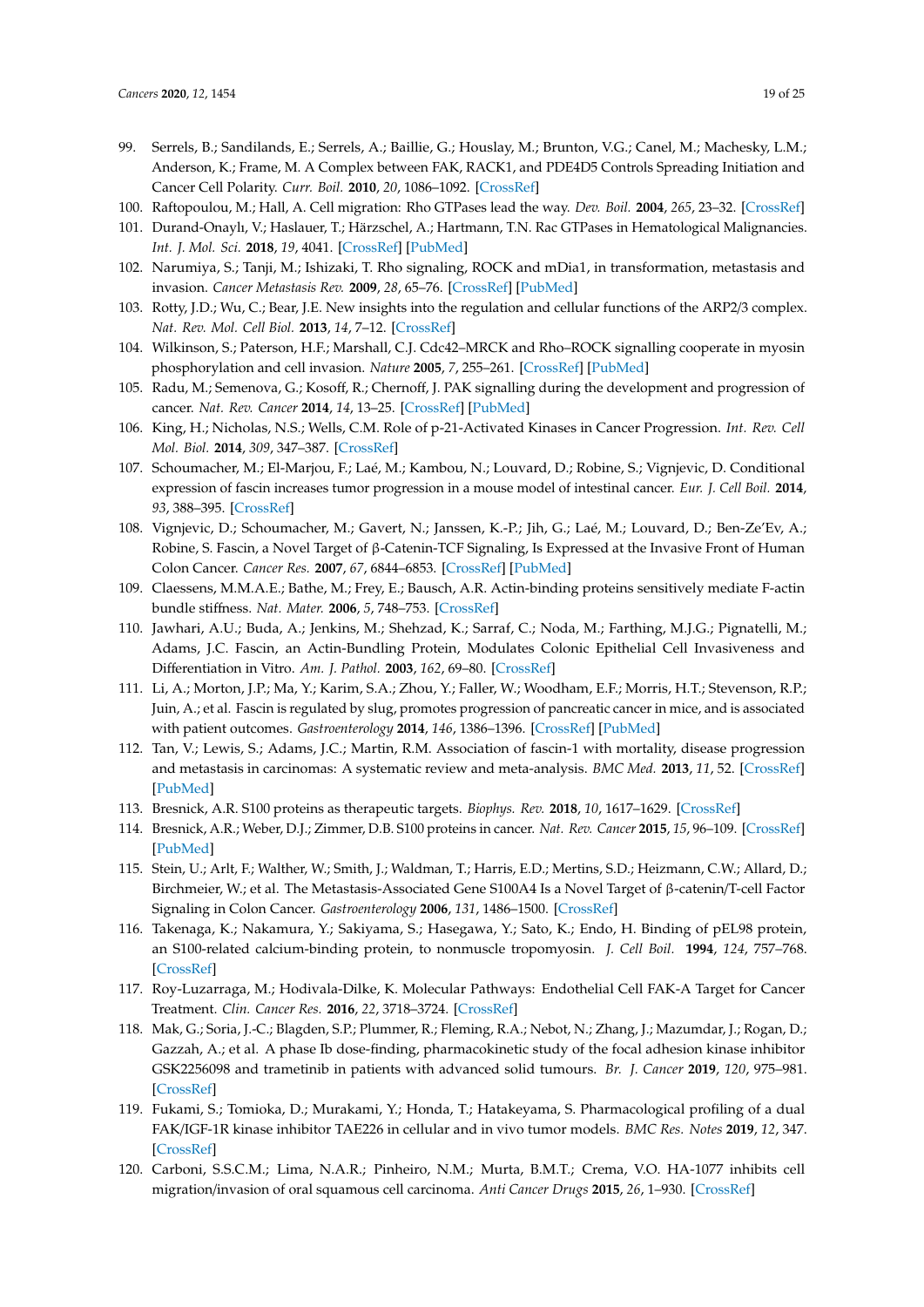- 121. Yang, X.; Liu, Y.; Zong, Z.; Tian, D. The Rho kinase inhibitor fasudil inhibits the migratory behaviour of 95-D lung carcinoma cells. *Biomed. Pharmacother.* **2010**, *64*, 58–62. [\[CrossRef\]](http://dx.doi.org/10.1016/j.biopha.2009.08.006) [\[PubMed\]](http://www.ncbi.nlm.nih.gov/pubmed/19879105)
- <span id="page-19-0"></span>122. Ying, H.; Biroc, S.L.; Li, W.-W.; Alicke, B.; Xuan, J.-A.; Pagila, R.; Ohashi, Y.; Okada, T.; Kamata, Y.; Dinter, H. The Rho kinase inhibitor fasudil inhibits tumor progression in human and rat tumor models. *Mol. Cancer Ther.* **2006**, *5*, 2158–2164. [\[CrossRef\]](http://dx.doi.org/10.1158/1535-7163.MCT-05-0440) [\[PubMed\]](http://www.ncbi.nlm.nih.gov/pubmed/16985048)
- <span id="page-19-1"></span>123. Maldonado, M.D.M.; Dharmawardhane, S. Targeting Rac and Cdc42 GTPases in Cancer. *Cancer Res.* **2018**, *78*, 3101–3111. [\[CrossRef\]](http://dx.doi.org/10.1158/0008-5472.CAN-18-0619) [\[PubMed\]](http://www.ncbi.nlm.nih.gov/pubmed/29858187)
- <span id="page-19-2"></span>124. Lin, Y.; Zheng, Y. Approaches of targeting Rho GTPases in cancer drug discovery. *Expert Opin. Drug Discov.* **2015**, *10*, 991–1010. [\[CrossRef\]](http://dx.doi.org/10.1517/17460441.2015.1058775) [\[PubMed\]](http://www.ncbi.nlm.nih.gov/pubmed/26087073)
- <span id="page-19-3"></span>125. Dutting, S.; Heidenreich, J.; Cherpokova, D.; Amin, E.; Zhang, S.-C.; Ahmadian, M.R.; Brakebusch, C.; Nieswandt, B. Critical off-target effects of the widely used Rac1 inhibitors NSC23766 and EHT1864 in mouse platelets. *J. Thromb. Haemost.* **2015**, *13*, 827–838. [\[CrossRef\]](http://dx.doi.org/10.1111/jth.12861)
- 126. Castoria, G.; D'Amato, L.; Ciociola, A.; Giovannelli, P.; Giraldi, T.; Sepe, L.; Paolella, G.; Barone, M.V.; Migliaccio, A.; Auricchio, F. Androgen-Induced Cell Migration: Role of Androgen Receptor/Filamin A Association. *PLoS ONE* **2011**, *6*, e17218. [\[CrossRef\]](http://dx.doi.org/10.1371/journal.pone.0017218)
- <span id="page-19-4"></span>127. Shutes, A.; Onesto, C.; Picard, V.; Leblond, B.; Schweighoffer, F.; Der, C.J. Specificity and Mechanism of Action of EHT 1864, a Novel Small Molecule Inhibitor of Rac Family Small GTPases. *J. Boil. Chem.* **2007**, *282*, 35666–35678. [\[CrossRef\]](http://dx.doi.org/10.1074/jbc.M703571200)
- <span id="page-19-5"></span>128. Xu, L.-Q.; Chen, Q.-Y.; Jiao, D.-M.; Yao, Q.-H.; Wang, Y.-Y.; Hu, H.-Z.; Wu, Y.-Q.; Song, J.; Yan, J. Silencing of Rac1 modifies lung cancer cell migration, invasion and actin cytoskeleton rearrangements and enhances chemosensitivity to antitumor drugs. *Int. J. Mol. Med.* **2011**, *28*, 769–776. [\[CrossRef\]](http://dx.doi.org/10.3892/ijmm.2011.775)
- <span id="page-19-6"></span>129. Maes, H.; Van Eygen, S.; Krysko, D.V.; Vandenabeele, P.; Nys, K.; Rillaerts, K.; Garg, A.D.; Verfaillie, T.; Agostinis, P. BNIP3 supports melanoma cell migration and vasculogenic mimicry by orchestrating the actin cytoskeleton. *Cell Death Dis.* **2014**, *5*, e1127. [\[CrossRef\]](http://dx.doi.org/10.1038/cddis.2014.94)
- <span id="page-19-7"></span>130. Arnst, J.L.; Hein, A.L.; Taylor, M.A.; Palermo, N.Y.; Contreras, J.I.; Sonawane, Y.A.; Wahl, A.O.; Ouellette, M.M.; Natarajan, A.; Yan, Y. Discovery and characterization of small molecule Rac1 inhibitors. *Oncotarget* **2017**, *8*, 34586–34600. [\[CrossRef\]](http://dx.doi.org/10.18632/oncotarget.16656)
- <span id="page-19-8"></span>131. Rane, C.K.; Minden, A. P21 activated kinase signaling in cancer. *Semin. Cancer Boil.* **2019**, *54*, 40–49. [\[CrossRef\]](http://dx.doi.org/10.1016/j.semcancer.2018.01.006) [\[PubMed\]](http://www.ncbi.nlm.nih.gov/pubmed/29330094)
- <span id="page-19-9"></span>132. Deacon, S.W.; Beeser, A.; Fukui, J.A.; Rennefahrt, U.E.E.; Myers, C.; Chernoff, J.; Peterson, J. An isoform-selective, small-molecule inhibitor targets the autoregulatory mechanism of p21-activated kinase. *Chem. Boil.* **2008**, *15*, 322–331. [\[CrossRef\]](http://dx.doi.org/10.1016/j.chembiol.2008.03.005)
- <span id="page-19-10"></span>133. Chen, L.; Bi, S.; Hou, J.; Zhao, Z.; Wang, C.; Xie, S. Targeting p21-activated kinase 1 inhibits growth and metastasis via Raf1/MEK1/ERK signaling in esophageal squamous cell carcinoma cells. *Cell Commun. Signal.* **2019**, *17*, 31. [\[CrossRef\]](http://dx.doi.org/10.1186/s12964-019-0343-5) [\[PubMed\]](http://www.ncbi.nlm.nih.gov/pubmed/30971268)
- <span id="page-19-11"></span>134. Takahashi, K.; Suzuki, K. Membrane transport of WAVE2 and lamellipodia formation require Pak1 that mediates phosphorylation and recruitment of stathmin/Op18 to Pak1–WAVE2–kinesin complex. *Cell. Signal.* **2009**, *21*, 695–703. [\[CrossRef\]](http://dx.doi.org/10.1016/j.cellsig.2009.01.007) [\[PubMed\]](http://www.ncbi.nlm.nih.gov/pubmed/19162178)
- <span id="page-19-12"></span>135. Han, S.; Huang, J.; Liu, B.; Xing, B.; Bordeleau, F.; Reinhart-King, C.A.; Li, W.; Zhang, J.J.; Huang, X.-Y. Improving fascin inhibitors to block tumor cell migration and metastasis. *Mol. Oncol.* **2016**, *10*, 966–980. [\[CrossRef\]](http://dx.doi.org/10.1016/j.molonc.2016.03.006) [\[PubMed\]](http://www.ncbi.nlm.nih.gov/pubmed/27071719)
- <span id="page-19-13"></span>136. Huang, F.-K.; Han, S.; Xing, B.; Huang, J.; Liu, B.; Bordeleau, F.; Reinhart-King, C.A.; Zhang, J.J.; Huang, X.-Y. Targeted inhibition of fascin function blocks tumour invasion and metastatic colonization. *Nat. Commun.* **2015**, *6*, 7465. [\[CrossRef\]](http://dx.doi.org/10.1038/ncomms8465)
- <span id="page-19-14"></span>137. Gay, L.J.; Felding-Habermann, B. Contribution of platelets to tumour metastasis. *Nat. Rev. Cancer* **2011**, *11*, 123–134. [\[CrossRef\]](http://dx.doi.org/10.1038/nrc3004)
- <span id="page-19-15"></span>138. Raab-Westphal, S.; Marshall, J.; Goodman, S.L. Integrins as Therapeutic Targets: Successes and Cancers. *Cancers* **2017**, *9*, 110. [\[CrossRef\]](http://dx.doi.org/10.3390/cancers9090110)
- <span id="page-19-16"></span>139. Goubran, H.; Kotb, R.R.; Stakiw, J.; Emara, M.E.; Burnouf, T. Regulation of Tumor Growth and Metastasis: The Role of Tumor Microenvironment. *Cancer Growth Metastasis* **2014**, *7*, CGM–S11285. [\[CrossRef\]](http://dx.doi.org/10.4137/CGM.S11285)
- <span id="page-19-17"></span>140. Jacob, A.; Prekeris, R. The regulation of MMP targeting to invadopodia during cancer metastasis. *Front. Cell Dev. Boil.* **2015**, *3*, 4. [\[CrossRef\]](http://dx.doi.org/10.3389/fcell.2015.00004)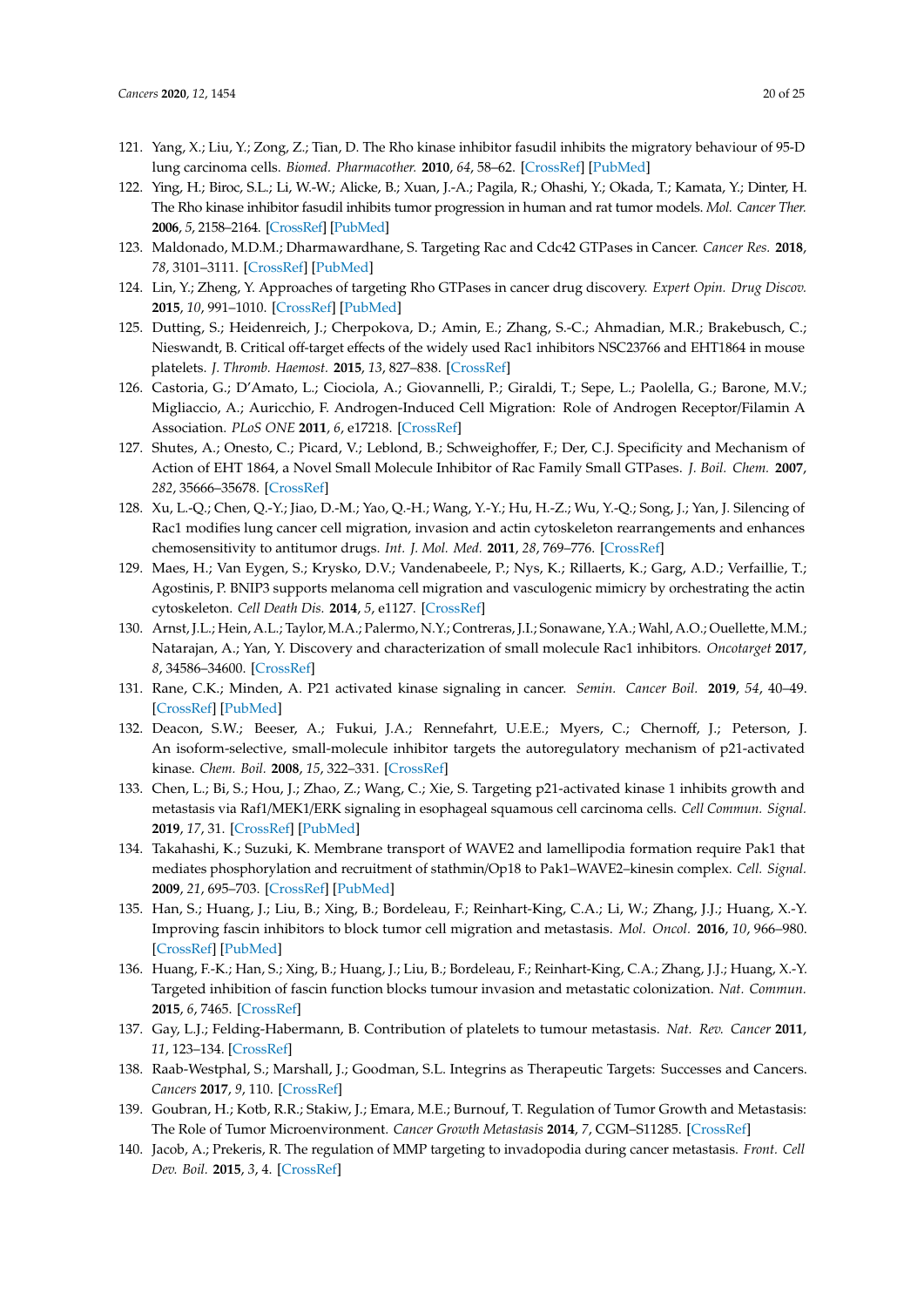- <span id="page-20-1"></span>141. Paz, H.; Pathak, N.; Yang, J. Invading one step at a time: The role of invadopodia in tumor metastasis. *Oncogene* **2013**, *33*, 4193–4202. [\[CrossRef\]](http://dx.doi.org/10.1038/onc.2013.393) [\[PubMed\]](http://www.ncbi.nlm.nih.gov/pubmed/24077283)
- <span id="page-20-0"></span>142. Bravo-Cordero, J.J.; Hodgson, L.; Condeelis, J.S. Spatial regulation of tumor cell protrusions by RhoC. *Cell Adhes. Migr.* **2014**, *8*, 263–267. [\[CrossRef\]](http://dx.doi.org/10.4161/cam.28405) [\[PubMed\]](http://www.ncbi.nlm.nih.gov/pubmed/24642482)
- <span id="page-20-2"></span>143. Madsen, M.A.; Deryugina, E.I.; Niessen, S.; Cravatt, B.F.; Quigley, J.P. Activity-based Protein Profiling Implicates Urokinase Activation as a Key Step in Human Fibrosarcoma Intravasation. *J. Boil. Chem.* **2006**, *281*, 15997–16005. [\[CrossRef\]](http://dx.doi.org/10.1074/jbc.M601223200) [\[PubMed\]](http://www.ncbi.nlm.nih.gov/pubmed/16611636)
- <span id="page-20-3"></span>144. Moss, L.A.S.; Jensen-Taubman, S.; Stetler-Stevenson, W.G. Matrix Metalloproteinases. *Am. J. Pathol.* **2012**, *181*, 1895–1899. [\[CrossRef\]](http://dx.doi.org/10.1016/j.ajpath.2012.08.044)
- <span id="page-20-4"></span>145. Xue, C.; Wyckoff, J.; Liang, F.; Sidani, M.; Violini, S.; Tsai, K.-L.; Zhang, Z.Y.; Sahai, E.; Condeelis, J.S.; E Segall, J. Epidermal Growth Factor Receptor Overexpression Results in Increased Tumor Cell MotilityIn vivoCoordinately with Enhanced Intravasation and Metastasis. *Cancer Res.* **2006**, *66*, 192–197. [\[CrossRef\]](http://dx.doi.org/10.1158/0008-5472.CAN-05-1242)
- 146. Ma, P.C.; Maulik, G.; Christensen, J.; Salgia, R. c-Met: Structure, functions and potential for therapeutic inhibition. *Cancer Metastasis Rev.* **2003**, *22*, 309–325. [\[CrossRef\]](http://dx.doi.org/10.1023/A:1023768811842)
- <span id="page-20-5"></span>147. Kedrin, D.; Wyckoff, J.; Boimel, P.; Coniglio, S.J.; Hynes, N.E.; Arteaga, C.L.; E Segall, J. ERBB1 and ERBB2 have distinct functions in tumor cell invasion and intravasation. *Clin. Cancer Res.* **2009**, *15*, 3733–3739. [\[CrossRef\]](http://dx.doi.org/10.1158/1078-0432.CCR-08-2163)
- <span id="page-20-6"></span>148. Nagase, H.; Visse, R.; Murphy, G. Structure and function of matrix metalloproteinases and TIMPs. *Cardiovasc. Res.* **2006**, *69*, 562–573. [\[CrossRef\]](http://dx.doi.org/10.1016/j.cardiores.2005.12.002)
- <span id="page-20-7"></span>149. Quintero-Fabián, S.; Arreola, R.; Becerril-Villanueva, E.; Torres-Romero, J.C.; Arana-Argáez, V.; Lara-Riegos, J.; Ramírez-Camacho, M.A.; Alvarez-Sánchez, M.E. Role of Matrix Metalloproteinases in Angiogenesis and Cancer. *Front. Oncol.* **2019**, *9*, 1370. [\[CrossRef\]](http://dx.doi.org/10.3389/fonc.2019.01370)
- <span id="page-20-8"></span>150. McMahon, B.J.; Kwaan, H.C. Components of the Plasminogen-Plasmin System as Biologic Markers for Cancer. *Adv. Exp. Med. Biol.* **2015**, *867*, 145–156. [\[CrossRef\]](http://dx.doi.org/10.1007/978-94-017-7215-0_10)
- <span id="page-20-9"></span>151. Ghajar, C.M.; Peinado, H.; Mori, H.; Matei, I.R.; Evason, K.J.; Brazier, H.; Almeida, D.; Koller, A.; Hajjar, K.A.; Stainier, D.Y.R.; et al. The perivascular niche regulates breast tumour dormancy. *Nature* **2013**, *15*, 807–817. [\[CrossRef\]](http://dx.doi.org/10.1038/ncb2767)
- 152. Ghajar, C.M. Metastasis prevention by targeting the dormant niche. *Nat. Rev. Cancer* **2015**, *15*, 238–247. [\[CrossRef\]](http://dx.doi.org/10.1038/nrc3910)
- 153. Giancotti, F.G. Mechanisms Governing Metastatic Dormancy and Reactivation. *Cell* **2013**, *155*, 750–764. [\[CrossRef\]](http://dx.doi.org/10.1016/j.cell.2013.10.029) [\[PubMed\]](http://www.ncbi.nlm.nih.gov/pubmed/24209616)
- <span id="page-20-10"></span>154. Sosa, M.S.; Bragado, P.; Aguirre-Ghiso, J. Mechanisms of disseminated cancer cell dormancy: An awakening field. *Nat. Rev. Cancer* **2014**, *14*, 611–622. [\[CrossRef\]](http://dx.doi.org/10.1038/nrc3793) [\[PubMed\]](http://www.ncbi.nlm.nih.gov/pubmed/25118602)
- <span id="page-20-11"></span>155. Naumov, G.N.; Townson, J.L.; Macdonald, I.C.; Wilson, S.M.; Bramwell, V.H.; Groom, A.C.; Chambers, A. Ineffectiveness of Doxorubicin Treatment on Solitary Dormant Mammary Carcinoma Cells or Late-developing Metastases. *Breast Cancer Res. Treat.* **2003**, *82*, 199–206. [\[CrossRef\]](http://dx.doi.org/10.1023/B:BREA.0000004377.12288.3c) [\[PubMed\]](http://www.ncbi.nlm.nih.gov/pubmed/14703067)
- <span id="page-20-12"></span>156. Van Tetering, G.; Van Diest, P.; Verlaan, I.; Van Der Wall, E.; Kopan, R.; Vooijs, M. Metalloprotease ADAM10 Is Required for Notch1 Site 2 Cleavage\*. *J. Boil. Chem.* **2009**, *284*, 31018–31027. [\[CrossRef\]](http://dx.doi.org/10.1074/jbc.M109.006775)
- <span id="page-20-13"></span>157. Lavoie, M.J.; Selkoe, D.J. The Notch Ligands, Jagged and Delta, Are Sequentially Processed by α-Secretase and Presenilin/γ-Secretase and Release Signaling Fragments. *J. Boil. Chem.* **2003**, *278*, 34427–34437. [\[CrossRef\]](http://dx.doi.org/10.1074/jbc.M302659200)
- <span id="page-20-14"></span>158. Giuli, M.V.; Giuliani, E.; Screpanti, I.; Bellavia, D.; Checquolo, S. Notch Signaling Activation as a Hallmark for Triple-Negative Breast Cancer Subtype. *J. Oncol.* **2019**, *2019*, 8707053-15. [\[CrossRef\]](http://dx.doi.org/10.1155/2019/8707053)
- <span id="page-20-15"></span>159. Wu, C.X.; Xu, A.; Zhang, C.C.; Olson, P.; Chen, L.; Lee, T.K.W.; Cheung, T.T.; Lo, C.-M.; Wang, X.Q. Notch Inhibitor PF-03084014 Inhibits Hepatocellular Carcinoma Growth and Metastasis via Suppression of Cancer Stemness due to Reduced Activation of Notch1–Stat3. *Mol. Cancer Ther.* **2017**, *16*, 1531–1543. [\[CrossRef\]](http://dx.doi.org/10.1158/1535-7163.MCT-17-0001)
- <span id="page-20-16"></span>160. Saygin, C.; Matei, D.; Majeti, R.; Reizes, O.; Lathia, J.D. Targeting Cancer Stemness in the Clinic: From Hype to Hope. *Cell Stem Cell* **2019**, *24*, 25–40. [\[CrossRef\]](http://dx.doi.org/10.1016/j.stem.2018.11.017)
- <span id="page-20-17"></span>161. Mollen, E.W.J.; Ient, J.; Tjan-Heijnen, V.C.G.; Boersma, L.J.; Miele, L.; Smidt, M.L.; Vooijs, M. Moving Breast Cancer Therapy up a Notch. *Front. Oncol.* **2018**, *8*, 518. [\[CrossRef\]](http://dx.doi.org/10.3389/fonc.2018.00518) [\[PubMed\]](http://www.ncbi.nlm.nih.gov/pubmed/30515368)
- <span id="page-20-18"></span>162. Hurtado, C.; Safarova, A.; Smith, M.; Chung, R.; Bruyneel, A.A.N.; Gomez-Galeno, J.; Oswald, F.; Larson, C.J.; Cashman, J.R.; Ruiz-Lozano, P.; et al. Disruption of NOTCH signaling by a small molecule inhibitor of the transcription factor RBPJ. *Sci. Rep.* **2019**, *9*, 10811–10819. [\[CrossRef\]](http://dx.doi.org/10.1038/s41598-019-46948-5) [\[PubMed\]](http://www.ncbi.nlm.nih.gov/pubmed/31346210)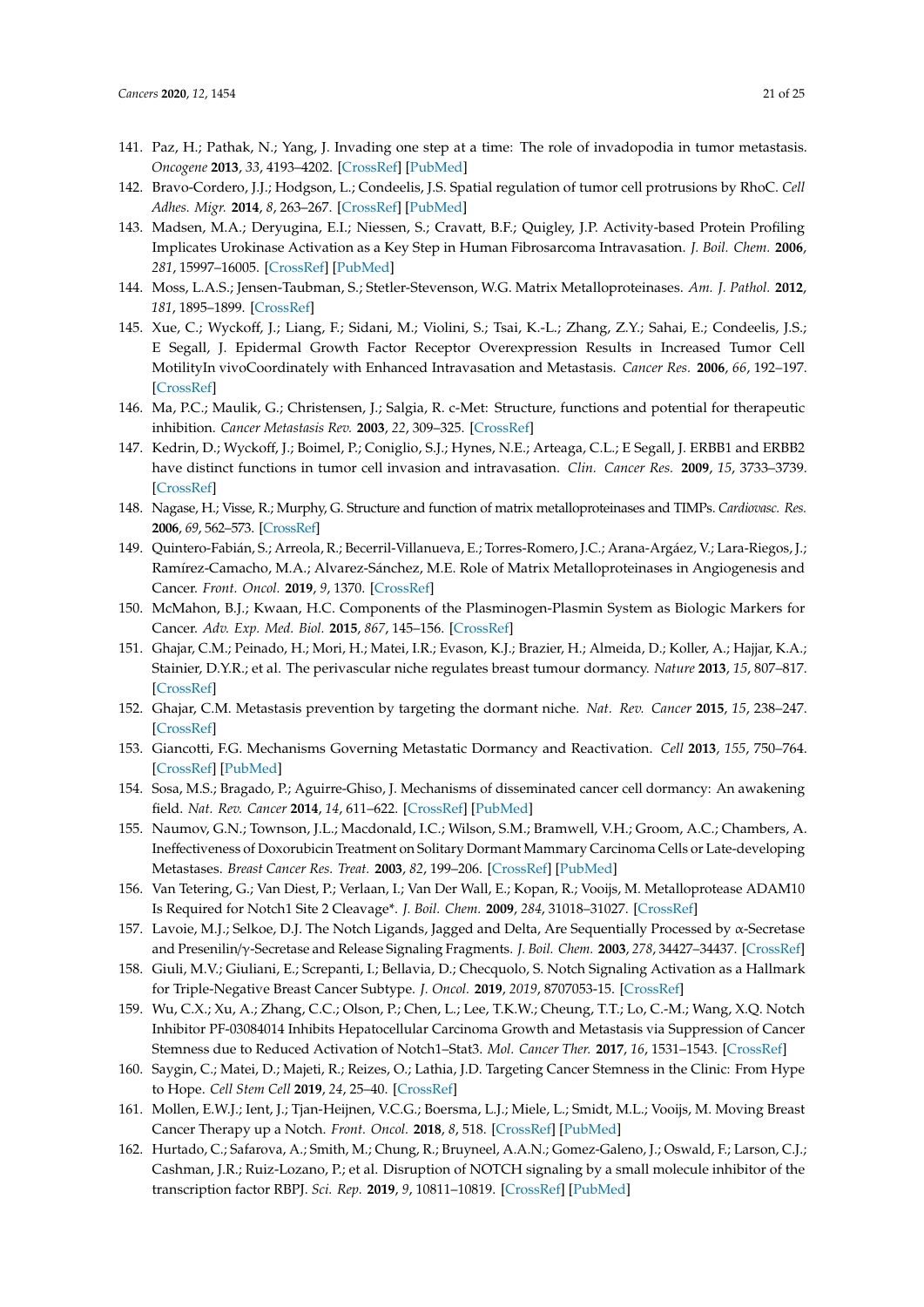- <span id="page-21-0"></span>163. Shiozawa, Y.; Havens, A.M.; Pienta, K.J.; Taichman, R.S. The bone marrow niche: Habitat to hematopoietic and mesenchymal stem cells, and unwitting host to molecular parasites. *Leukemia* **2008**, *22*, 941–950. [\[CrossRef\]](http://dx.doi.org/10.1038/leu.2008.48) [\[PubMed\]](http://www.ncbi.nlm.nih.gov/pubmed/18305549)
- <span id="page-21-1"></span>164. Altundağ, M.K.; Altundag, O.; Elkiran, E.T.; Cengiz, M.; Ozişik, Y. Addition of granulocyte-colony stimulating factor (G-CSF) to adjuvant treatment may increase survival in patients with operable breast cancer: Interaction of G-CSF with dormant micrometastatic breast cancer cells. *Med. Hypotheses* **2004**, *63*, 56–58. [\[CrossRef\]](http://dx.doi.org/10.1016/j.mehy.2004.01.030)
- <span id="page-21-2"></span>165. Saito, Y.; Uchida, N.; Tanaka, S.; Suzuki, N.; Tomizawa-Murasawa, M.; Sone, A.; Najima, Y.; Takagi, S.; Aoki, Y.; Wake, A.; et al. Induction of cell cycle entry eliminates human leukemia stem cells in a mouse model of AML. *Nat. Biotechnol.* **2010**, *28*, 275–280. [\[CrossRef\]](http://dx.doi.org/10.1038/nbt.1607)
- <span id="page-21-3"></span>166. Tran, F.H.; Zheng, J.J. Modulating the wnt signaling pathway with small molecules. *Protein Sci.* **2017**, *26*, 650–661. [\[CrossRef\]](http://dx.doi.org/10.1002/pro.3122)
- <span id="page-21-4"></span>167. Seto, K.; Sakabe, T.; Itaba, N.; Azumi, J.; Oka, H.; Morimoto, M.; Umekita, Y.; Shiota, G. A Novel Small-molecule WNT Inhibitor, IC-2, Has the Potential to Suppress Liver Cancer Stem Cells. *Anticancer. Res.* **2017**, *37*, 3569–3579. [\[CrossRef\]](http://dx.doi.org/10.21873/anticanres.11727)
- <span id="page-21-5"></span>168. Manfioletti, G.; Brancolini, C.; Avanzi, G.; Schneider, C. The protein encoded by a growth arrest-specific gene (gas6) is a new member of the vitamin K-dependent proteins related to protein S, a negative coregulator in the blood coagulation cascade. *Mol. Cell. Boil.* **1993**, *13*, 4976–4985. [\[CrossRef\]](http://dx.doi.org/10.1128/MCB.13.8.4976)
- <span id="page-21-6"></span>169. Wu, G.; Ma, Z.; Cheng, Y.; Hu, W.; Deng, C.; Jiang, S.; Li, T.; Chen, F.; Yang, Y. Targeting Gas6/TAM in cancer cells and tumor microenvironment. *Mol. Cancer* **2018**, *17*, 20. [\[CrossRef\]](http://dx.doi.org/10.1186/s12943-018-0769-1)
- <span id="page-21-7"></span>170. Wu, G.; Ma, Z.; Hu, W.; Wang, N.; Gong, B.; Fan, C.; Jiang, S.; Li, T.; Gao, J.; Yang, Y. Molecular insights of Gas6/TAM in cancer development and therapy. *Cell Death Dis.* **2017**, *8*, e2700. [\[CrossRef\]](http://dx.doi.org/10.1038/cddis.2017.113)
- <span id="page-21-8"></span>171. Lee, Y.; Lee, M.; Kim, S. Gas6 induces cancer cell migration and epithelial–mesenchymal transition through upregulation of MAPK and Slug. *Biochem. Biophys. Res. Commun.* **2013**, *434*, 8–14. [\[CrossRef\]](http://dx.doi.org/10.1016/j.bbrc.2013.03.082) [\[PubMed\]](http://www.ncbi.nlm.nih.gov/pubmed/23567973)
- <span id="page-21-9"></span>172. Shiozawa, Y.; Pedersen, E.A.; Patel, L.; Ziegler, A.M.; Havens, A.M.; Jung, Y.; Wang, J.; Zalucha, S.; Loberg, R.D.; Pienta, K.J.; et al. GAS6/AXL Axis Regulates Prostate Cancer Invasion, Proliferation, and Survival in the Bone Marrow Niche. *Neoplasia* **2010**, *12*, 116–IN4. [\[CrossRef\]](http://dx.doi.org/10.1593/neo.91384) [\[PubMed\]](http://www.ncbi.nlm.nih.gov/pubmed/20126470)
- <span id="page-21-10"></span>173. Lemmon, M.A.; Schlessinger, J. Cell Signaling by Receptor Tyrosine Kinases. *Cell* **2010**, *141*, 1117–1134. [\[CrossRef\]](http://dx.doi.org/10.1016/j.cell.2010.06.011) [\[PubMed\]](http://www.ncbi.nlm.nih.gov/pubmed/20602996)
- <span id="page-21-11"></span>174. Bielenberg, D.R.; Zetter, B.R. The Contribution of Angiogenesis to the Process of Metastasis. *Cancer J.* **2015**, *21*, 267–273. [\[CrossRef\]](http://dx.doi.org/10.1097/PPO.0000000000000138)
- <span id="page-21-12"></span>175. Cross, M.J.; Claesson-Welsh, L. FGF and VEGF function in angiogenesis: Signalling pathways, biological responses and therapeutic inhibition. *Trends Pharmacol. Sci.* **2001**, *22*, 201–207. [\[CrossRef\]](http://dx.doi.org/10.1016/S0165-6147(00)01676-X)
- 176. Lieu, C.; Heymach, J.; Overman, M.; Tran, H.; Kopetz, S. Beyond VEGF: Inhibition of the fibroblast growth factor pathway and antiangiogenesis. *Clin. Cancer Res.* **2011**, *17*, 6130–6139. [\[CrossRef\]](http://dx.doi.org/10.1158/1078-0432.CCR-11-0659)
- <span id="page-21-13"></span>177. Seghezzi, G.; Patel, S.; Ren, C.J.; Gualandris, A.; Pintucci, G.; Robbins, E.S.; Shapiro, R.L.; Galoway, A.; Rifkin, D.B.; Mignatti, P. Fibroblast Growth Factor-2 (FGF-2) Induces Vascular Endothelial Growth Factor (VEGF) Expression in the Endothelial Cells of Forming Capillaries: An Autocrine Mechanism Contributing to Angiogenesis. *J. Cell Boil.* **1998**, *141*, 1659–1673. [\[CrossRef\]](http://dx.doi.org/10.1083/jcb.141.7.1659)
- <span id="page-21-14"></span>178. Zhao, M.; Li, Z.; Qu, H. An evidence-based knowledgebase of metastasis suppressors to identify key pathways relevant to cancer metastasis. *Sci. Rep.* **2015**, *5*, 15478. [\[CrossRef\]](http://dx.doi.org/10.1038/srep15478)
- <span id="page-21-15"></span>179. Khan, I.; Steeg, P.S. Metastasis suppressors: Functional pathways. *Lab. Investig.* **2017**, *98*, 198–210. [\[CrossRef\]](http://dx.doi.org/10.1038/labinvest.2017.104)
- <span id="page-21-16"></span>180. Steeg, P.S.; Bevilacqua, G.; Kopper, L.; Thorgeirsson, U.P.; Talmadge, J.E.; Liotta, L.A.; Sobel, M.E. Evidence for a Novel Gene Associated With Low Tumor Metastatic Potential. *J. Natl. Cancer Inst.* **1988**, *80*, 200–204. [\[CrossRef\]](http://dx.doi.org/10.1093/jnci/80.3.200)
- 181. Steeg, P.S.; Bevilacqua, G.; Sobel, M.E.; Liotta, L.A. Identification and Characterization of Differentially Expressed Genes in Tumor Metastasis: The nm23 Gene. *Boundaries Promot. Progress. Carcinog.* **1991**, *57*, 355–361. [\[CrossRef\]](http://dx.doi.org/10.1007/978-1-4684-5994-4_29)
- <span id="page-21-17"></span>182. A Stahl, J.; Leone, A.; Rosengard, A.M.; Porter, L.; King, C.R.; Steeg, P.S. Identification of a second human nm23 gene, nm23-H2. *Cancer Res.* **1991**, *51*, 445–449.
- <span id="page-21-18"></span>183. Hartsough, M.T. Nm23-H1 Metastasis Suppressor Phosphorylation of Kinase Suppressor of Ras via a Histidine Protein Kinase Pathway. *J. Boil. Chem.* **2002**, *277*, 32389–32399. [\[CrossRef\]](http://dx.doi.org/10.1074/jbc.M203115200)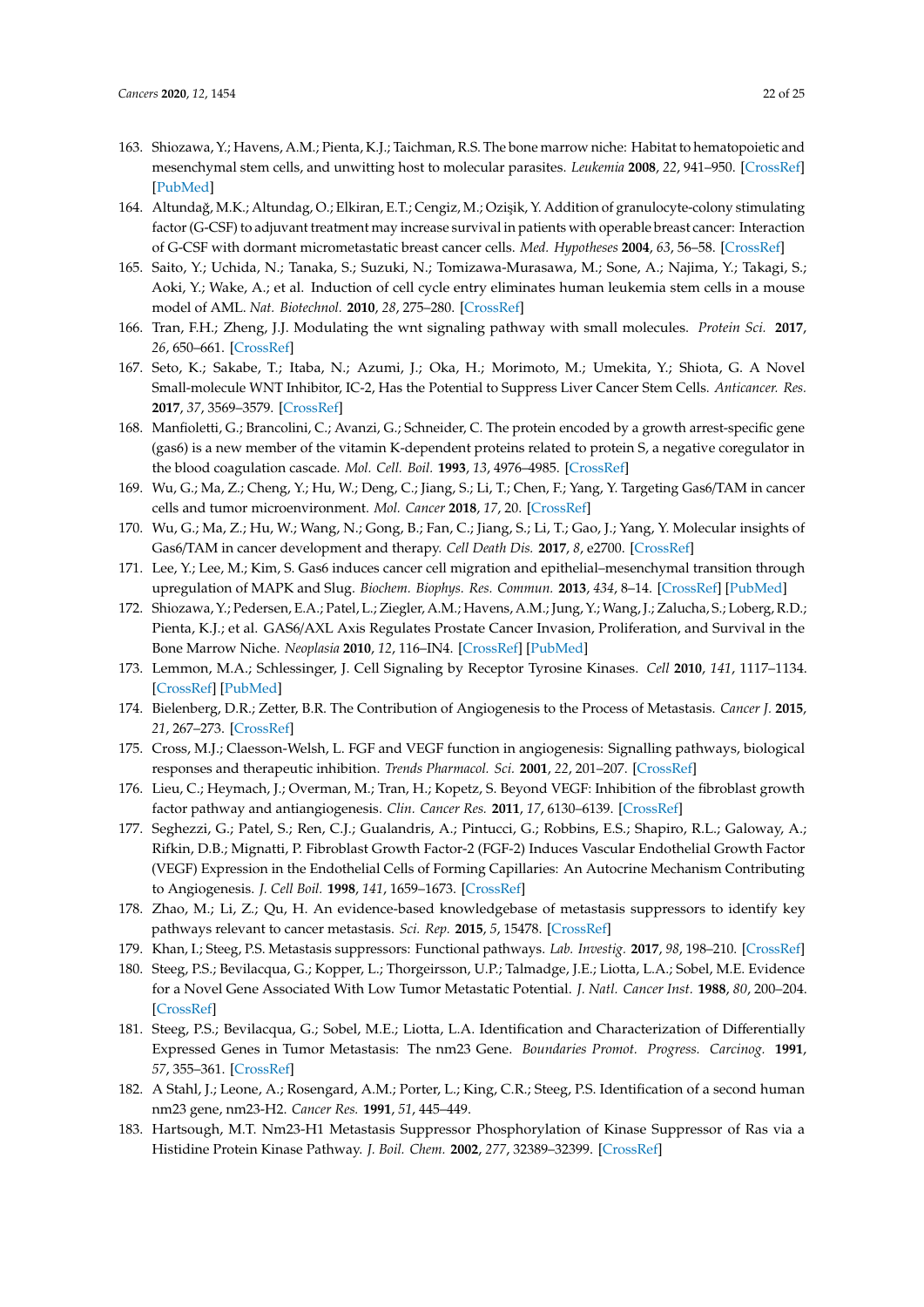- <span id="page-22-0"></span>184. Fu, Z.; Smith, P.C.; Zhang, L.; Rubin, M.A.; Dunn, R.L.; Yao, Z.; Keller, E.T. Effects of Raf Kinase Inhibitor Protein Expression on Suppression of Prostate Cancer Metastasis. *J. Natl. Cancer Inst.* **2003**, *95*, 878–889. [\[CrossRef\]](http://dx.doi.org/10.1093/jnci/95.12.878)
- 185. Yoshida, B.A.; Dubauskas, Z.; Chekmareva, M.A.; Christiano, T.R.; Stadler, W.M.; Rinker-Schaeffer, C.W. Mitogen-activated protein kinase kinase 4/stress-activated protein/Erk kinase 1 (MKK4/SEK1), a prostate cancer metastasis suppressor gene encoded by human chromosome 17. *Cancer Res.* **1999**, *59*, 5483–5487.
- 186. Nakano, T.; Tani, M.; Ishibashi, Y.; Kimura, K.; Park, Y.; Imaizumi, N.; Tsuda, H.; Aoyagi, K.; Sasaki, H.; Ohwada, S.; et al. Biological properties and gene expression associated with metastatic potential of human osteosarcoma. *Clin. Exp. Metastasis* **2003**, *20*, 665–674. [\[CrossRef\]](http://dx.doi.org/10.1023/A:1027355610603)
- <span id="page-22-1"></span>187. Griend, D.V.; Kocherginsky, M.; Hickson, J.A.; Stadler, W.M.; Lin, A.; Rinker-Schaeffer, C. Suppression of Metastatic Colonization by the Context-Dependent Activation of the c-Jun NH2-Terminal Kinase Kinases JNKK1/MKK4 and MKK7. *Cancer Res.* **2005**, *65*, 10984–10991. [\[CrossRef\]](http://dx.doi.org/10.1158/0008-5472.CAN-05-2382)
- <span id="page-22-2"></span>188. Ohtaki, T.; Shintani, Y.; Matsumoto, H.; Hori, A.; Kanehashi, K.; Terao, Y.; Kumano, S.; Takatsu, Y.; Masuda, Y.; Ishibashi, Y.; et al. Metastasis suppressor gene KiSS-1 encodes peptide ligand of a G-protein-coupled receptor. *Nature* **2001**, *411*, 613–617. [\[CrossRef\]](http://dx.doi.org/10.1038/35079135)
- <span id="page-22-3"></span>189. Gelman, I. Suppression of tumor and metastasis progression through the scaffolding functions of SSeCKS/Gravin/AKAP12. *Cancer Metastasis Rev.* **2012**, *31*, 493–500. [\[CrossRef\]](http://dx.doi.org/10.1007/s10555-012-9360-1)
- <span id="page-22-4"></span>190. Yoshimura, M.; Ihara, Y.; Matsuzawa, Y.; Taniguchi, N. Aberrant Glycosylation of E-cadherin Enhances Cell-Cell Binding to Suppress Metastasis. *J. Boil. Chem.* **1996**, *271*, 13811–13815. [\[CrossRef\]](http://dx.doi.org/10.1074/jbc.271.23.13811)
- 191. Gao, A.C.; Lou, W.; Sleeman, J.P.; Isaacs, J.T. Metastasis suppression by the standard CD44 isoform does not require the binding of prostate cancer cells to hyaluronate. *Cancer Res.* **1998**, *58*, 2350–2352.
- <span id="page-22-5"></span>192. Jackson, P.; Marreiros, A.; Russell, P.J. KAI1 tetraspanin and metastasis suppressor. *Int. J. Biochem. Cell Boil.* **2005**, *37*, 530–534. [\[CrossRef\]](http://dx.doi.org/10.1016/j.biocel.2004.08.009)
- <span id="page-22-6"></span>193. Durkin, M.E.; Yuan, B.-Z.; Zhou, X.; Zimonjic, A.B.; Lowy, U.R.; Thorgeirsson, S.S.; Popescu, N.C. DLC-1:a Rho GTPase-activating protein and tumour suppressor. *J. Cell. Mol. Med.* **2007**, *11*, 1185–1207. [\[CrossRef\]](http://dx.doi.org/10.1111/j.1582-4934.2007.00098.x)
- 194. Said, N.; Theodorescu, D. Pathways of metastasis suppression in bladder cancer. *Cancer Metastasis Rev.* **2009**, *28*, 327–333. [\[CrossRef\]](http://dx.doi.org/10.1007/s10555-009-9197-4)
- <span id="page-22-7"></span>195. Kim, T.Y.; Vigil, D.; Der, C.J.; Juliano, R.L. Role of DLC-1, a tumor suppressor protein with RhoGAP activity, in regulation of the cytoskeleton and cell motility. *Cancer Metastasis Rev.* **2009**, *28*, 77–83. [\[CrossRef\]](http://dx.doi.org/10.1007/s10555-008-9167-2)
- <span id="page-22-8"></span>196. Seraj, M.J.; Samant, R.S.; Verderame, M.F.; Welch, D.R. Functional evidence for a novel human breast carcinoma metastasis suppressor, BRMS1, encoded at chromosome 11q13. *Cancer Res.* **2000**, *60*, 2764–2769.
- 197. Meehan, W.J.; Samant, R.S.; Hopper, J.E.; Carrozza, M.J.; Shevde, L.A.; Workman, J.L.; Eckert, K.A.; Verderame, M.F.; Welch, D.R. Breast Cancer Metastasis Suppressor 1 (BRMS1) Forms Complexes with Retinoblastoma-binding Protein 1 (RBP1) and the mSin3 Histone Deacetylase Complex and Represses Transcription. *J. Boil. Chem.* **2003**, *279*, 1562–1569. [\[CrossRef\]](http://dx.doi.org/10.1074/jbc.M307969200)
- <span id="page-22-9"></span>198. Liu, H.; Radisky, D.C.; Yang, D.; Xu, R.; Radisky, E.S.; Bissell, M.J.; Bishop, J.M. MYC suppresses cancer metastasis by direct transcriptional silencing of alphav and beta3 integrin subunits. *Nat. Cell Biol.* **2012**, *14*, 567–574. [\[CrossRef\]](http://dx.doi.org/10.1038/ncb2491)
- <span id="page-22-10"></span>199. Shoushtari, A.N.; Szmulewitz, R.Z.; Rinker-Schaeffer, C.W. Metastasis-suppressor genes in clinical practice: Lost in translation? *Nat. Rev. Clin. Oncol.* **2011**, *8*, 333–342. [\[CrossRef\]](http://dx.doi.org/10.1038/nrclinonc.2011.65)
- <span id="page-22-11"></span>200. Wang, Y.; Yang, R.; Wang, X.; Ci, H.; Zhou, L.; Zhu, B.; Wu, S.; Wang, D. Evaluation of the correlation of vasculogenic mimicry, Notch4, DLL4, and KAI1/CD82 in the prediction of metastasis and prognosis in non-small cell lung cancer. *Med.* **2018**, *97*, e13817. [\[CrossRef\]](http://dx.doi.org/10.1097/MD.0000000000013817)
- <span id="page-22-12"></span>201. Ferguson, A.W.; Flatow, U.; Macdonald, N.J.; Larminat, F.; A Bohr, V.; Steeg, P.S. Increased sensitivity to cisplatin by nm23-transfected tumor cell lines. *Cancer Res.* **1996**, *56*, 2931–2935.
- <span id="page-22-13"></span>202. Scambia, G.; Ferrandina, G.; Marone, M.; Panici, P.B.; Giannitelli, C.; Piantelli, M.; Leone, A.; Mancuso, S. nm23 in ovarian cancer: Correlation with clinical outcome and other clinicopathologic and biochemical prognostic parameters. *J. Clin. Oncol.* **1996**, *14*, 334–342. [\[CrossRef\]](http://dx.doi.org/10.1200/JCO.1996.14.2.334)
- <span id="page-22-14"></span>203. Chang, S.-Y.; Kuo, C.-C.; Wu, C.-C.; Hsiao, C.-W.; Hu, J.-M.; Hsu, C.-H.; Chou, Y.-C.; Shih, Y.-L.; Lin, Y.-W. NKX6.1 hypermethylation predicts the outcome of stage II colorectal cancer patients undergoing chemotherapy. *Genes Chromosom. Cancer* **2018**, *57*, 268–277. [\[CrossRef\]](http://dx.doi.org/10.1002/gcc.22529)
- <span id="page-22-15"></span>204. Patel, S.A.; Vanharanta, S. Epigenetic determinants of metastasis. *Mol. Oncol.* **2017**, *11*, 79–96. [\[CrossRef\]](http://dx.doi.org/10.1016/j.molonc.2016.09.008)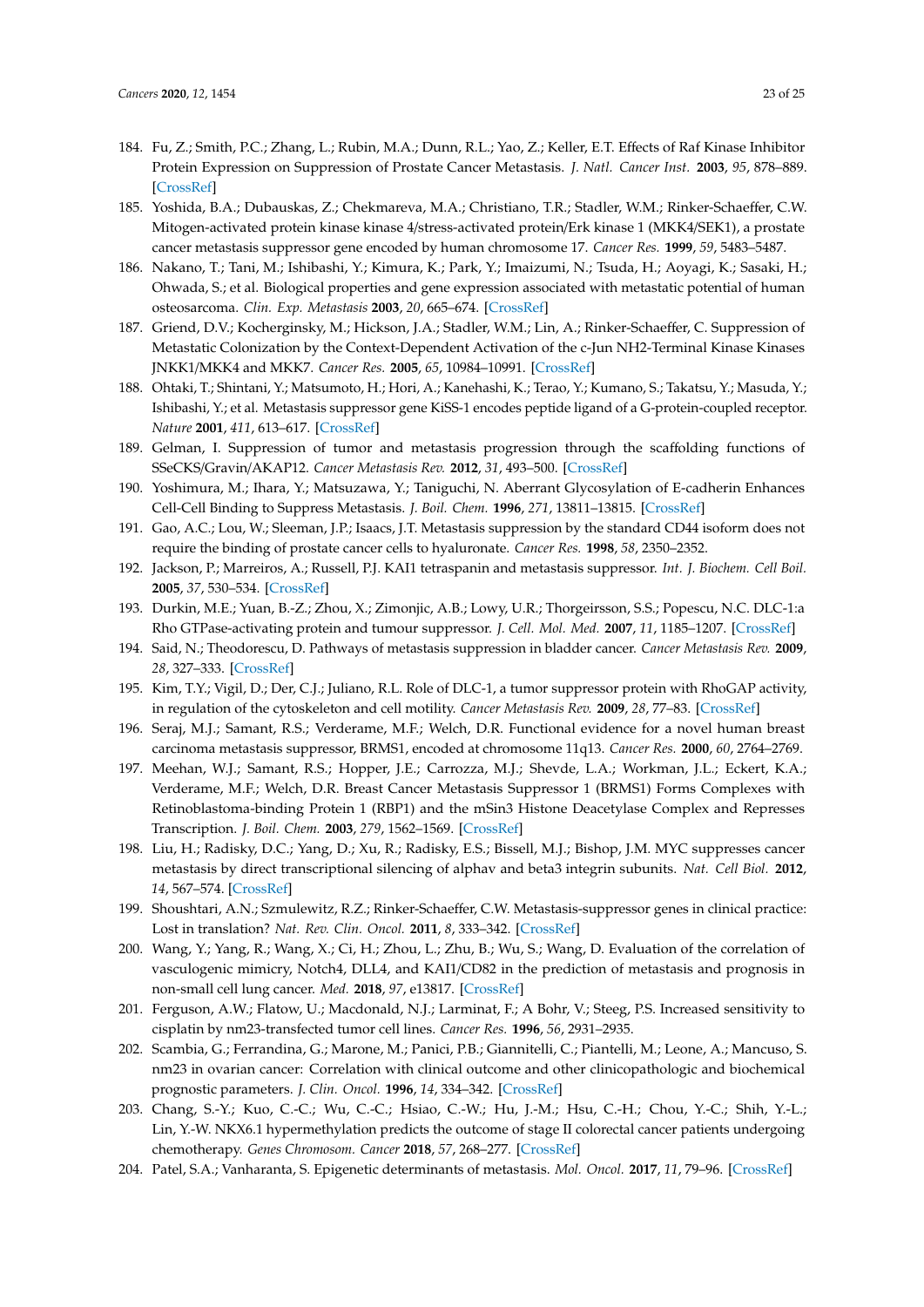- <span id="page-23-0"></span>205. Kang, H.S.; Baba, T.; Mandai, M.; Matsumura, N.; Hamanishi, J.; Kharma, B.; Kondoh, E.; Yoshioka, Y.; Oishi, S.; Fujii, N.; et al. GPR54 Is a Target for Suppression of Metastasis in Endometrial Cancer. *Mol. Cancer Ther.* **2011**, *10*, 580–590. [\[CrossRef\]](http://dx.doi.org/10.1158/1535-7163.MCT-10-0763)
- <span id="page-23-1"></span>206. Hartsough, M.T.; E Clare, S.; Mair, M.; Elkahloun, A.G.; Sgroi, D.; Osborne, C.; Clark, G.; Steeg, P.S. Elevation of breast carcinoma Nm23-H1 metastasis suppressor gene expression and reduced motility by DNA methylation inhibition. *Cancer Res.* **2001**, *61*, 2320–2327.
- <span id="page-23-2"></span>207. Kong, B.; Lv, Z.-D.; Wang, Y.; Jin, L.-Y.; Ding, L.; Yang, Z.-C. Down-regulation of BRMS1 by DNA hypermethylation and its association with metastatic progression in triple-negative breast cancer. *Int. J. Clin. Exp. Pathol.* **2015**, *8*, 11076–11083.
- <span id="page-23-3"></span>208. Au, S.L.-K.; Wong, C.C.-L.; Lee, J.M.-F.; Wong, C.-M.; Ng, I.O.-L. EZH2-Mediated H3K27me3 Is Involved in Epigenetic Repression of Deleted in Liver Cancer 1 in Human Cancers. *PLoS ONE* **2013**, *8*, e68226. [\[CrossRef\]](http://dx.doi.org/10.1371/journal.pone.0068226)
- <span id="page-23-4"></span>209. Ren, G.; Baritaki, S.; Marathe, H.; Feng, J.; Park, S.; Beach, S.; Bazeley, P.S.; Beshir, A.B.; Fenteany, G.; Mehra, R.; et al. Polycomb Protein EZH2 Regulates Tumor Invasion via the Transcriptional Repression of the Metastasis Suppressor RKIP in Breast and Prostate Cancer. *Cancer Res.* **2012**, *72*, 3091–3104. [\[CrossRef\]](http://dx.doi.org/10.1158/0008-5472.CAN-11-3546)
- <span id="page-23-5"></span>210. Lee, J.; Farquhar, K.S.; Yun, J.; Frankenberger, C.A.; Bevilacqua, E.; Yeung, K.; Kim, E.-J.; Balazsi, G.; Rosner, M.R. Network of mutually repressive metastasis regulators can promote cell heterogeneity and metastatic transitions. *Proc. Natl. Acad. Sci. USA* **2014**, *111*, E364–E373. [\[CrossRef\]](http://dx.doi.org/10.1073/pnas.1304840111)
- <span id="page-23-6"></span>211. Sakamoto, T.; Kobayashi, S.; Yamada, D.; Nagano, H.; Tomokuni, A.; Tomimaru, Y.; Noda, T.; Gotoh, K.; Asaoka, T.; Wada, H.; et al. A Histone Deacetylase Inhibitor Suppresses Epithelial-Mesenchymal Transition and Attenuates Chemoresistance in Biliary Tract Cancer. *PLoS ONE* **2016**, *11*, e0145985. [\[CrossRef\]](http://dx.doi.org/10.1371/journal.pone.0145985)
- <span id="page-23-7"></span>212. Bu, Y.; Gelman, I.H. v-Src-mediated Down-regulation of SSeCKS Metastasis Suppressor Gene Promoter by the Recruitment of HDAC1 into a USF1-Sp1-Sp3 Complex. *J. Boil. Chem.* **2007**, *282*, 26725–26739. [\[CrossRef\]](http://dx.doi.org/10.1074/jbc.M702885200)
- 213. Yasui, W.; Oue, N.; Ono, S.; Mitani, Y.; Ito, R.; Nakayama, H. Histone acetylation and gastrointestinal carcinogenesis. *Ann. N. Y. Acad. Sci.* **2003**, *983*, 220–231. [\[CrossRef\]](http://dx.doi.org/10.1111/j.1749-6632.2003.tb05977.x)
- <span id="page-23-8"></span>214. Li, G.-F.; Qian, T.-L.; Li, G.-S.; Yang, C.-X.; Qin, M.; Huang, J.; Sun, M.; Han, Y.-Q. Sodium valproate inhibits MDA-MB-231 breast cancer cell migration by upregulating NM23H1 expression. *Genet. Mol. Res.* **2012**, *11*, 77–86. [\[CrossRef\]](http://dx.doi.org/10.4238/2012.January.13.1)
- <span id="page-23-9"></span>215. Chen, M.; Nie, J.; Liu, Y.; Li, X.; Zhang, Y.; Brock, M.V.; Feng, K.; Wu, Z.; Li, X.; Shi, L.; et al. Phase Ib/II study of safety and efficacy of low-dose decitabine-primed chemoimmunotherapy in patients with drug-resistant relapsed/refractory alimentary tract cancer. *Int. J. Cancer* **2018**, *143*, 1530–1540. [\[CrossRef\]](http://dx.doi.org/10.1002/ijc.31531)
- 216. Goncalves, P.H.; Heilbrun, L.K.; Barrett, M.T.; Kummar, S.; Hansen, A.R.; Siu, L.L.; Piekarz, R.L.; Sukari, A.W.; Chao, J.; Pilat, M.J.; et al. A phase 2 study of vorinostat in locally advanced, recurrent, or metastatic adenoid cystic carcinoma. *Oncotarget* **2017**, *8*, 32918–32929. [\[CrossRef\]](http://dx.doi.org/10.18632/oncotarget.16464)
- <span id="page-23-10"></span>217. Caponigro, F.; Di Gennaro, E.; Ionna, F.; Longo, F.; Aversa, C.; Pavone, E.; Maglione, M.G.; Di Marzo, M.; Muto, P.; Cavalcanti, E.; et al. Phase II clinical study of valproic acid plus cisplatin and cetuximab in recurrent and/or metastatic squamous cell carcinoma of Head and Neck-V-CHANCE trial. *BMC Cancer* **2016**, *16*, 918. [\[CrossRef\]](http://dx.doi.org/10.1186/s12885-016-2957-y)
- <span id="page-23-11"></span>218. Zhao, X.; Xu, Z.; Li, H. NSAIDs Use and Reduced Metastasis in Cancer Patients: Results from a meta-analysis. *Sci. Rep.* **2017**, *7*, 1875. [\[CrossRef\]](http://dx.doi.org/10.1038/s41598-017-01644-0)
- <span id="page-23-12"></span>219. Lundholm, K.; Axelsson, H.; Lönnroth, C.; Andersson, M. Mechanisms behind COX-1 and COX-2 inhibition of tumor growth in vivo. *Int. J. Oncol.* **2010**, *37*, 1143–1152. [\[CrossRef\]](http://dx.doi.org/10.3892/ijo_00000766)
- 220. Yu, H.-G.; Huang, J.-A.; Yang, Y.-N.; Huang, H.; Luo, H.-S.; Yu, J.-P.; Meier, J.J.; Schrader, H.; Bastian, A.; Schmidt, W.E.; et al. The effects of acetylsalicylic acid on proliferation, apoptosis, and invasion of cyclooxygenase-2 negative colon cancer cells. *Eur. J. Clin. Investig.* **2002**, *32*, 838–846. [\[CrossRef\]](http://dx.doi.org/10.1046/j.1365-2362.2002.01080.x)
- <span id="page-23-13"></span>221. Natarajan, K.; Mori, N.; Artemov, D.; Bhujwalla, Z.M. Exposure of Human Breast Cancer Cells to the Anti-inflammatory Agent Indomethacin Alters Choline Phospholipid Metabolites and Nm23 Expression1. *Neoplasia* **2002**, *4*, 409–416. [\[CrossRef\]](http://dx.doi.org/10.1038/sj.neo.7900252) [\[PubMed\]](http://www.ncbi.nlm.nih.gov/pubmed/12192599)
- <span id="page-23-14"></span>222. Fujii, R.; Imanishi, Y.; Shibata, K.; Sakai, N.; Sakamoto, K.; Shigetomi, S.; Habu, N.; Otsuka, K.; Sato, Y.; Watanabe, Y.; et al. Restoration of E-cadherin expression by selective Cox-2 inhibition and the clinical relevance of the epithelial-to-mesenchymal transition in head and neck squamous cell carcinoma. *J. Exp. Clin. Cancer Res.* **2014**, *33*, 40. [\[CrossRef\]](http://dx.doi.org/10.1186/1756-9966-33-40) [\[PubMed\]](http://www.ncbi.nlm.nih.gov/pubmed/24887090)
- <span id="page-23-15"></span>223. Wong, K.M.; Song, J.; Saini, V.; Wong, Y.H. Small Molecules as Drugs to Upregulate Metastasis Suppressors in Cancer Cells. *Curr. Med. Chem.* **2019**, *26*, 5876–5899. [\[CrossRef\]](http://dx.doi.org/10.2174/0929867325666180522090842) [\[PubMed\]](http://www.ncbi.nlm.nih.gov/pubmed/29788870)